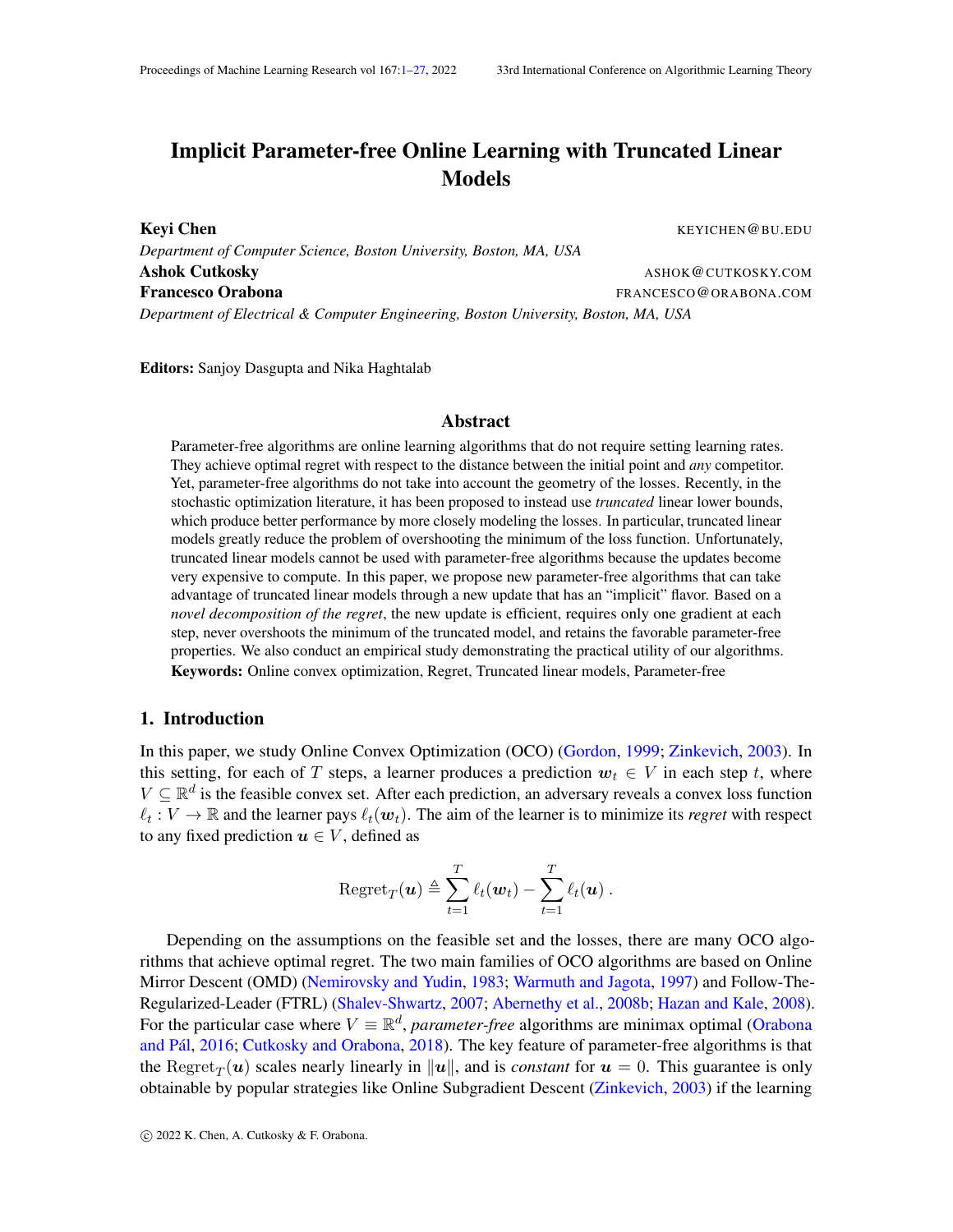rate is carefully tuned to the (unknown!) value of  $||u||$ . This lack of tuning learning rates motivates the name "parameter-free". Yet, even this favorable minimax optimality might not be satisfactory.

In particular, most OCO algorithms simply approximate the losses using linear functions, ignoring their geometry. This approach is justified by the fact that the worst-case losses are indeed just linear ones. However, in the extremely common case that the losses are not actually linear, that is they are not worst-case, the algorithm is wasting potentially useful information. More generally, too much focus on worst-case analyses and asymptotic rates can prevent the design of better algorithms.

In an effort to address this issue and go beyond focusing only on asymptotic rates, [Asi and Duchi](#page-13-3) [\(2019\)](#page-13-3) have proposed the use of *truncated linear models* instead of linear models to obtain better stochastic Mirror Descent algorithms with negligible additional computational complexity. Truncated linear models are tighter lower bounds to the original function that do not require additional curvature while still yielding a closed form update for Mirror Descent algorithms. For example, a common issue with standard gradient descent methods is that they can *overshoot* the minimum of the loss during any given iteration. The use of truncated linear models significantly mitigates this concern by providing a "signal" that gradient descent might overshoot, allowing the learning algorithm to take a more conservative step. The same idea can be applied to the online (rather than stochastic) setting, but only for OMD. It is unknown how to use truncated linear models in parameter-free algorithms without having an explosion in the computational time.

In this work, we propose new parameter-free algorithms that are able to take advantage of truncated linear models. Note that any optimization algorithm based on linear models can overshoot the optimum, but parameterfree algorithms may be even more prone to overshooting because their iterates can move *exponentially far* between iterations. Instead, our new algorithms effectively alleviate this problem, see Figure [1.](#page-1-0) Our algorithms are based on a *new decomposition of the regret that takes advantage of the geometry of truncated linear losses* that might be of independent interest.

In summary, our primary contribution is a new algorithm that maintains optimal parameter-free regret bounds *but also* incorporates additional geometric information about the loss functions. While such an improvement is not visible in *worst-case* rates, we demonstrate through an "implicit-style" regret bound that the algorithm could perform *significantly better* in practice, and verify this behavior in an empirical study.

<span id="page-1-0"></span>

Figure 1: Coin-Betting with truncated linear models (Red), Coin-Betting with linear models (Green), OGD with large constant stepsizes (Grey), and OGD with small constant stepsizes (Black).

The rest of the paper is organized as follows: in Section [2](#page-2-0) we discuss related work and in Section [3](#page-2-1) we review some definitions and background knowledge. In Section [4,](#page-3-0) we show the difficulties in using truncated linear models in parameter-free algorithms. In Section [5,](#page-4-0) we present our solution and prove a bound on its regret. Since this algorithm does not have a closed form update rule, in Section [6](#page-8-0) we propose a more efficiently computable variant while still retaining the same theoretical guarantee. In Section [7,](#page-10-0) we present a coordinate-wise extension that obtains a tighter bound as well as better empirical performance. Finally, in Section [8,](#page-11-0) we empirically validate our algorithm.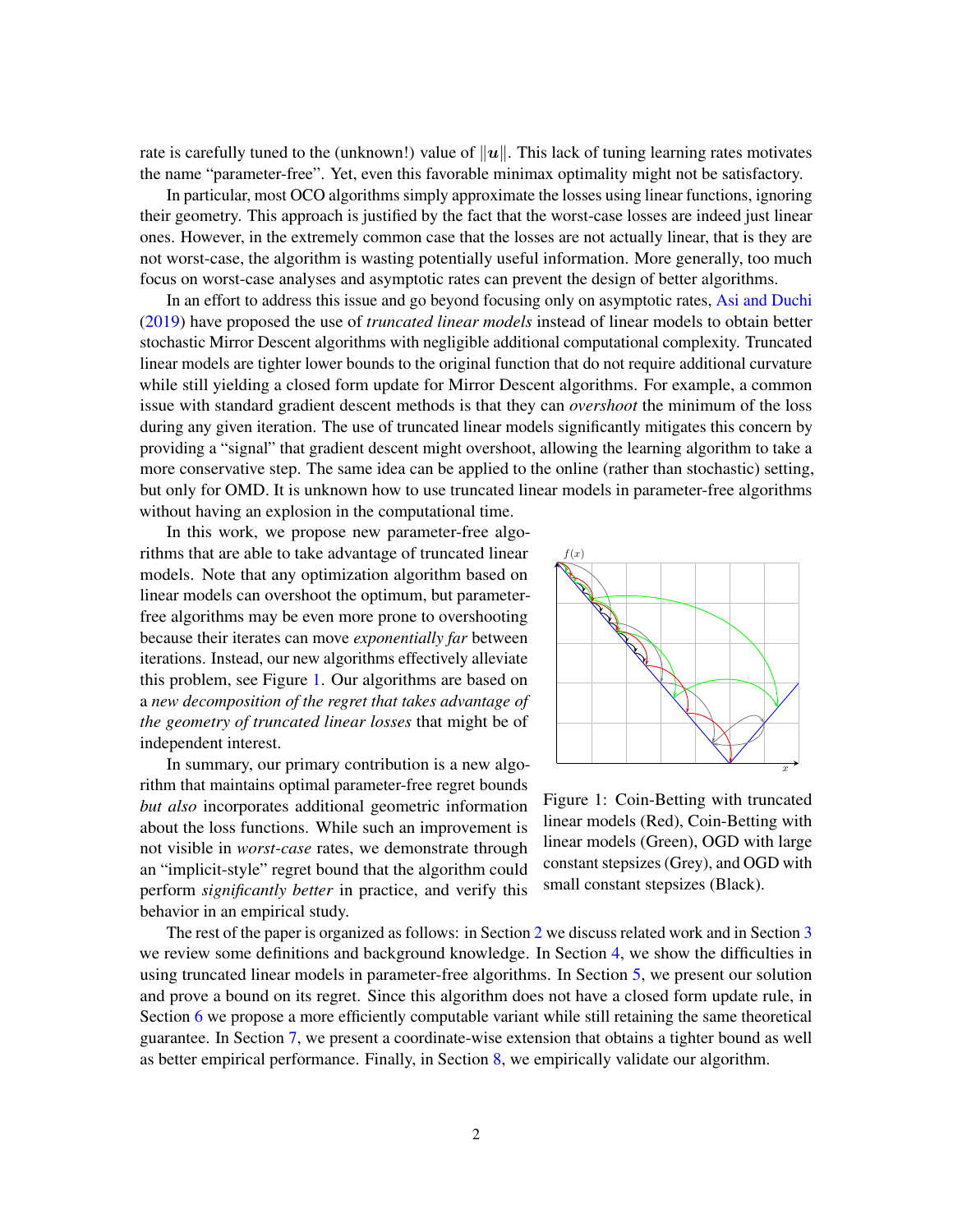# <span id="page-2-0"></span>2. Related work

Parameter-free OCO Algorithms Parameter-free OCO algorithms are motivated by a desire to avoid choosing a step size and can achieve optimal theoretical regret bounds (e.g., [McMahan and](#page-14-2) [Orabona,](#page-14-3) [2014;](#page-14-3) Orabona, 2014; Orabona and Pál, [2016;](#page-15-3) [Cutkosky and Boahen,](#page-13-4) [2017;](#page-13-4) [Foster et al.,](#page-13-5) [2018;](#page-13-5) [Cutkosky and Orabona,](#page-13-2) [2018;](#page-13-2) [Kotłowski,](#page-14-4) [2020;](#page-14-4) [Kempka et al.,](#page-14-5) [2019;](#page-14-5) [Cutkosky and Sarlos,](#page-13-6) [2019;](#page-13-6) [Jun and Orabona,](#page-14-6) [2019;](#page-14-6) [van der Hoeven,](#page-15-4) [2019;](#page-15-4) [Mhammedi and Koolen,](#page-14-7) [2020;](#page-14-7) [Orabona and](#page-15-5) Pál, [2021;](#page-15-5) [Chen et al.,](#page-13-7) [2021\)](#page-13-7). Some of them are based on the FTRL framework [\(Shalev-Shwartz,](#page-15-2) [2007;](#page-15-2) [Abernethy et al.,](#page-13-1) [2008b;](#page-13-1) [Hazan and Kale,](#page-14-1) [2008\)](#page-14-1) (sometimes indirectly through methods such as coin-betting). The closest work to our algorithms is the CODE algorithm [\(Chen et al.,](#page-13-8) [2022\)](#page-13-8) which is the first attempt to combine parameter-free methods with truncated losses. Inspired by the Importance Weight Awareness updates in [Karampatziakis and Langford](#page-14-8) [\(2011\)](#page-14-8), CODE models the optimization algorithm with an ODE, and solves the ODE in a closed form to make infinitely many infinitesimal parameter-free updates on truncated losses. While CODE solves the ODE in closed form, it does not have any theoretical guarantee. In our work, in each step  $t$ , we consider the loss in two points only: on the current prediction and the updated one. This gives rise to an implicit equation that we can solve for truncated losses and to an optimal regret guarantee.

Truncated Linear Models and Implicit Updates Truncated linear models were proposed in [Asi](#page-13-3) [and Duchi](#page-13-3) [\(2019\)](#page-13-3) to create a tighter surrogate model for optimization. While the use of convex linear lower bounds is also the core method in OCO algorithms (see, e.g., [Orabona,](#page-14-9) [2019\)](#page-14-9), we are not aware of any other online learning algorithm with a regret guarantee based on truncated linear models. [Asi](#page-13-3) [and Duchi](#page-13-3) [\(2019\)](#page-13-3) incorporate truncated linear models into the Mirror Descent update [\(Nemirovsky](#page-14-0) [and Yudin,](#page-14-0) [1983\)](#page-14-0), forming a *proximal/implicit* update [\(Moreau,](#page-14-10) [1965;](#page-14-10) [Martinet,](#page-14-11) [1970;](#page-14-11) [Rockafellar,](#page-15-6) [1976;](#page-15-6) [Kivinen and Warmuth,](#page-14-12) [1997;](#page-14-12) [Parikh and Boyd,](#page-15-7) [2014\)](#page-15-7). In online learning, [Kulis and Bartlett](#page-14-13) [\(2010\)](#page-14-13) provides the first regret bounds for implicit updates that match those of OMD, while [McMahan](#page-14-14) [\(2010\)](#page-14-14) makes the first attempt to quantify the advantage of the implicit updates in the regret bound. [Song et al.](#page-15-8) [\(2018\)](#page-15-8) generalize the results in [McMahan](#page-14-14) [\(2010\)](#page-14-14) to Bregman divergences and strongly convex functions, and quantify the gain differently in the regret bound. Finally, [Campolongo and](#page-13-9) [Orabona](#page-13-9) [\(2020\)](#page-13-9) show that implicit updates give rise to regret guarantees that depend on the temporal variability of the losses as well. We will match the dependency on the subgradients in our final results to the one of FTRL with implicit updates [\(McMahan,](#page-14-14) [2010\)](#page-14-14), which underlines the "implicit" nature of our algorithm.

## <span id="page-2-1"></span>3. Preliminary

In this section, we introduce some of the needed background and definition.

**Convex Analysis Definitions** For a function  $f : \mathbb{R}^d \to \mathbb{R} \cup \{+\infty\}$ , we define a subgradient of f in  $x \in \mathbb{R}^d$  as a vector  $g \in \mathbb{R}^d$  that satisfies  $f(y) \geq f(x) + \langle g, y - x \rangle$ ,  $\forall y \in \mathbb{R}^d$ . We denote the set of subgradients of f at x by  $\partial f(x)$ . A function  $f : \mathbb{R}^d \to \mathbb{R} \cup \{+\infty\}$  is  $\mu$ strongly convex over a convex set  $V \subseteq \text{int dom } f \text{ w.r.t. } || \cdot || \text{ if } \forall x, y \in V$ , we have  $g \in \partial f(x)$ ,  $f(\boldsymbol{y}) \geq f(\boldsymbol{x}) + \langle \boldsymbol{g}, \boldsymbol{y} - \boldsymbol{x} \rangle + \frac{\mu}{2}$  $\frac{\mu}{2} \|x - y\|^2$ . The Fenchel conjugate  $f^*$  of a function  $f : \mathbb{R}^d \to \mathbb{R}$  is defined as  $f^{\star}(\theta) = \sup_x \langle \theta, x \rangle - f(x)$ . We denote the projection of a vector x onto a convex set B  $\text{as } \Pi_B(\boldsymbol{x}) \triangleq \text{argmin}_{\boldsymbol{u} \in B} \ \|\boldsymbol{x} - \boldsymbol{u}\|^2.$ 

Coin-Betting and Online Learning We now explain the coin-betting framework for parameter-free algorithm design (Orabona and Pál, [2016\)](#page-15-3), which operates through convex duality. We consider a vector-valued "coin"  $c_t \in \mathbb{R}^d$  with  $||c_t|| \leq 1$  provided to a gambler in response to a "bet"  $x_t \in \mathbb{R}^d$ .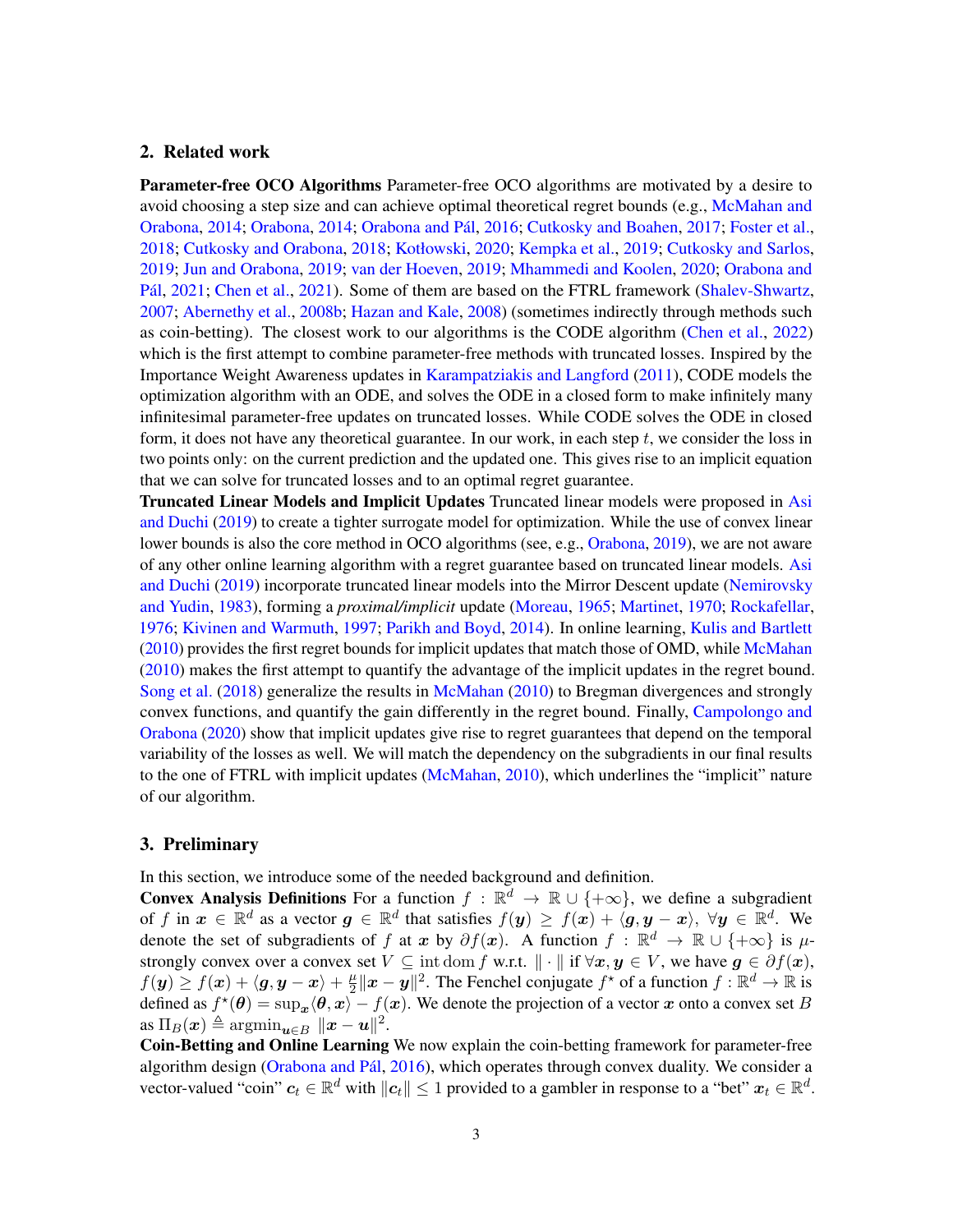The gambler earns  $\langle c_t, x_t \rangle$  dollars, for a total wealth of  $\text{Weak}_t = \epsilon + \sum_{i=1}^t \langle c_i, x_i \rangle$  at time t, assuming an initial endowment of  $\epsilon$ . We enforce that  $x_t = \beta_t$  Wealth<sub>t−1</sub> for some *betting fraction*  $\|\beta_t\| \leq 1$ , which intuitively corresponds to preventing the gambler from betting more money than the gambler has: Wealth $t \geq 0$  for all t. The goal of the gambler is of course to make the wealth as high as possible. To use this gambling game in online learning, set  $c_t \in -\partial \ell_t(x_t)$ , and let the learner's  $w_t \in \mathbb{R}^d$  be simply equal to the gambler's  $x_t$ . To analyze the regret, suppose that Wealth $T \geq H\left(\sum_{t=1}^{T} c_t\right)$  for some arbitrary function H. Then we have:

$$
\sum_{t=1}^{T} \ell_t(\boldsymbol{w}_t) - \ell_t(\boldsymbol{u}) \leq \sum_{t=1}^{T} \langle c_t, \boldsymbol{u} - \boldsymbol{w}_t \rangle = \epsilon + \sum_{t=1}^{T} \langle c_t, \boldsymbol{u} \rangle - \text{Weakh}_T
$$
\n
$$
\leq \epsilon + \sum_{t=1}^{T} \langle c_t, \boldsymbol{u} \rangle - H\left(\sum_{t=1}^{T} c_t\right) \leq \epsilon + \sup_{G \in \mathbb{R}^d} \langle G, \boldsymbol{u} \rangle - H(G) = \epsilon + H^*(\boldsymbol{u})
$$

where in the first inequality we use the definition of the subgradient, in the second the assumption on H, and the last equality the definition of Fenchel conjugate  $H^*$ .

Critically, notice that the wealth lower-bound Wealth $_T \geq H\left(\sum_{t=1}^T \mathbf{c}_t\right)$  does not involve  $\boldsymbol{u}$ . Instead,  $u$  appears only in analysis through Fenchel duality, which provides the parameter-free property. Hence, *we can use any betting algorithm that guarantees a high wealth to design a parameter-free optimization algorithm.*

**Truncated Linear model** For any  $\ell_t$  such that  $\ell_t(\boldsymbol{w}_t) =$  $\ell_t(\boldsymbol{w}_t)$  and  $\hat{\ell}_t(\boldsymbol{w}) \leq \ell_t(\boldsymbol{w}), \ \forall \boldsymbol{w},$  we have  $\sum_{t=1}^T (\ell_t(\boldsymbol{w}_t) \ell_t(\boldsymbol{u}) \leq \sum_{t=1}^T (\hat{\ell}_t(\boldsymbol{w}_t) - \hat{\ell}_t(\boldsymbol{u}))$ . Linear models  $\hat{\ell}_t(\boldsymbol{w}) =$  $\ell_t(\bm{w}_t) + \langle \bm{g}_t, \bm{w} - \bm{w}_t \rangle$  satisfy this property with  $\bm{g}_t \in$  $\partial \ell_t(\boldsymbol{w}_t)$ , which motivates the popularity of online *linear* optimization. However, we might think to design tighter approximations. In particular, [Asi and Duchi](#page-13-3) [\(2019\)](#page-13-3) proposed truncated linear models:

$$
\hat{\ell}_t(\boldsymbol{w}) \triangleq \max\{\ell_t(\boldsymbol{w}_t) + \langle \boldsymbol{g}_t, \boldsymbol{w} - \boldsymbol{w}_t \rangle, \inf_{\boldsymbol{w}} \ell_t(\boldsymbol{w})\}.
$$

Besides the property above, truncated linear models satisfy: i)  $\ell_t(w)$  is convex and subdifferentiable on the domain; ii) For any w, we have  $g^+ = hg_t$  where  $\boldsymbol{g}^+ \in \partial \hat{\ell}_t(\boldsymbol{w})$  and  $h \in [0,1];$  iii)  $\hat{\ell}_t(\boldsymbol{w}) \geq \inf_{\boldsymbol{w}} \ell_t(\boldsymbol{w})$ . In the following, we will assume that  $\inf_{w} \ell_t(w) = 0$ , w.l.o.g. for loss functions bounded from below.



Figure 2: Models of the function  $f(x) =$  $log(1 + e^{-x})$ : a truncated linear model (Red) built around the point  $x_0$ , and a linear model (Green) built around the point  $x_1$ .  $x^*$  is the hinge corner.

# <span id="page-3-0"></span>4. Difficulties in Using Truncated Models in Parameter-free Algorithms

Many parameter-free algorithms are based on FTRL. Hence, it is natural to ask whether it is possible to directly use truncated linear models instead of linear models in FTRL to utilize truncated linear models in parameter-free algorithms. This approach immediately runs into significant problems. Specifically, FTRL algorithms usually maintain the sum of the losses observed so far. One can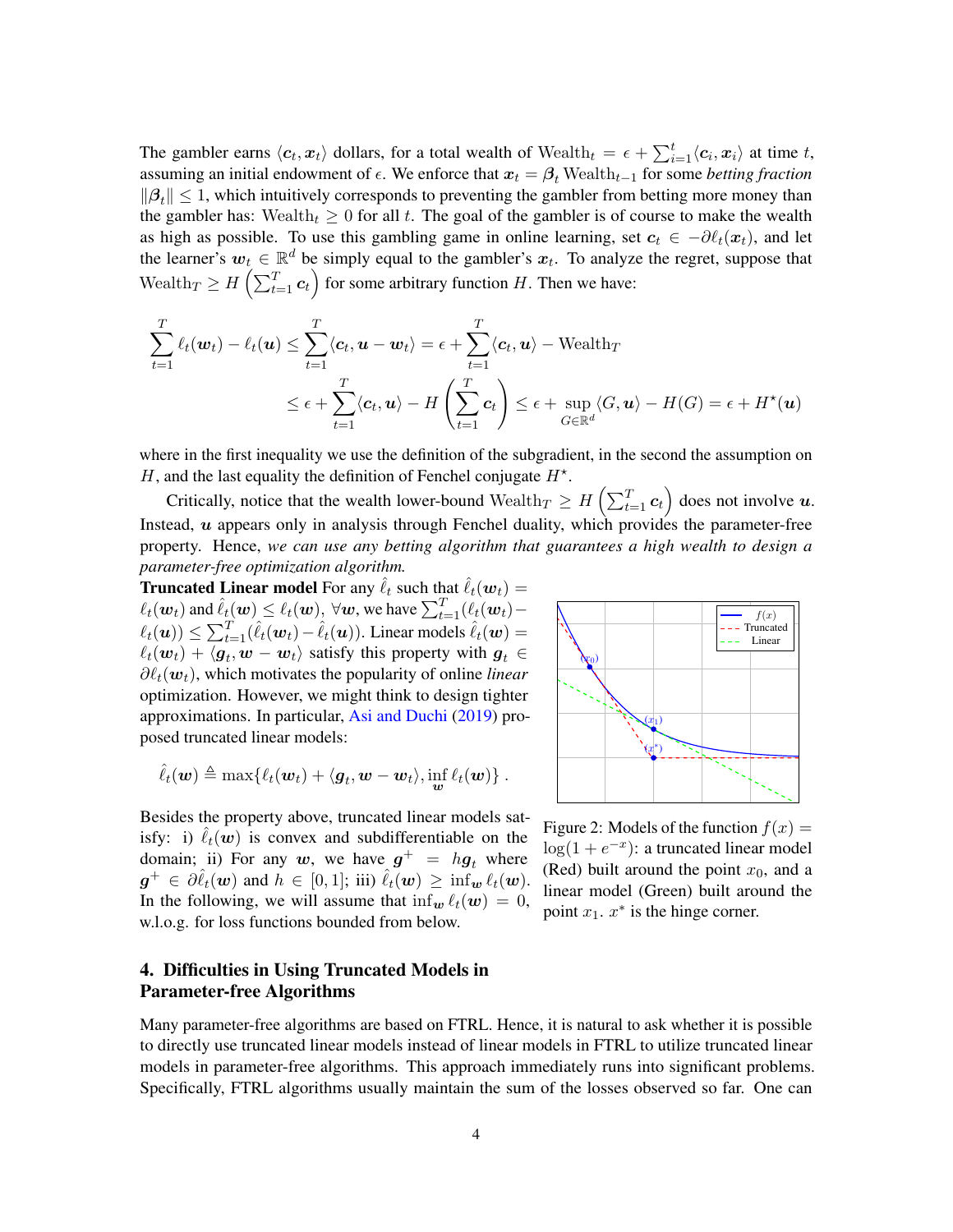easily store this sum when the losses are linear, but truncated losses would require  $\mathcal{O}(T)$  space and  $\mathcal{O}(poly(T))$  time for every update. Thus, using truncated linear models with FTRL has the same computational cost as using the original cost functions - the simplification to using truncated linear models does not appear to help. In contrast, our solution has the same computational and space complexity of online gradient descent.

Another possibility is to adapt the coin-betting design of parameter-free algorithms [\(Orabona](#page-15-3) and Pál, [2016\)](#page-15-3) to truncated linear models. A moment of thinking should convince the reader this is far from simple: The reduction from optimization to coin-betting described in Section [3](#page-2-1) works by transforming subgradients into coin outcomes, but the subgradient of a truncated loss is exactly the same as the subgradient of the original function! Thus, simply using the reduction as-is on the truncated linear model would provide *no benefit* over using the simpler linear model.

Another method that seems possible is using truncated linear models in online gradient descent, and then make online gradient descent parameter-free via some application of the doubling trick [\(Shalev-Shwartz,](#page-15-9) [2012,](#page-15-9) 2.3.1). Perhaps surprisingly, employing the doubling trick in this way is quite difficult. The only known application of the doubling trick is in [Streeter and McMahan](#page-15-10) [\(2012\)](#page-15-10), but it does not achieve the optimal regret bound, and more importantly, employs a delicate identity relating the regret and sums of gradients that may fail for the truncated linear model. Furthermore, the doubling trick usually has terrible empirical performance, which completely defeats the purpose of using truncated linear models.

#### <span id="page-4-0"></span>5. Parameter-free OCO with Truncated Linear Models

In this section, we introduce our novel parameter-free algorithms for truncated linear models.

We overcome the difficulties described above through a multi-step process, during which we will introduce three separate algorithms. First, we introduce a new regret decomposition to take advantage of truncated losses while still only requiring storage of a few vectors. As an illustration of the key principles, we will use this new regret decomposition to design Algorithm [1.](#page-5-0) While the theoretical guarantee of Algorithm [1](#page-5-0) matches our desiderata, the update does not have a closed form. Hence, we then show how to slightly change our algorithm to obtain a closed form update in Algorithm [2.](#page-8-1) Finally, in Section [7,](#page-10-0) we consider each coordinate as a separate 1-d problem to obtain a coordinate-wise variant that achieves better performance both theoretically and empirically.

As mentioned previously, using truncated linear models in an FTRL-based parameter-free algorithm would result in an inefficient update. Therefore, in the following, we show a different approach inspired by the idea of implicit updates [\(Kivinen et al.,](#page-14-15) [2006;](#page-14-15) [Kulis and Bartlett,](#page-14-13) [2010;](#page-14-13) [McMahan,](#page-14-14) [2010\)](#page-14-14). Our method introduces a new variation on the standard approach to bounding online convex optimization with online linear optimization, and an accompanying update to the regret/reward duality.

A New Regret Decomposition We are interested in upper bounding the terms  $\ell_t(\boldsymbol{w}_t) - \ell_t(\boldsymbol{u})$  for any  $u \in \mathbb{R}^d$ . The usual method [\(Zinkevich,](#page-15-0) [2003\)](#page-15-0) is to upper bound the regret by linear terms, and then proceed to bound the regret on the linear losses as follows:

$$
\mathrm{Regret}_{T}(\boldsymbol{u}) = \sum_{t=1}^{T} \ell_t(\boldsymbol{w}_t) - \ell_t(\boldsymbol{u}) \leq \sum_{t=1}^{T} \langle \boldsymbol{g}_t, \boldsymbol{w}_t - \boldsymbol{u} \rangle,
$$

where  $g_t \in \partial \ell_t(\mathbf{w}_t)$ . While this approach gives worst-case optimal upper bounds, it completely ignores the geometry of the loss functions  $\ell_t$ . In contrast, we consider upper bounding the term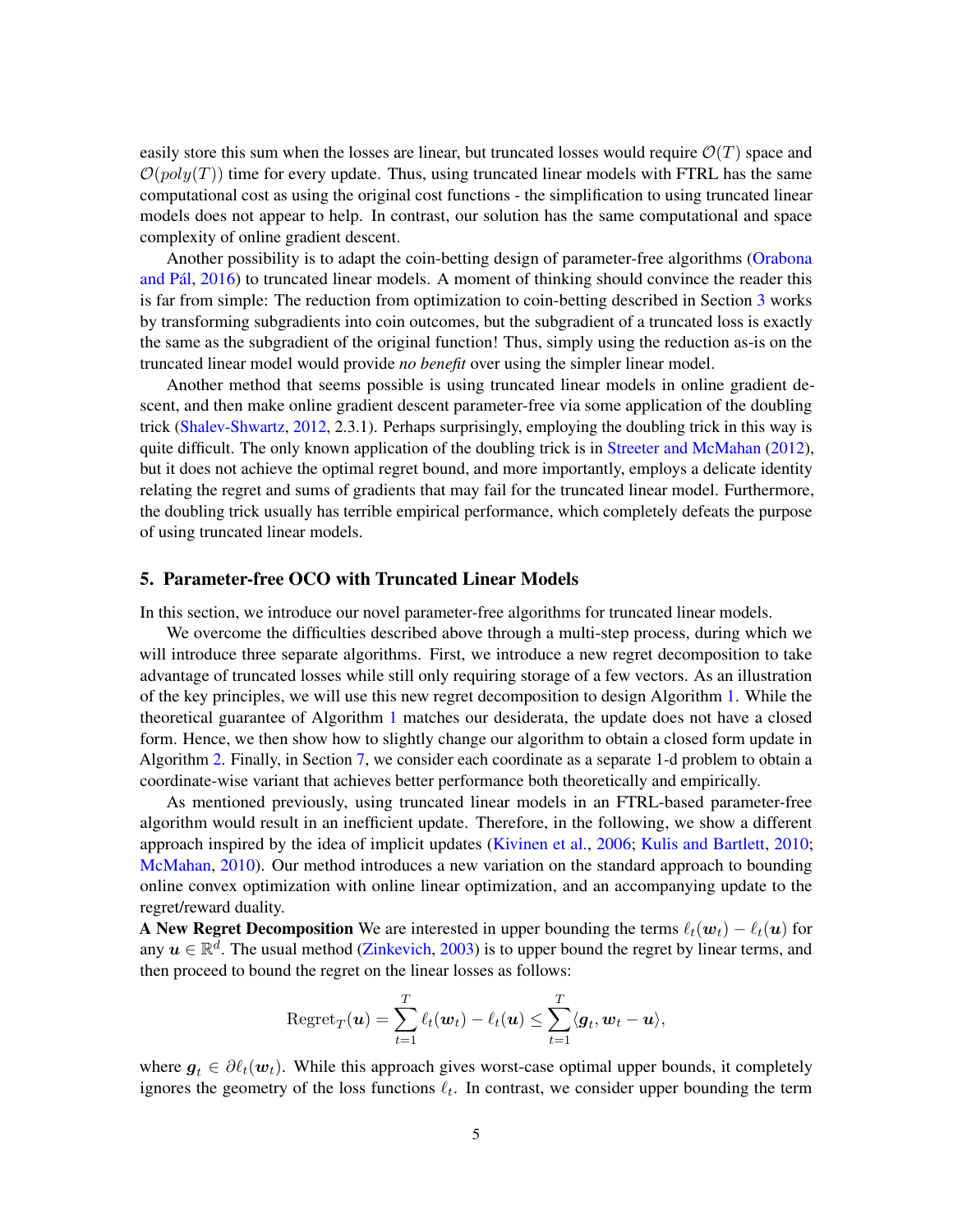<span id="page-5-0"></span>Algorithm 1 Parameter-free OCO with Truncated Linear Models

1: Initialize  $\beta_1 \leftarrow 0$ , Wealth<sub>0</sub>  $\leftarrow 1, \eta_1 \leftarrow 1/3$ 2: for  $t = 1$  to  $T$  do 3: Predict  $w_t \leftarrow \beta_t$  Wealth<sub>t-1</sub> 4: Receive  $\ell_t(\boldsymbol{w}_t)$  and  $\boldsymbol{g}_t \in \partial \ell_t(\boldsymbol{w}_t)$ 5: Calculate  $g_t^+$  (see Section [5.1\)](#page-7-0).  $g_t^+ = h_t g_t$  by property (ii) of truncated linear models 6:  $\hat{\beta}_{t+1} \leftarrow \beta_t - \frac{g_t^+ + 2\beta_t (||g_t||^2 - ||g_t^+ - g_t||^2)}{1/n + 2\sum_{i=1}^t (||g_t||^2 - ||g_t^+ - g_t||^2)}$  $\frac{1}{\eta_1+2}\sum_{i=1}^{t-1}(\|\bm{g}_i\|^2-\|\bm{g}_i^+-\bm{g}_i\|^2)$ 7:  $\beta_{t+1} \leftarrow \hat{\beta}_{t+1}/\max\left(1, 2\|\hat{\boldsymbol{\beta}}_{t+1}\|\right)$ 8: Wealth<sub>t</sub> ← Wealth<sub>t-1</sub>  $\frac{1-\langle g_t, \beta_t \rangle}{1+(h_t-1)\langle g_t, \beta_t \rangle}$  $\overline{1+(h_t-1)\langle\boldsymbol{g}_t,\boldsymbol{\beta}_{t+1}\rangle}$ 9: end for

 $\ell_t(\bm{w}_t) - \ell_t(\bm{u})$  with the truncated linear loss  $\hat{\ell}_t$ , and decompose the regret on the truncated linear losses from an "implicit" point of view for a tighter bound. Specifically, for any  $u \in \mathbb{R}^d$  we have

$$
\ell_t(\boldsymbol{w}_t) - \ell_t(\boldsymbol{u}) \leq \hat{\ell}_t(\boldsymbol{w}_t) - \hat{\ell}_t(\boldsymbol{u}) = \hat{\ell}_t(\boldsymbol{w}_t) - \hat{\ell}_t(\boldsymbol{w}_{t+1}) + \hat{\ell}_t(\boldsymbol{w}_{t+1}) - \hat{\ell}_t(\boldsymbol{u})
$$
\n
$$
\leq \langle \boldsymbol{g}_t, \boldsymbol{w}_t - \boldsymbol{w}_{t+1} \rangle + \langle \boldsymbol{g}_t^+, \boldsymbol{w}_{t+1} - \boldsymbol{u} \rangle ,
$$
\n(1)

where  $g_t \in \partial \ell_t(\omega_t)$ ,  $g_t \in \partial \hat{\ell}_t(\omega_t)$ ,  $g_t^+ \in \partial \hat{\ell}_t(\omega_{t+1})$ , the first inequality is true by the property of the truncated linear model, and the second inequality is from the convexity. This decomposition can *take into account part of the geometry of the function through*  $\boldsymbol{g}^+_t$ *, which quantifies how far we are* from the infimum of  $\ell_t$ . Note that the decomposition itself is very general and does *not* require  $\hat{\ell}$  to be a truncated linear loss: this structure is primarily used to form more efficient algorithms.

Implicit Coin-Betting To leverage this decomposition, we now define a modified notion of the *wealth* quantity described in Section [3.](#page-2-1) Our key idea is to realize that *the regret/reward duality is more general than previously thought*. In particular, we define Wealth<sub>0</sub> =  $\epsilon$  and Wealth<sub>T</sub>  $\triangleq$ Wealth $_{T-1} - \langle \boldsymbol{g}_t, \boldsymbol{w}_t - \boldsymbol{w}_{t+1} \rangle - \langle \boldsymbol{g}_t^{+}, \boldsymbol{w}_{t+1} \rangle$ , to have

<span id="page-5-3"></span><span id="page-5-1"></span>
$$
\text{Weak}_T = \epsilon - \sum_{t=1}^T (\langle \boldsymbol{g}_t, \boldsymbol{w}_t - \boldsymbol{w}_{t+1} \rangle + \langle \boldsymbol{g}_t^+, \boldsymbol{w}_{t+1} \rangle). \tag{2}
$$

This implies  ${\rm Regret}_T({\bm u}) \leq \epsilon + \left\langle -\sum_{t=1}^T {\bm g}_t^+, {\bm u}\right\rangle - {\rm Weakth}_T.$  Suppose that we obtain a bound Wealth $T \ge \psi_T \left(-\sum_{t=1}^T \mathbf{g}_t^+\right)$  for some  $\psi_T$ . Then, we can still use the Fenchel conjugate:

$$
\mathrm{Regret}_T(\boldsymbol{u}) - \epsilon \leq -\left\langle \sum_{t=1}^T \boldsymbol{g}_t^+, \boldsymbol{u} \right\rangle - \psi_T \left( -\sum_{t=1}^T \boldsymbol{g}_t^+ \right) \leq \sup_{\boldsymbol{y}} \left\langle \boldsymbol{y}, \boldsymbol{u} \right\rangle - \psi_T(\boldsymbol{y}) = \psi_T^{\star}(\boldsymbol{u}) \ .
$$

Hence, it suffices to design an algorithm that guarantees a lower bound on Wealth $_T$  to achieve a regret upper bound, *even for our modified notion of wealth*. Moreover, given that our regret decomposition takes into account the geometry of the truncated linear losses, we can expect a regret guarantee that becomes tighter when we are close to the infimum of the functions  $\ell_t$ .

<span id="page-5-2"></span>We designed Algorithm [1](#page-5-0) to maximize the wealth in [\(2\)](#page-5-1), yielding a regret bound in Theorem [1.](#page-5-2)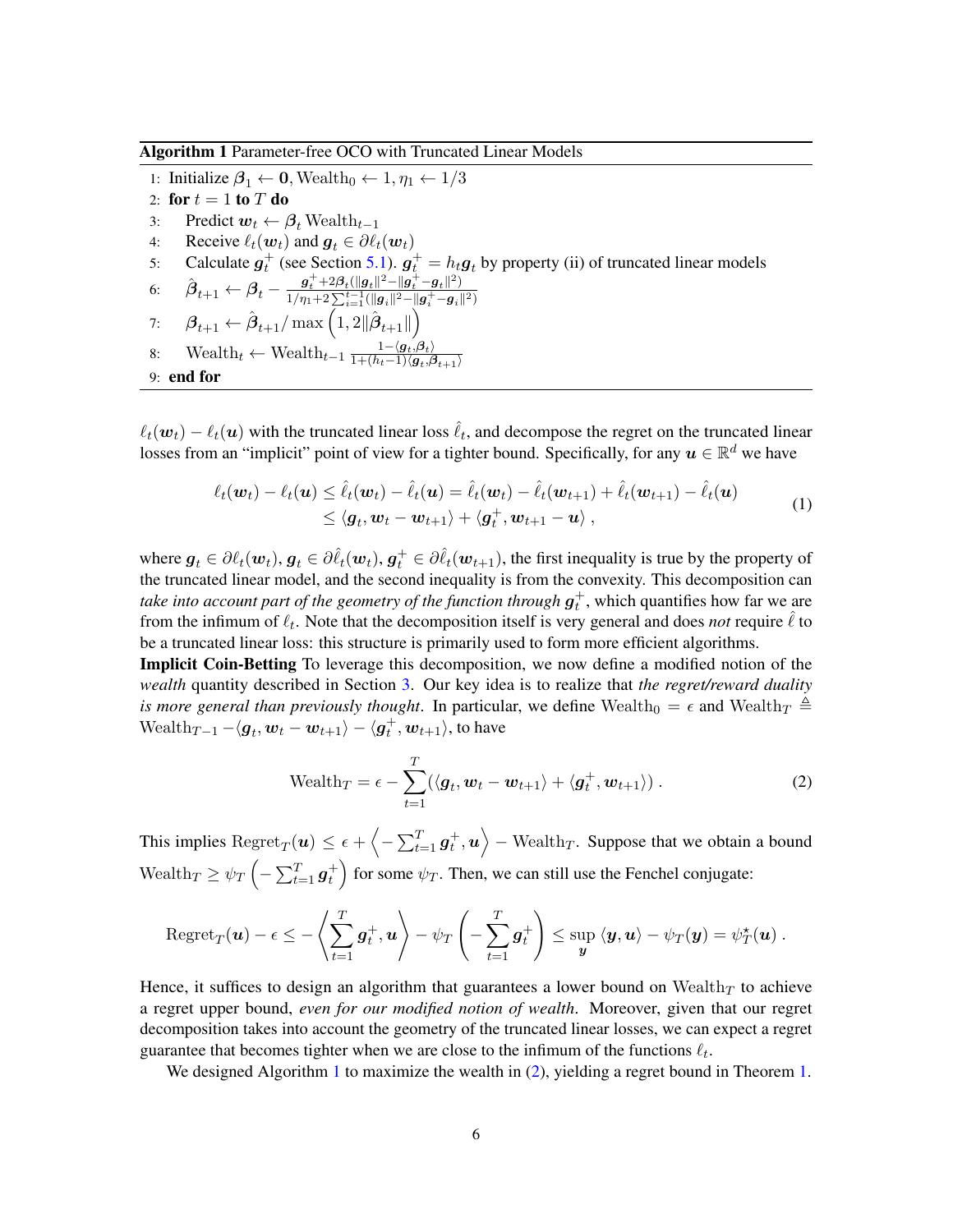**Theorem 1** Assume  $\ell_t(\mathbf{x}), t = 1, \ldots, T$ , to be convex functions. Set Wealth<sub>0</sub> =  $\epsilon$  = 1 and assume that  $\|\bm{g}_t\| \leq 1$  $\|\bm{g}_t\| \leq 1$  and  $\bm{g}_t^+ = h_t\bm{g}_t$  where  $h_t \in [0,1]$ . Then, Algorithm  $I$  satisfies

$$
\text{Regret}_{T}(\boldsymbol{u}) = \mathcal{O}\left(\max\left\{\|\boldsymbol{u}\| \ln \left(\|\boldsymbol{u}\| \left(1 + \sum_{t=1}^{T} \|\boldsymbol{g}_{t}\| \|\boldsymbol{g}_{t}^{+}\| \right)\right)\right),\right.\right.
$$

$$
\|\boldsymbol{u}\| \sqrt{\sum_{t=1}^{T} (2\|\boldsymbol{g}_{t}\| \|\boldsymbol{g}_{t}^{+}\| - \|\boldsymbol{g}_{t}^{+}\|^{2}) \cdot \ln\left(1 + \|\boldsymbol{u}\| \sum_{t=1}^{T} (2\|\boldsymbol{g}_{t}\| \|\boldsymbol{g}_{t}^{+}\| - \|\boldsymbol{g}_{t}^{+}\|^{2})\right)}\right\}\right).
$$

To convey the main ideas, here we present a proof sketch, the full proof is included in the Appendix.

**Proof** [Proof sketch] We first lower bound the wealth of the algorithm. From the definition of the wealth [\(2\)](#page-5-1) and the fact that the algorithm predicts with  $w_t = \beta_t$  Wealth<sub>t−1</sub>, we have

$$
\text{Weak}_t = \text{Weak}_{t-1} - \langle \boldsymbol{g}_t, \boldsymbol{w}_t - \boldsymbol{w}_{t+1} \rangle - \langle \boldsymbol{g}_t^+, \boldsymbol{w}_{t+1} \rangle \Rightarrow \text{Weak}_t = \frac{\text{Weak}_{t-1}(1 - \langle \boldsymbol{g}_t, \boldsymbol{\beta}_t \rangle)}{1 + \langle \boldsymbol{g}_t^+ - \boldsymbol{g}_t, \boldsymbol{\beta}_{t+1} \rangle}.
$$

This implies that  $\ln \text{Weak}_T = \ln \epsilon + \sum_{t=1}^T (\ln(1 - \langle \boldsymbol{g}_t, \boldsymbol{\beta}_t \rangle) - \ln(1 + \langle \boldsymbol{g}_t^+ - \boldsymbol{g}_t, \boldsymbol{\beta}_{t+1} \rangle)).$  It is possible to show that ln Wealth $_T$  – ln  $\epsilon$  can be lower bounded as

<span id="page-6-0"></span>
$$
\sum_{t=1}^{T} (\ln(1 - \langle \mathbf{g}_t, \beta_t \rangle) - \ln(1 + \langle \mathbf{g}_t^+ - \mathbf{g}_t, \beta_{t+1} \rangle))
$$
\n
$$
\geq \sum_{t=1}^{T} \left[ -\langle \mathbf{g}_t^+, \beta_t \rangle - (\|\mathbf{g}_t\|^2 - \|\mathbf{g}_t^+ - \mathbf{g}_t\|^2) \|\beta_t\|^2 - 2\|\mathbf{g}_t\| \|\beta_{t+1} - \beta_t\| \right].
$$
\n(3)

So,  $\beta_t$  is designed to be the output of running OGD (Online Gradient Descent) on  $\mu_t$  stronglyconvex losses  $f_t(\boldsymbol{\beta}) \triangleq \langle \boldsymbol{g}_t^+, \boldsymbol{\beta} \rangle + \frac{\mu_t}{2}$  $\frac{\mu_t}{2} ||\beta_t||^2$ , where  $\mu_t = 2(||g_t||^2 - ||g_t - g_t^+||^2)$  with  $\beta \in B$ ,  $B = \{x \mid ||x|| \leq 1/2\}$ , and stepsizes  $\eta_t = \frac{1}{1/n}$  $\frac{1}{1/\eta_1 + \sum_{i=1}^{t-1} \mu_i}$ . Standard OGD analysis provides the lower bound for  $\sum_{t=1}^T\langle\bm{g}_t^+,\bm{\beta}_t\rangle+(\|\bm{g}_t\|^2-\|\bm{g}_t^+-\bm{g}_t\|^2)\|\bm{\beta}_t\|^2.$  Besides,  $\|\bm{\beta}_{t+1}-\bm{\beta}_t\|$  is upper bounded by  $\frac{3||g_t^+||}{1+2\sum_{t=1}^t$  $\frac{\partial ||\bm{g}_t||}{1+2\sum_{i=1}^t ||\bm{g}_i|| ||\bm{g}_i^+||}$ . Combining all pieces together leads to the lower bound

$$
\ln \text{Weakh}_T \ge -3/2 - 7.25 \ln \left( 1 + 2 \sum_{t=1}^T ||g_t|| ||g_t^+|| \right) + \min \left\{ \frac{\left\| \sum_{t=1}^T g_t^+ \right\|}{4}, \frac{\left\| \sum_{t=1}^T g_t^+ \right\|^2}{2 \sum_{t=1}^T \mu_t} \right\}.
$$

A lower bound on Wealth $_T$  indicates an upper bound on regret. Now, we derive the upper bound on the regret from the Fenchel conjugate of the function above.

Note that the bounded subgradient assumption is a known requirement shared by all parameterfree algorithms, see lower bound in [Cutkosky and Boahen](#page-13-4) [\(2017\)](#page-13-4). However, the limitation is milder The algorithms, see lower bound in Cutkosky and Boanen (2017). However, the filmulation is milder than it seems at first blush: this Lipschitz bound can actually be over-estimated by a factor of  $\sqrt{T}$ before significant damage is done to the regret bound. This can be seen by observing that other than an  $O(\log T)$  term, our regret bounds scale with the observed norms of the gradients. Thus, the limitation is actually rather benign - we simply assume a bound of 1 to simplify equations.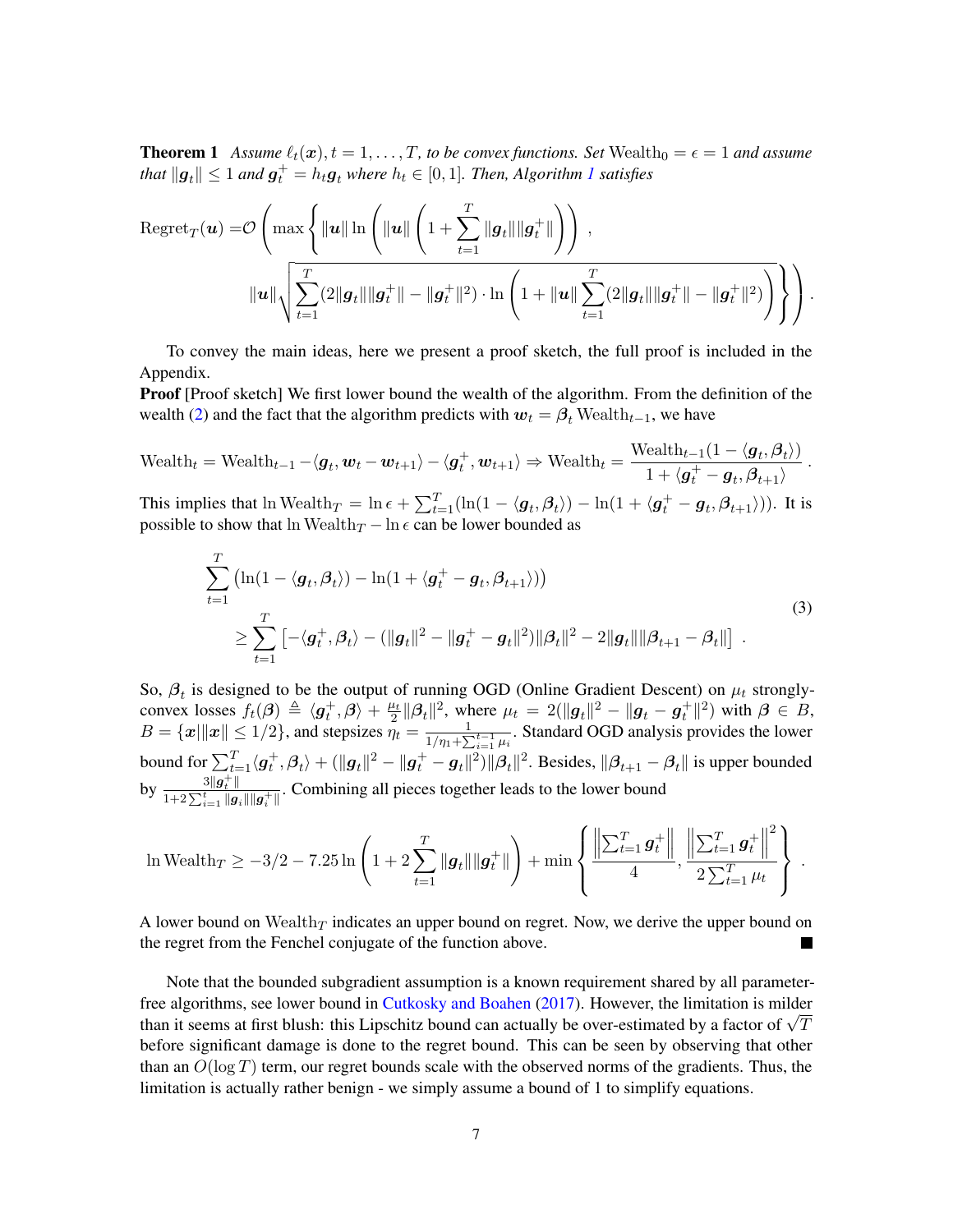Comparison with Parameter-Free Bounds Previous work of [Cutkosky and Orabona](#page-13-2) [\(2018\)](#page-13-2) achieved a regret bound of  $\mathcal{O}\left(\|\bm{u}\|\sqrt{\sum_{t=1}^T\|\bm{g}_t\|^2}\right)$  which has the optimal worst-case dependence on  $\|\bm{g}_t\|$  [\(Abe](#page-13-10)r[nethy et al.,](#page-13-10) [2008a;](#page-13-10) [Cutkosky,](#page-13-11) [2018\)](#page-13-11). In Theorem [1,](#page-5-2) we obtain a regret bound depending on  $||g_t||^2 - ||g_t||^2 = ||g_t||^2(2h_t - h_t^2)$ . So, as long as the algorithm goes close to the hinge corner of the truncated linear model, it will yield an  $h_t < 1$  and a smaller regret. Intuitively, this should be expected to occur whenever it is possible to obtain small loss as obtaining small loss requires reaching the hinge of the truncated linear model.

Relation to Implicit Updates Truncated linear models were introduced as an approximation of the implicit updates [\(Asi and Duchi,](#page-13-3) [2019\)](#page-13-3). In this view, it is instructive to compare the dependency on the subgradients in Theorem [1](#page-5-2) and the regret bounds for implicit updates. For example, [McMahan](#page-14-14) [\(2010,](#page-14-14) Theorem 2) gives a regret guarantee for FTRL with implicit updates and non-adaptive regularizer that depends on  $\langle \bm{g}_t - \frac{1}{2} \rangle$  $\frac{1}{2}g_t^+, g_t^+$ ). This quantity is exactly  $\frac{1}{2}(\|g_t\|^2 - \|g_t^+ - g_t\|^2)$  that appears in Theorem [1.](#page-5-2) This supports the idea that the decomposition in [\(1\)](#page-5-3) "emulates" the idea of implicit updates in parameter-free algorithms. However, there is a subtle difference: in standard implicit updates  $g_t^+ \in \partial \ell_t(\bm{w}_{t+1})$  is a subgradient of the original loss function. Instead, here  $g_t^+ \in \partial \hat{\ell}_t(\bm{w}_{t+1})$ , so it is a subgradient of the truncated linear model. We can see this as a price we pay to obtain a smaller computational complexity compared to standard implicit updates.

Comparison with OMD with truncated linear model To the best of our knowledge, there are actually no regret guarantees with OMD with truncated linear models in the literature [\(Asi and Duchi](#page-13-3) [\(2019\)](#page-13-3) do not consider the adversarial setting). However, it is quite likely that OMD with truncated models can achieve an implicit regret similar to that reported by [McMahan](#page-14-14) [\(2010\)](#page-14-14) *subject to oracle tuning of the learning rates*. Our results match this benchmark in the dependency on  $\boldsymbol{g}_t$  and  $\boldsymbol{g}_t^+$  and improve in the dependency on  $||u||$  since we do not require oracle tuning of the learning rate.

No Overshooting Property We now prove that the proposed algorithm never overshoots the minimum of the truncated linear loss. Moreover, in the case that the minimum of  $\hat{\ell}_t$  coincides with the minimum of  $\ell_t$ , we end up exactly in the minimum, as illustrated by Figure [1.](#page-1-0)

<span id="page-7-1"></span>Theorem 2 *Under the assumptions of Theorem [1](#page-5-2) and the notation of Algorithm [1,](#page-5-0) assume that*  $\bm{g}_t \neq \bm{0}$ . Then, the update  $\bm{w}_{t+1}$  can never land on the flat part of the loss  $\tilde{\ell}_t$ , but only on its linear *part or in the corner.*

**Proof** The statement is equivalent to showing that  $\ell_t(\bm{w}_t) + \langle \bm{g}_t, \bm{w}_{t+1} - \bm{w}_t \rangle \ge 0$  from the definition of  $\hat{\ell}_t$ . We prove it by contradiction. Let's assume that  $\ell_t(\mathbf{w}_t) + \langle \mathbf{g}_t, \mathbf{w}_{t+1} - \mathbf{w}_t \rangle < 0$ . Then, we would have  $\hat{\ell}_t(\bm{w}_{t+1}) = 0$  and  $\bm{g}_t^+ = \bm{0}$  (equivalently  $h_t = 0$ ). In turn, this would imply  $\beta_{t+1} = \beta_t$ and Wealth<sub>t</sub> = Wealth<sub>t-1</sub>. So, we would have  $w_{t+1} = w_t$  which is impossible because  $g_t \neq 0$ .

Note that we assume  $g_t \neq 0$  in Theorem [2](#page-7-1) since when  $g_t = 0$  the algorithm is already in the corner.

## <span id="page-7-0"></span>**5.1.** Computation of  $h_t$

The next challenge is how to find  $h_t$ . This is the only part of the Algorithm that uses the truncated linear model structure: the analysis Theorem [1](#page-5-2) actually applies to *any* losses for which  $g_t^+ = h_t g_t$ . Truncated linear models combine this favorable property with the additional property that it is possible to efficiently compute  $h_t$ . The argument of Theorem [2](#page-7-1) shows that we cannot be in the flat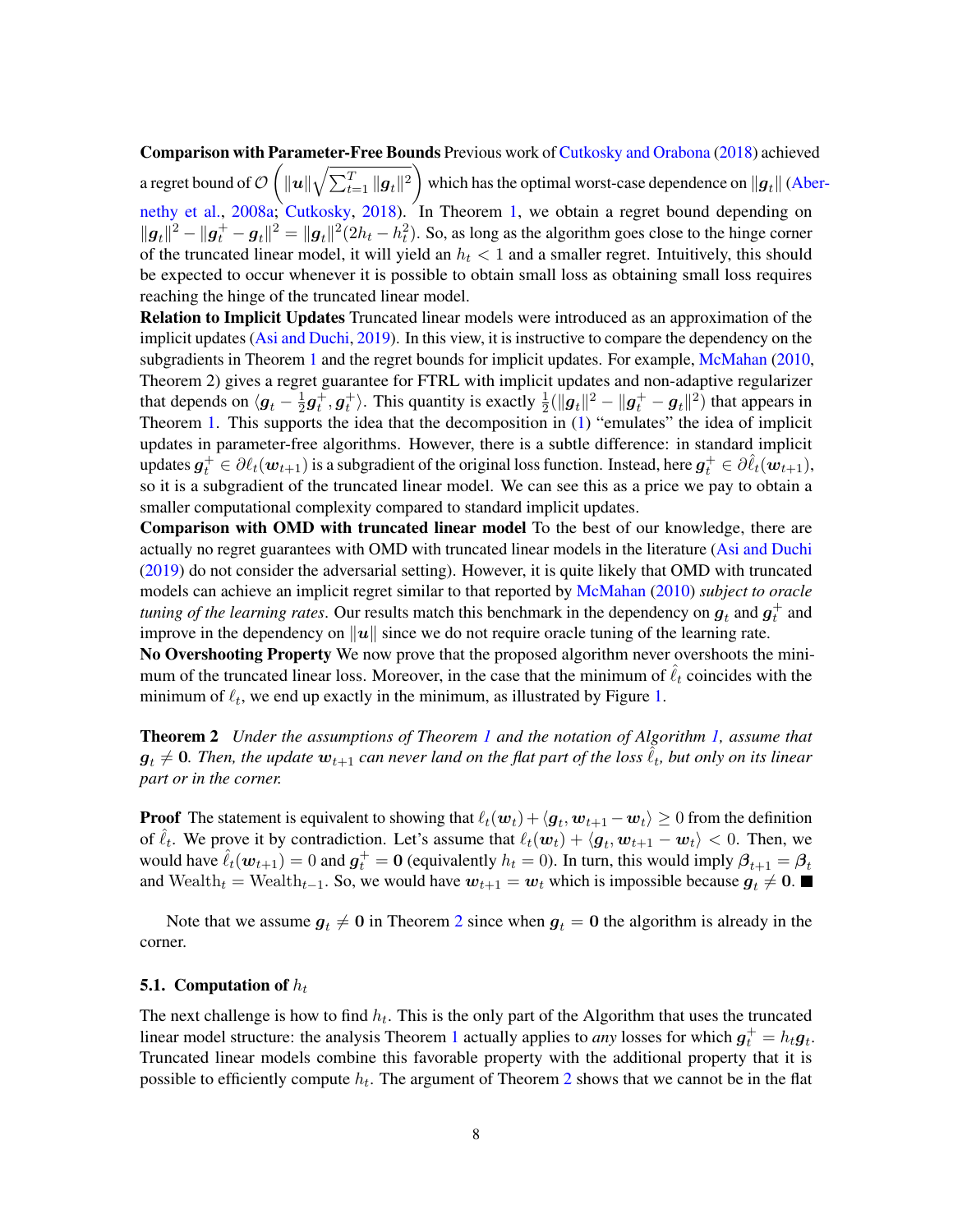<span id="page-8-1"></span>Algorithm 2 Parameter-free OCO with Truncated Linear Models – closed form update

1: Initialize  $\beta_1 \leftarrow 0, \eta_1 \leftarrow \frac{1}{2C}, C \leftarrow 9$ , Wealth<sub>0</sub>  $\leftarrow 1$ 2: for  $t = 1$  to  $T$  do 3: Predict  $w_t \leftarrow \beta_t$  Wealth<sub>t-1</sub> 4: Receive  $\ell_t(\boldsymbol{w}_t)$  and  $\boldsymbol{g}_t \in \partial \ell_t(\boldsymbol{w}_t)$ 5: Calculate  $h_t$  (see Section [6.1\)](#page-9-0) 6: if  $\|\boldsymbol{\beta}_t\| < \frac{3}{8}$  $\frac{3}{8}$  then 7:  $\beta_{t+1} \leftarrow \beta_t - \eta_t(\bm{g}_t^+ + 2\beta_t(2\|\bm{g}_t\|\|\bm{g}_t^+\| - \|\bm{g}_t^+\|^2))$ 8:  $\frac{1}{\eta_{t+1}} \leftarrow \frac{1}{\eta_t} + 2(||g_t||^2 - ||g_t^+ - g_t||^2)$ 9: else 10:  $\beta_{t+1} \leftarrow \beta_t - \eta_t 2C ||g_t^+|| \beta_t$ 11:  $\frac{1}{\eta_{t+1}} \leftarrow \frac{1}{\eta_t} + 2C \|\boldsymbol{g}_t^+\|$  $12:$ 13: Wealth<sub>t</sub> ← Wealth<sub>t-1</sub>  $\frac{1-\langle g_t, \beta_t \rangle}{1+(h_t-1)\langle g_t, \beta_t \rangle}$  $\overline{1+(h_t-1)\langle\boldsymbol{g}_t,\boldsymbol{\beta}_{t+1}\rangle}$ 14: end for

region. By inspection of the updates, there are two achievable cases: in the first case  $h_t = 1$  and we are not in the corner of the truncated model, while in the second case, we are in the corner. Hence, as a first step, we posit that  $h_t = 1$ , calculate  $w_{t+1}$  and see if indeed  $g_t^+ = g_t$ . If this is not the case, then the solution must be in the corner and  $h_t \in [0, 1)$ . By definition  $w_{t+1} = \beta_{t+1}$  Wealth<sub>t</sub>, where

$$
\boldsymbol{\beta}_{t+1} = \prod_B (\boldsymbol{\beta}_t - \eta_t (h_t \boldsymbol{g}_t + 2\boldsymbol{\beta}_t || \boldsymbol{g}_t ||^2 (2h_t - h_t^2)) \text{ and Wealth}_{t+1} = \text{Weak}_{t-1} \frac{1 - \boldsymbol{g}_t \boldsymbol{\beta}_t}{1 + (\boldsymbol{g}_t^+ - \boldsymbol{g}_t) \boldsymbol{\beta}_{t+1}}.
$$

Thus,  $w_{t+1}$  is a function of  $h_t$ . Assuming  $\inf_w \ell_t(w) = 0$  w.l.o.g. for loss functions bounded from below, we are looking for  $h_t$  that makes

<span id="page-8-3"></span><span id="page-8-2"></span>
$$
\ell_t(\boldsymbol{w}_t) + \langle \boldsymbol{g}_t, \boldsymbol{w}_{t+1} - \boldsymbol{w}_t \rangle = 0. \tag{4}
$$

Although we could solve for  $h_t$  via bisection, there is no closed form solution due to the projection of  $\beta_{t+1}$ . Thus, we next propose a more complex algorithm with a closed form equation for  $h_t$ .

### <span id="page-8-0"></span>6. Variant with Closed-form Update

In this section, we introduce the Algorithm [2:](#page-8-1) a variant of Algorithm [1](#page-5-0) that has a closed form update. The key steps are still the same, but here we want to remove the projection step on  $\beta_t$ . In this way, the expression of  $w_{t+1}$  depends on a simple polynomial in  $h_t$ . In turn, to remove the projection step, we change the update of  $\beta_t$  so that its norm is always assured to be bounded. For Algorithm [2,](#page-8-1) we can prove the following guarantee. We present a proof sketch, while the full proof is in the Appendix.

**Theorem 3** Assume  $\ell_t(x)$ ,  $t = 1, \ldots, T$ , to be convex functions. Set Wealth<sub>0</sub> =  $\epsilon = 1$ ,  $C = 9$  and  $1/\eta_1 = 2C$ , and assume that  $\|\bm{g}_t\| \leq 1$  and  $\bm{g}_t^+ = h_t\bm{g}_t$  where  $h_t \in [0,1]$ . Then, for all  $\bm{u} \in \mathbb{R}^d$ , *Algorithm [2](#page-8-1) satisfies the same bound as in Theorem [1,](#page-5-2) up to constants hidden in the big O notation.*

**Proof** [Proof sketch] As we stated above, due to the projection step in line 6 of Algorithm [1,](#page-5-0)  $h_t$  can not be solved in a closed form. To overcome this, we design a new update rule that guarantees that  $\beta_t$  will always end up in the ball  $B = \{x : ||x|| \leq \frac{1}{2}\}$  to avoid the projection step.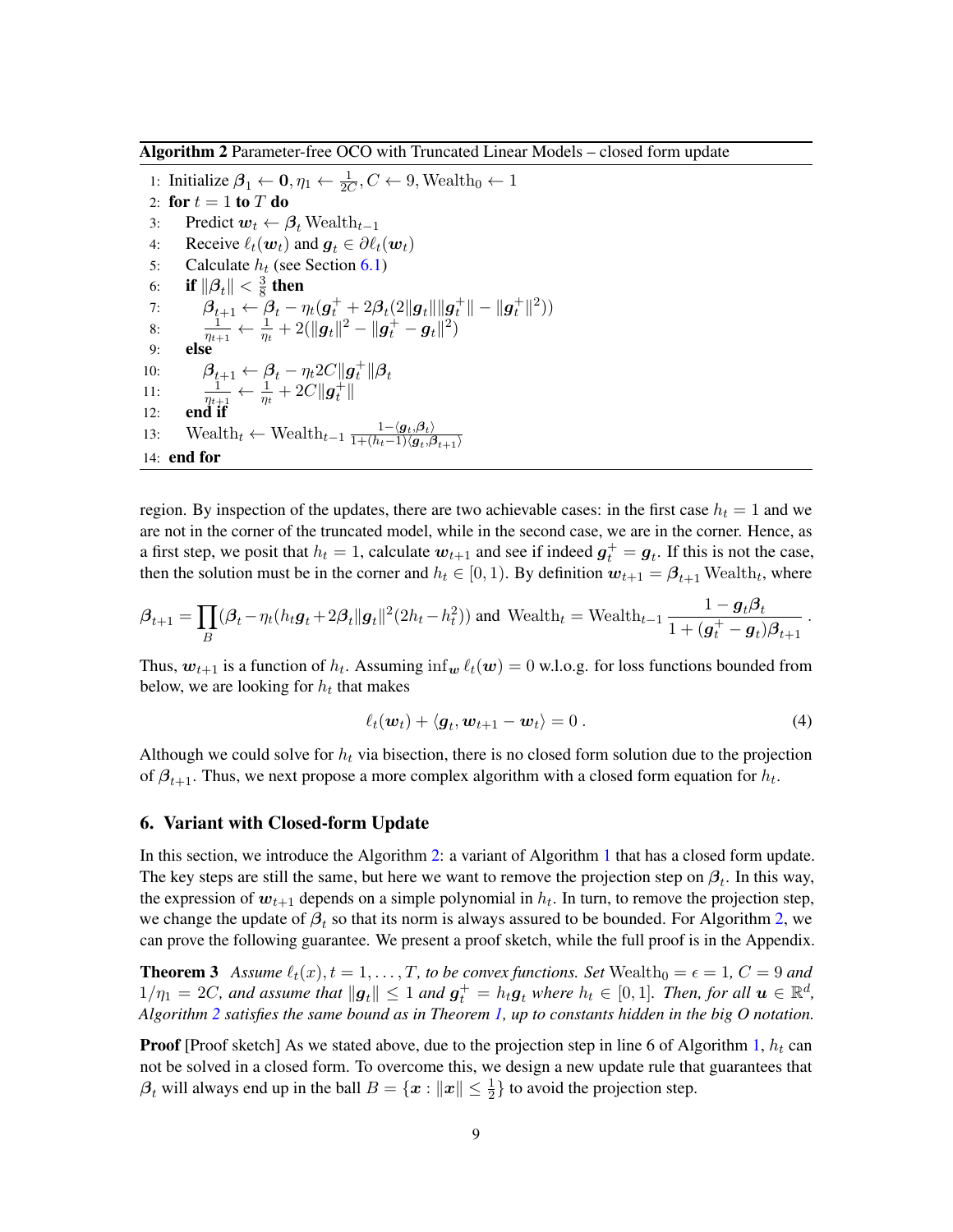In Algorithm 1,  $\beta_t$  is the output of running OGD on strongly-convex losses  $f_t(\beta)$ . However, when  $\beta_t$  is close to 1/2, the next iteration,  $\beta_{t+1}$ , could go too far so that a projection step can be necessary. To avoid this, we intricately design an update rule that when  $\|\beta_t\| \geq 3/8$  indicating that  $\beta_t$  is close to the boundary of the ball, the next iteration will shrink it a little bit, to make sure that it stays in the ball  $B$ . The new update rule is the output of running OGD on strongly-convex losses  $\phi_t(\beta)$ . In the following, we introduce the sketch of the proof.

 $\beta_t$  is the output of OGD with  $\eta_t = \frac{1}{1/n + \sum_{i=1}^{n} n_i}$  $\frac{1}{1/\eta_1 + \sum_{i=1}^{t-1} \mu_i}$  on the strongly-convex losses  $\phi_t(\beta)$ :

$$
\phi_t(\boldsymbol{\beta}) = \begin{cases} f_t(\boldsymbol{\beta}), & \text{if } \|\boldsymbol{\beta}_t\| < \frac{3}{8}, \\ C\|\boldsymbol{g}_t^+\|\|\boldsymbol{\beta}\|^2, & \text{if } \frac{3}{8} \le \|\boldsymbol{\beta}_t\| \le \frac{1}{2}, \end{cases}
$$

where  $\beta_t \in B$  and  $B = \{x : ||x|| \le \frac{1}{2}\}\text{. } \phi_t(\beta)$  is  $\mu_t$  strongly convex.  $\beta_1^{\star} \triangleq \arg \min_{\beta \in B_1} \sum_{t=1}^T f_t(\beta)$ , where  $B_1 = \{x : ||x|| \leq \frac{1}{4}\}$ . The intricate design of  $\phi_t(\beta)$  allows to say that if  $\beta_t \geq 3/8$ ,  $\|\boldsymbol{\beta}_{t+1}\| = (1 - \eta_t 2C\|\boldsymbol{g}_t^+\|) \|\hat{\boldsymbol{\beta}}_t\|$  will shrink if  $\eta_t \le 1/2C$ ; if  $\boldsymbol{\beta}_t \le 3/8$ ,  $\|\boldsymbol{\beta}_{t+1}\|$  will stay in B if  $\eta_t$ is small enough. Therefore, Algorithm [2](#page-8-1) guarantees  $\|\beta_t\| \leq \frac{1}{2}$  for all  $t = 1, \dots, T$ , which removes the projection step on  $\beta_t$ , and gives rise to the closed form updates.

Furthermore, for  $C \ge 9$ , the regret of  $\phi_t(\mathcal{B}_{t_1})$  upper bounds the regret of  $f_t(\mathcal{B}_{t})$ :  $f_t(\mathcal{B}_{t})$  –  $f_t(\beta_1^*) \leq \phi_t(\beta_t) - \phi_t(\beta_1^*)$ . We upper bound  $\sum_{t=1}^T \phi_t(\beta_t) - \phi_t(\beta_1^*)$  by standard OGD analysis, which implies a bound on  $\sum_{t=1}^T f_t(\beta_t)$ . Combining the upper bound of  $\|\beta_{t+1}-\beta_t\|$  and  $\sum_{t=1}^T f_t(\beta_t)$ lower bounds wealth by [\(3\)](#page-6-0). The rest of the proof is similar to the proof of Theorem [1.](#page-5-2)

We also note that the non-overshooting property holds for this algorithm too. The proof is exactly the same as before and it is omitted.

<span id="page-9-1"></span>Theorem 4 *Under the assumptions of Theorem [3](#page-8-2) and the notation of Algorithm [2,](#page-8-1) assume that*  $\bm{g}_t \neq \bm{0}$ . Then, the update  $\bm{w}_{t+1}$  can never land on the flat part of the loss  $\tilde{\ell}_t$ , but only on its linear *part or on the corner.*

#### <span id="page-9-0"></span>6.1. Computation of  $h_t$  with Closed Form Solution

Now, we show how to obtain a closed form expression for the update in Algorithm [2.](#page-8-1) As before, first we tentatively set  $h_t = 1$  and check if  $g_t^+ = g_t$ . If yes, then  $h_t = 1$  and we can compute  $w_{t+1}$ . If not, thanks to Theorem [4,](#page-9-1) we know that  $w_{t+1}$  lands in the corner of  $\ell_t$  and we need to compute  $h_t \in [0, 1)$ . In this case we are looking for the  $h_t$  such that  $w_{t+1}$  satisfies [\(4\)](#page-8-3).

Let  $A = \langle \bm{g}_t, \bm{w}_t \rangle - \ell_t(\bm{w}_t), B = \text{Weak}_t(1 - \langle \bm{g}_t, \bm{\beta}_t \rangle).$  We consider two cases based on  $\bm{\beta}_t$ . If  $\|\beta_t\| \leq \frac{3}{8}$ , we have that  $\langle \mathbf{g}_t, \beta_{t+1} \rangle = \langle \mathbf{g}_t, \beta_t - \eta_t(\mathbf{g}_t^+ + 2\beta_t(2h_t \|\mathbf{g}_t\|^2 - h_t^2 \|\mathbf{g}_t\|^2))\rangle$ . Let  $D = 2\eta_t ||g_t||^2 \langle \mathbf{g}_t, \boldsymbol{\beta}_t \rangle$ , so [\(4\)](#page-8-3) becomes a cubic equation of  $h_t$  that has closed form solution:

$$
- ADh_t^3 + (2AD + A\eta_t ||g_t||^2 + (A + B)D)h_t^2 + (-(A + B)\eta_t ||g_t||^2 - 2(A + B)D - A\langle g_t, \beta_t \rangle)h_t + (A + B)\langle g_t, \beta_t \rangle - A = 0.
$$

If  $\frac{3}{8} \le ||\beta_t|| \le \frac{1}{2}$ , we have  $\langle \mathbf{g}_t, \beta_{t+1} \rangle = \langle \mathbf{g}_t, \beta_t \rangle (1 - 2C\eta_t ||\mathbf{g}_t|| h_t)$ . Let  $D = 2C\eta_t ||\mathbf{g}_t|| \langle \mathbf{g}_t, \beta_t \rangle$ . So, [\(4\)](#page-8-3) can be rewritten as the following quadratic equation of  $h_t$  and again it has closed form solution:  $ADh_t^2 + (-A\langle \mathbf{g}_t, \boldsymbol{\beta}_t \rangle - (A + B)D)h_t + (A + B)\langle \mathbf{g}_t, \boldsymbol{\beta}_t \rangle - A = 0.$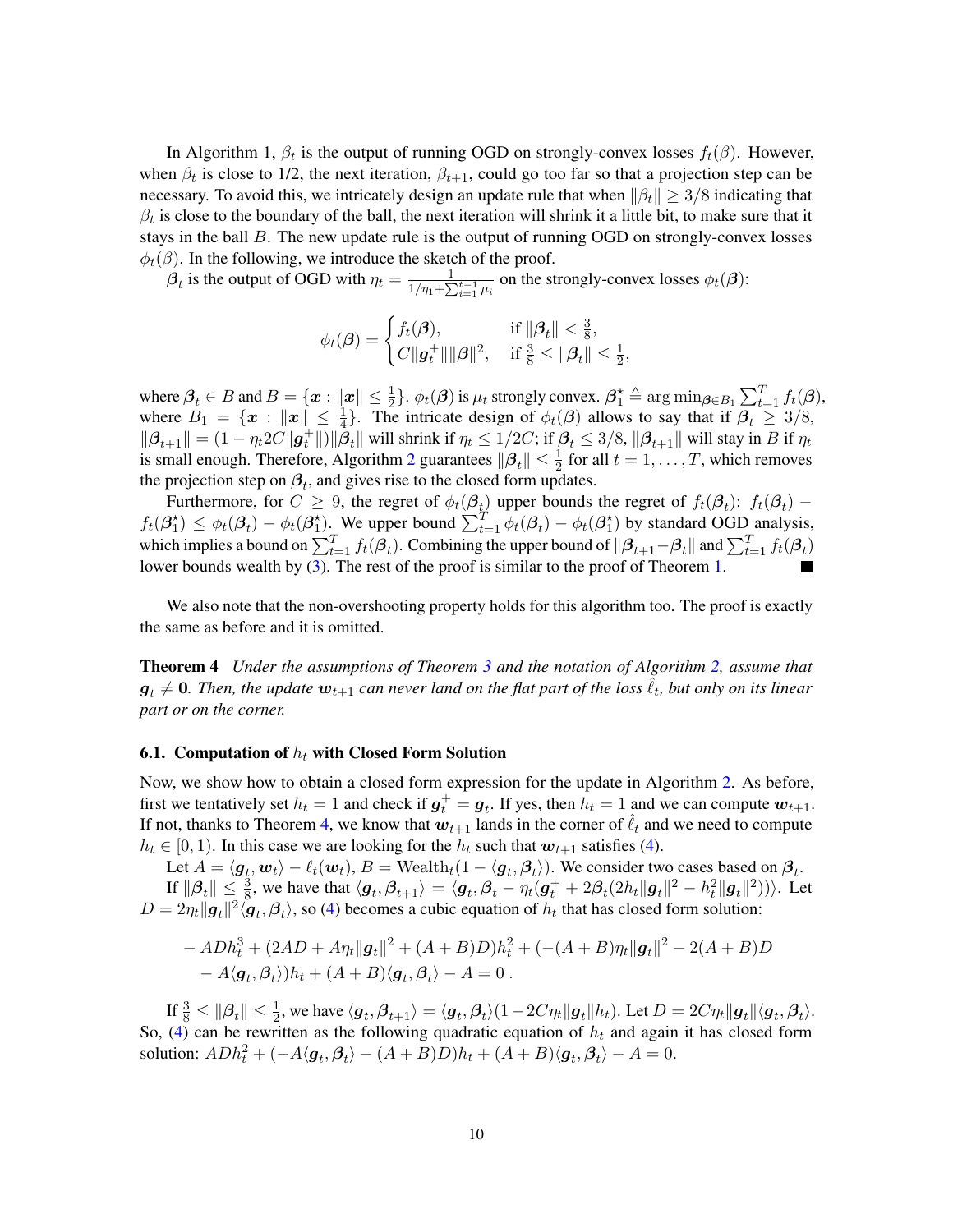<span id="page-10-2"></span>Algorithm 3 Parameter-free OCO with Truncated Linear Models – coordinate-wise update

1: Initialize  $\beta_1 \leftarrow \mathbf{0}, \eta_1 \leftarrow \frac{1}{2C} \cdot \mathbf{1}, C \leftarrow 9$ , Wealth $_0 \leftarrow \mathbf{1} \in \mathbb{R}^d$ 2: for  $t = 1$  to  $T$  do 3: Predict  $w_t \leftarrow \beta_t \odot \text{Weak}_{t-1}$ 4: Receive  $\ell_t(\boldsymbol{w}_t)$  and  $\boldsymbol{g}_t \in \partial \ell_t(\boldsymbol{w}_t)$ 5: Calculate  $h_t$  s.t.  $\ell_t(\boldsymbol{w}_t) + \langle \boldsymbol{g}_t, \boldsymbol{w}_{t+1} - \boldsymbol{w}_t \rangle = 0$  (see Section [5.1\)](#page-7-0) 6: for  $i = 1$  to d do 7: if  $|\beta_{t,i}| < \frac{3}{8}$  then if  $|\beta_{t,i}| < \frac{3}{8}$  then 8:  $\beta_{t+1,i} \leftarrow \beta_{t,i} - \eta_{t,i} (g_{t,i}^+ + 2\beta_{t,i} (2g_{t,i}g_{t,i}^+ - (g_{t,i}^+)^2))$ 9:  $\frac{1}{\eta_{t+1,i}} \leftarrow \frac{1}{\eta_{t,i}} + 2(g_{t,i}^2 - (g_{t,i}^+ - g_{t,i})^2)$ 10: else 11:  $\beta_{t+1,i} \leftarrow \beta_{t,i} - \eta_{t,i} 2C |g_{t,i}^{+}| \beta_{t,i},$ 12:  $\frac{1}{\eta_{t+1,i}} \leftarrow \frac{1}{\eta_{t,i}} + 2C|g_{t,i}^+|$ 13: end if 14: Wealth $t_{t,i} \leftarrow$  Wealth $t_{t-1,i} \frac{1-g_{t,i}\beta_{t,i}}{1+(h_t-1)g_{t,i}\beta_{t,i}}$  $1+(h_t-1)g_{t,i}\beta_{t+1,i}$ 15: end for 16: end for

# <span id="page-10-0"></span>7. Tighter Regret Guarantee through Coordinate-wise Updates

In this section, we introduce a coordinate-wise variant of Parameter-free OCO with truncated linear models. This is a simple extension of Algorithm [2](#page-8-1) by considering each coordinate as a different 1-d OCO algorithm. The advantage is that this regret bound is even *tighter* than the bound of Theorem [1.](#page-5-2) Here we present the Theorem [5.](#page-10-1) (The proof can be found in the Appendix.) We use  $\beta_{t,i}, u_i, g_{t,i} \in \mathbb{R}$ to represent the i-th element of the vector correspondingly.

<span id="page-10-1"></span>**Theorem 5** Assume  $\ell_t(x)$ ,  $t = 1, \ldots, T$ , to be convex functions. Set Wealth<sub>0</sub> =  $\epsilon = 1$ ,  $C = 9$ . For  $i = 1, \ldots, d$ ,  $1/\eta_{1,i} = 2C$  and assume that  $|g_{t,i}| \leq 1$ ,  $\boldsymbol{g}_t^+ = h_t \boldsymbol{g}_t$  where  $h_t \in [0,1]$ . Then, for all  $\boldsymbol{u} \in \mathbb{R}^d$ , Algorithm [3](#page-10-2) guarantees

$$
\text{Regret}_{T}(\boldsymbol{u}) = \sum_{i=1}^{d} \epsilon + \mathcal{O}\left(\max\left\{|u_{i}| \ln\left(|u_{i}| \left(1 + \sum_{t=1}^{T} |g_{t,i}||g_{t,i}^{+}| \right)\right)\right.\right),\right.\left.\left.\left|u_{i}\right|\sqrt{\sum_{t=1}^{T} (2|g_{t,i}||g_{t,i}^{+}| - |g_{t,i}^{+}|^{2}) \cdot \ln\left(1 + |u_{i}| \sum_{t=1}^{T} (2|g_{t,i}||g_{t,i}^{+}| - |g_{t,i}^{+}|^{2})\right)}\right)\right\}.
$$

To see how this bound is more desirable than Theorem [1,](#page-5-2) first notice that the bound obtains some adaptivity to  $L_1$  geometry: if  $G_{\infty} = \max \|g_t\|_{\infty}$ , then the bound is at most  $\tilde{\mathcal{O}}(\|u\|_1G_{\infty}\sqrt{T})$ . Furthermore, by application of Cauchy-Schwarz (twice!) we can see that the bound is at most an additive  $\epsilon d$  larger than Theorem [1](#page-5-2) - and could be much smaller if either application of Cauchy-Schwarz is loose. Thus, this bound is never much worse than that of Theorem [1,](#page-5-2) but has the further desirable property that one can add a large number of "irrelevant" dimensions for which  $u_i = 0$ without harming the bound.

Unfortunately, we no longer have a closed form expression for  $h_t$  due to the coupling of the coordinates. However, at each iteration, we can find a  $\delta$ -approximation to  $h_t$  using  $\mathcal{O}(\log(1/\delta))$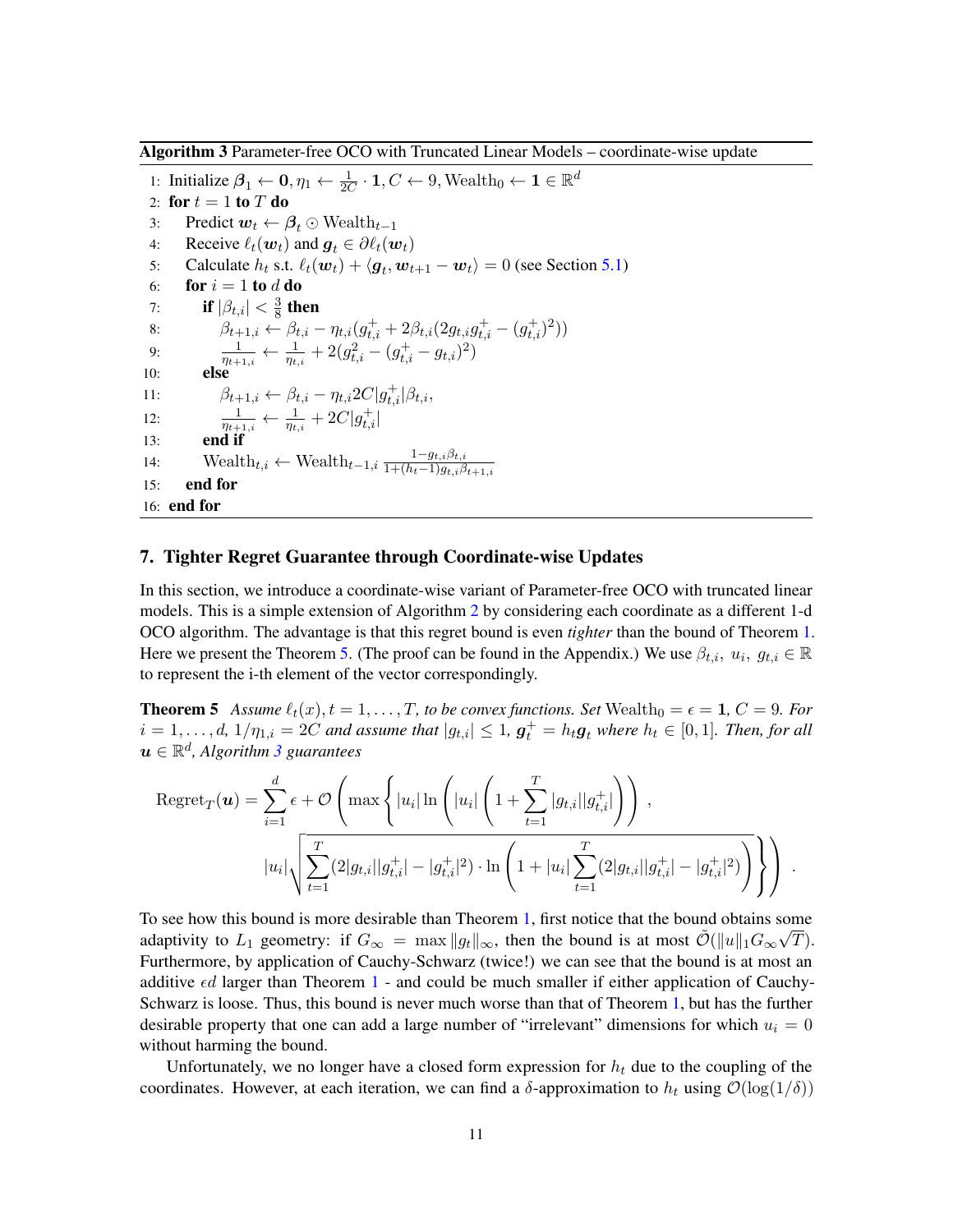<span id="page-11-1"></span>

Figure 3: Regression tasks: Mean test loss versus epochs.

steps of bisection and a single gradient oracle call. By "bisection" we mean a binary-search style algorithm: given a guess for  $h_t$ , we can compute if the true value is lower or higher than the guess by computing what the update would be if the guess were correct and checking if we have overshot the corner of the truncated bound. Though this inflates the cost of an update by  $\mathcal{O}(\log(1/\delta))$ , this is still *significantly* more efficient than the  $poly(T)$  oracle calls required to run FTRL with truncated linear models directly at each step. This small extra computation cost is a price we pay for better theoretical as well as empirical results.

## <span id="page-11-0"></span>8. Empirical Evaluation

While our main contribution is theoretical, here we evaluate the empirical performance of Algorithm [2](#page-8-1) and Algorithm [3](#page-10-2) to show their practical potential. We will denote the algorithms as Implicit Coin, and Coordinate-wise Implicit Coin. We would also like to stress that we used Algorithm [2](#page-8-1) and Algorithm [3](#page-10-2) as they are, with the choice of the hyperparameters directly given by theory, i.e.,  $\eta_0$ , C, Wealth<sub>0</sub>. It is quite possible that these choices were not optimal. We do this on purpose: we want to demonstrate how robust parameter-free algorithms are, even with theory-derived constants.

We compare SGD, SGD with truncated models (aProx) [\(Asi and Duchi,](#page-13-3) [2019\)](#page-13-3), SGD with Importance Weight Aware updates (IWA) [\(Karampatziakis and Langford,](#page-14-8) [2011\)](#page-14-8), Coin-betting algo-rithm (Coin) (Orabona and Pál, [2016\)](#page-15-3), Coin-betting with ODE updates (CODE) [\(Chen et al.,](#page-13-8) [2022\)](#page-13-8), COntinuous COin Betting (COCOB) [\(Orabona and Tommasi,](#page-15-11) [2017\)](#page-15-11).

We tested the algorithms on real-world datasets from the LIBSVM website [\(Chang and Lin,](#page-13-12) [2001\)](#page-13-12) and OpenML [\(Vanschoren et al.,](#page-15-12) [2013\)](#page-15-12). 2dPlane, CPU-act, and Houses are classification tasks, Rainfall, Bank32nh, and House-8L are regression tasks. (More information about datasets is in Appendix). We standardize and pre-process the samples, normalizing them to unit norm vectors. We shuffle the data and separate into a training set (70%), validation set (15%), and test set (15%).

For SGD, aProx and IWA, we tune the initial step size  $\eta_0$  and consider stepsize sequence of the form:  $\eta_k = \eta_0 / \sqrt{k}$ . All the parameter-free algorithms do not have parameters to tune. Implicit Coin has a closed form solution for  $h_t$ , so the implementation is as efficient as SGD. For CODE and Coordinate-wise Implicit Coin, we used a bisection algorithm to find  $h_t$ .

We considered linear predictors trained with the hinge loss for classification, and with the absolute loss for regression. We trained all algorithms for 10 epochs over the training data. Each epoch requires running through the total shuffled training set. All the experiments are repeated 3 times, we report the average of the 3 repetitions. For all the algorithms that require a learning rate, on every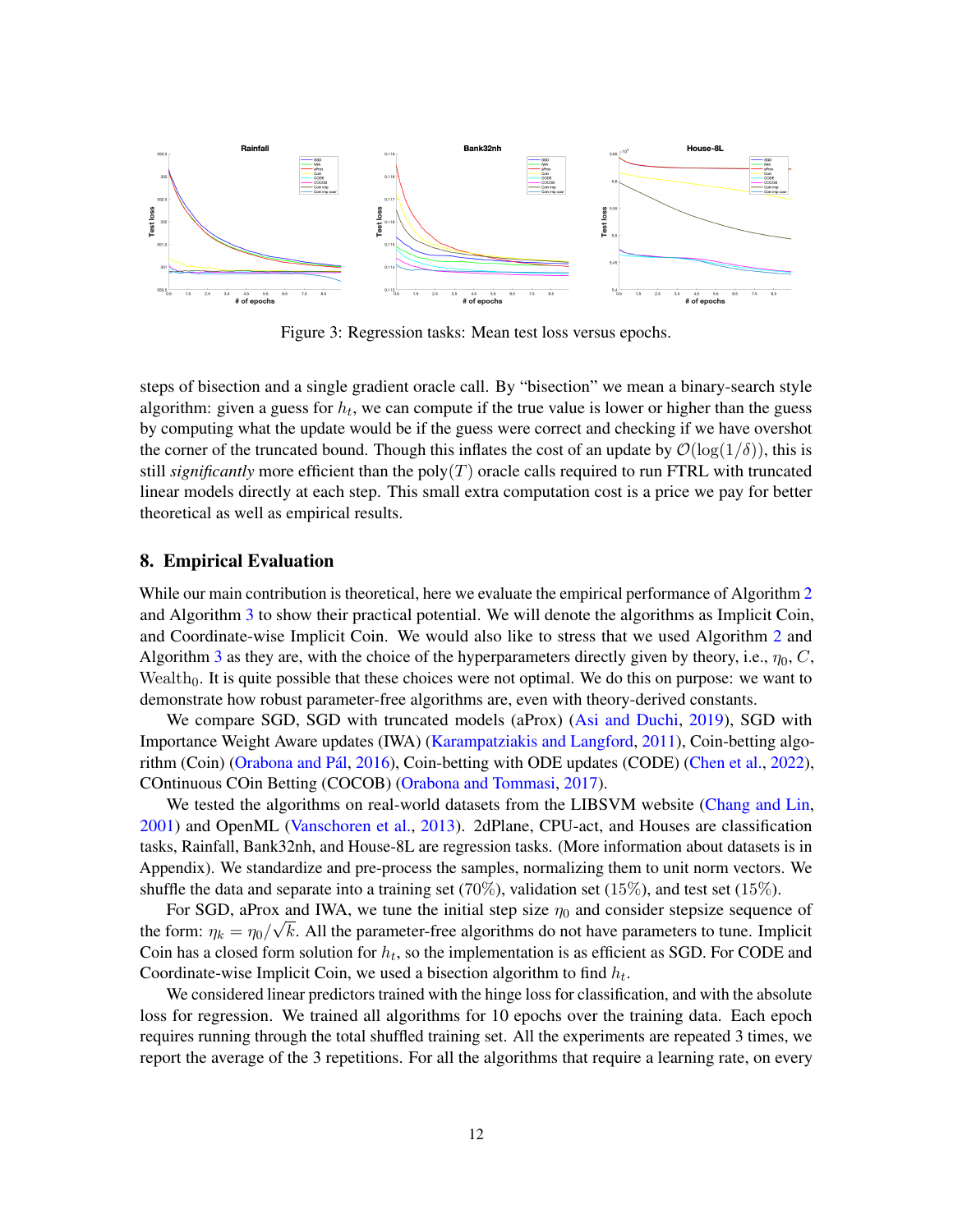<span id="page-12-0"></span>

Figure 4: Classification tasks: Mean test loss versus epochs.

dataset and for each repetition, we use the validation loss to choose the best learning rate, train using that learning rate, test on the test set, and report the test loss averaged over 3 repetitions.

Figure [3](#page-11-1) and Figure [4](#page-12-0) show the average of test losses versus number of epochs. In all experiments, Coordinate-wise Implicit Coin has a performance that is superior or comparable to all the competitors. It is worth remembering that the algorithms with a learning rate were tuned on the validation set, while the parameter-free algorithms were not tuned in any way. Moreover, in all cases, Implicit Coin has a better performance than Coin. Given that their key difference is the truncated models in Implicit coin, this directly supports the advantage of these updates over linearized ones.

More in detail, on regression tasks (Figures [3\)](#page-11-1), the performance of Coordinate-wise Implicit Coin is superior to the other competitors at the end of the training on Rainfall and House-8L. COCOB, CODE, and Coordinate-wise Implicit Coin outperform the other competitors significantly on Houses-8L, and their performances are close to each other on Bank32nh. On the classification tasks (Figure [4\)](#page-12-0), Coordinate-wise Implicit Coin and Implicit Coin achieve essentially the optimal performance on CPU-act and Houses correspondingly. On 2dPlane, Coordinate-wise Implicit Coin, Implicit Coin, and CODE perform almost equally satisfying, and they outperform the other competitors.

# 9. Conclusion

In this paper, we present new parameter-free algorithms utilizing a better convex lower bound: the truncated linear model. *We overcome the theoretical difficulties of using truncated linear models in parameter-free algorithms with a new regret decomposition*. Our regret bounds are analogous to bounds achieved by implicit methods. Besides, we propose a variant of our algorithm that has a very efficient closed form update rule, matching the runtime of gradient descent. Finally, we provide a coordinate-wise variant with tighter regret bounds.

In the future, we would like to explore the additional possibilities offered by the new decomposition of regret. For example, we would like to overcome the limitation of the current per-coordinate formulation and explore the possibility to design a per-coordinate variant that uses truncated linear models, retaining the closed form update. Besides, considering the good empirical performance of CODE and the similarity in the spirit of CODE and Implicit Coin, we are interested in the possibility of studying the theoretical properties of CODE.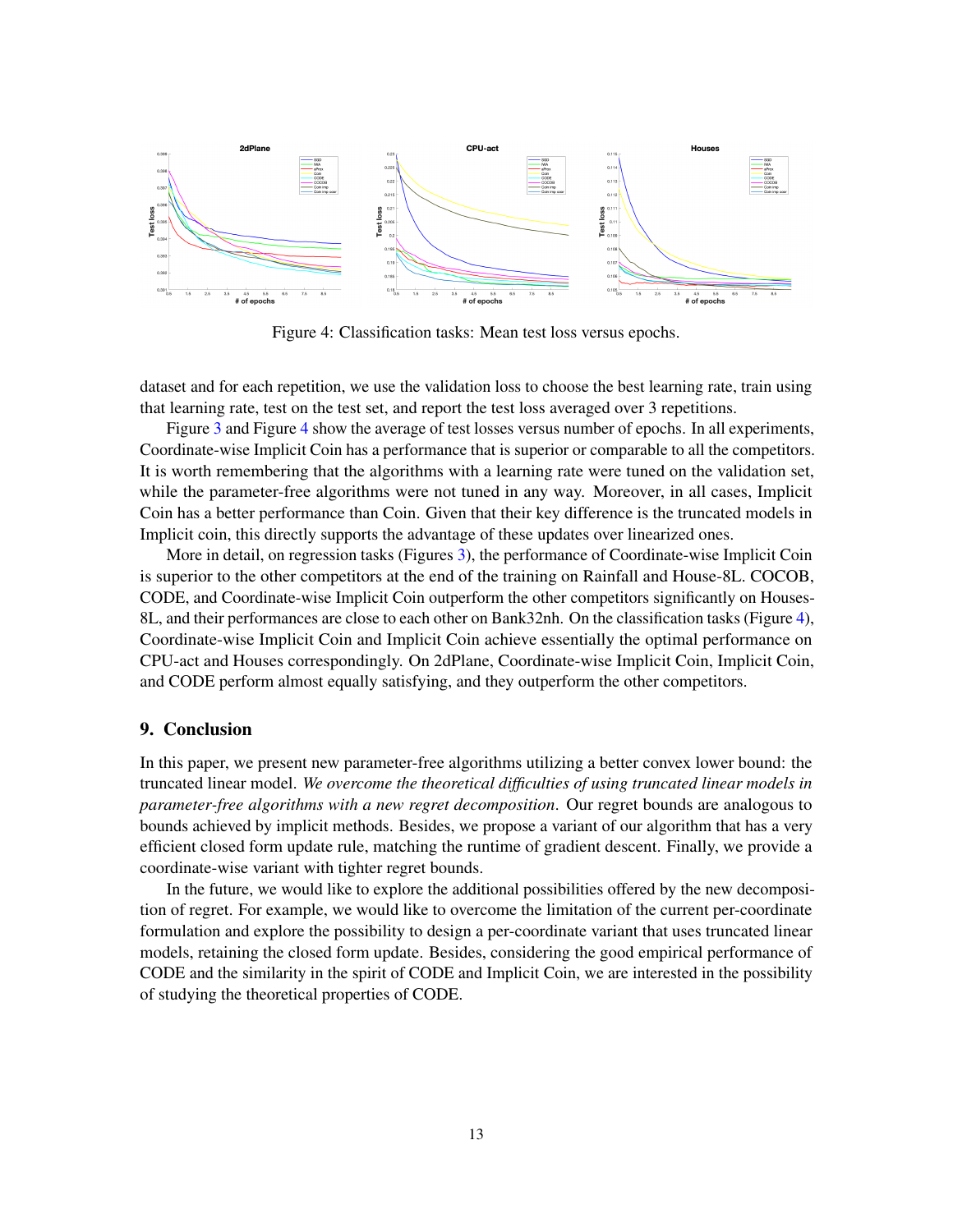# Acknowledgments

This material is based upon work supported by the National Science Foundation under the grants no. 1908111 "AF: Small: Collaborative Research: New Representations for Learning Algorithms and Secure Computation" and no. 2046096 "CAREER: Parameter-free Optimization Algorithms for Machine Learning".

# **References**

- <span id="page-13-10"></span>J. Abernethy, P. L. Bartlett, A. Rakhlin, and A. Tewari. Optimal strategies and lower bounds for online convex games. In *Proceedings of the 21st Annual Conference on Learning Theory*, pages 414–424. Omnipress, 2008a.
- <span id="page-13-1"></span>J. D. Abernethy, E. Hazan, and A. Rakhlin. Competing in the dark: An efficient algorithm for bandit linear optimization. In Rocco A. Servedio and Tong Zhang, editors, *Proc. of Conference on Learning Theory (COLT)*, pages 263–274. Omnipress, 2008b.
- <span id="page-13-3"></span>H. Asi and J. C. Duchi. Stochastic (approximate) proximal point methods: Convergence, optimality, and adaptivity. *SIAM Journal on Optimization*, 29(3):2257–2290, 2019.
- <span id="page-13-9"></span>N. Campolongo and F. Orabona. Temporal variability in implicit online learning. In *Advances in Neural Information Processing Systems*, volume 33. Curran Associates, Inc., 2020.
- <span id="page-13-12"></span>C.-C. Chang and C.-J. Lin. *LIBSVM: a library for support vector machines*, 2001. Software available at [http://www.csie.ntu.edu.tw/˜cjlin/libsvm](http://www.csie.ntu.edu.tw/~cjlin/libsvm).
- <span id="page-13-8"></span>K. Chen, J. Langford, and F. Orabona. Better parameter-free stochastic optimization with ODE updates for coin-betting. In *Proceedings of the AAAI Conference on Artificial Intelligence*, 2022.
- <span id="page-13-7"></span>L. Chen, H. Luo, and C.-Y. Wei. Impossible tuning made possible: A new expert algorithm and its applications. In *Proc. of the Conference on Learning Theory*, 2021.
- <span id="page-13-11"></span>A. Cutkosky. *Algorithms and Lower Bounds for Parameter-free Online Learning*. PhD thesis, Stanford University, 2018.
- <span id="page-13-4"></span>A. Cutkosky and K. Boahen. Online learning without prior information. In *Proc. of the 2017 Conference on Learning Theory*, volume 65 of *Proc. of Machine Learning Research*, pages 643–677, Amsterdam, Netherlands, 07–10 Jul 2017. PMLR.
- <span id="page-13-2"></span>A. Cutkosky and F. Orabona. Black-box reductions for parameter-free online learning in Banach spaces. In *Proc. of the Conference on Learning Theory (COLT)*, 2018.
- <span id="page-13-6"></span>A. Cutkosky and T. Sarlos. Matrix-free preconditioning in online learning. In *International Conference on Machine Learning*, pages 1455–1464. PMLR, 2019.
- <span id="page-13-5"></span>D. J. Foster, A. Rakhlin, and K. Sridharan. Online learning: Sufficient statistics and the Burkholder method. In *Proc. of the Conference on Learning Theory*, 2018.
- <span id="page-13-0"></span>G. J. Gordon. Regret bounds for prediction problems. In *Proc. of the twelfth annual conference on Computational learning theory (COLT)*, pages 29–40, 1999.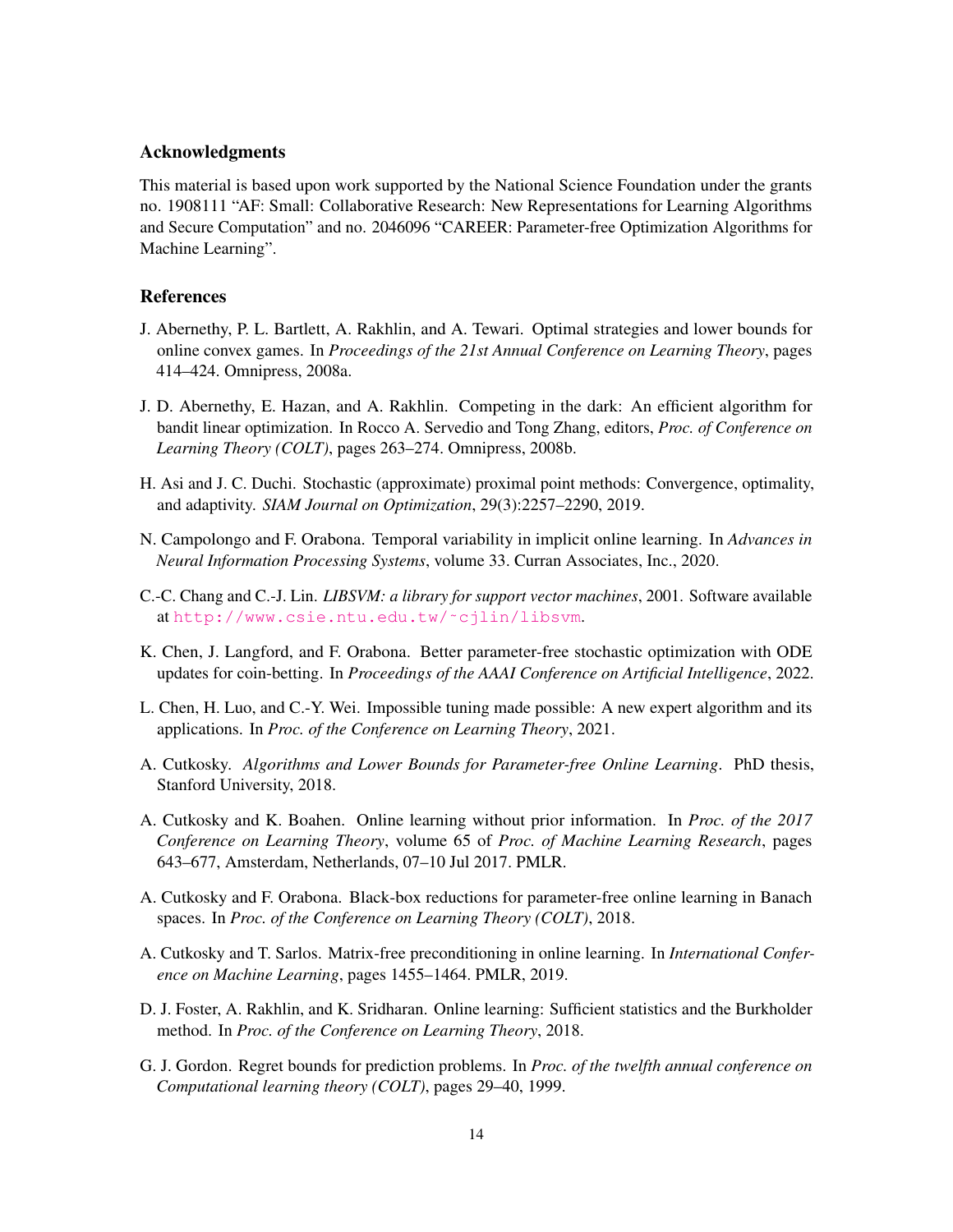- <span id="page-14-1"></span>E. Hazan and S. Kale. Extracting certainty from uncertainty: Regret bounded by variation in costs. In *Proc. of the 21st Conference on Learning Theory*, 2008.
- <span id="page-14-6"></span>K.-S. Jun and F. Orabona. Parameter-free online convex optimization with sub-exponential noise. In *Proc. of the Conference on Learning Theory (COLT)*, 2019.
- <span id="page-14-8"></span>N. Karampatziakis and J. Langford. Online importance weight aware updates. In *Proc. of the Twenty-Seventh Conference on Uncertainty in Artificial Intelligence*, UAI'11, pages 392–399, Arlington, Virginia, USA, 2011. AUAI Press.
- <span id="page-14-5"></span>M. Kempka, W. Kotłowski, and M. K. Warmuth. Adaptive scale-invariant online algorithms for learning linear models. In K. Chaudhuri and R. Salakhutdinov, editors, *Proc. of the 36th International Conference on Machine Learning*, volume 97 of *Proc. of Machine Learning Research*, pages 3321–3330, Long Beach, California, USA, 09–15 Jun 2019. PMLR.
- <span id="page-14-12"></span>J. Kivinen and M. Warmuth. Exponentiated gradient versus gradient descent for linear predictors. *Information and Computation*, 132(1):1–63, January 1997.
- <span id="page-14-15"></span>J. Kivinen, M. K. Warmuth, and B. Hassibi. The  $p$ -norm generalization of the LMS algorithm for adaptive filtering. *IEEE Transactions on Signal Processing*, 54(5):1782–1793, 2006.
- <span id="page-14-4"></span>W. Kotłowski. Scale-invariant unconstrained online learning. *Theoretical Computer Science*, 808: 139–158, 2020.
- <span id="page-14-13"></span>B. Kulis and P. L. Bartlett. Implicit online learning. In *International Conference on Machine Learning*, pages 575–582, 2010.
- <span id="page-14-11"></span>B. Martinet. Régularisation dinéquations variationnelles par approximations successives. rev. française informat. *Recherche Opérationnelle*, 4:154–158, 1970.
- <span id="page-14-14"></span>H. B. McMahan. A unified view of regularized dual averaging and mirror descent with implicit updates. *arXiv preprint arXiv:1009.3240*, 2010.
- <span id="page-14-2"></span>H. B. McMahan and F. Orabona. Unconstrained online linear learning in Hilbert spaces: Minimax algorithms and normal approximations. In *Proc of the Annual Conference on Learning Theory, COLT*, 2014.
- <span id="page-14-7"></span>Z. Mhammedi and W. M Koolen. Lipschitz and comparator-norm adaptivity in online learning. In *Conference on Learning Theory*, pages 2858–2887. PMLR, 2020.
- <span id="page-14-10"></span>**J.-J. Moreau. Proximité et dualité dans un espace hilbertien. Bulletin de la Société mathématique de** *France*, 93:273–299, 1965.
- <span id="page-14-0"></span>A. S. Nemirovsky and D. Yudin. *Problem complexity and method efficiency in optimization*. Wiley, New York, NY, USA, 1983.
- <span id="page-14-3"></span>F. Orabona. Simultaneous model selection and optimization through parameter-free stochastic learning. In *Advances in Neural Information Processing Systems 27*, 2014.
- <span id="page-14-9"></span>F. Orabona. A modern introduction to online learning. *arXiv preprint arXiv:1912.13213*, 2019.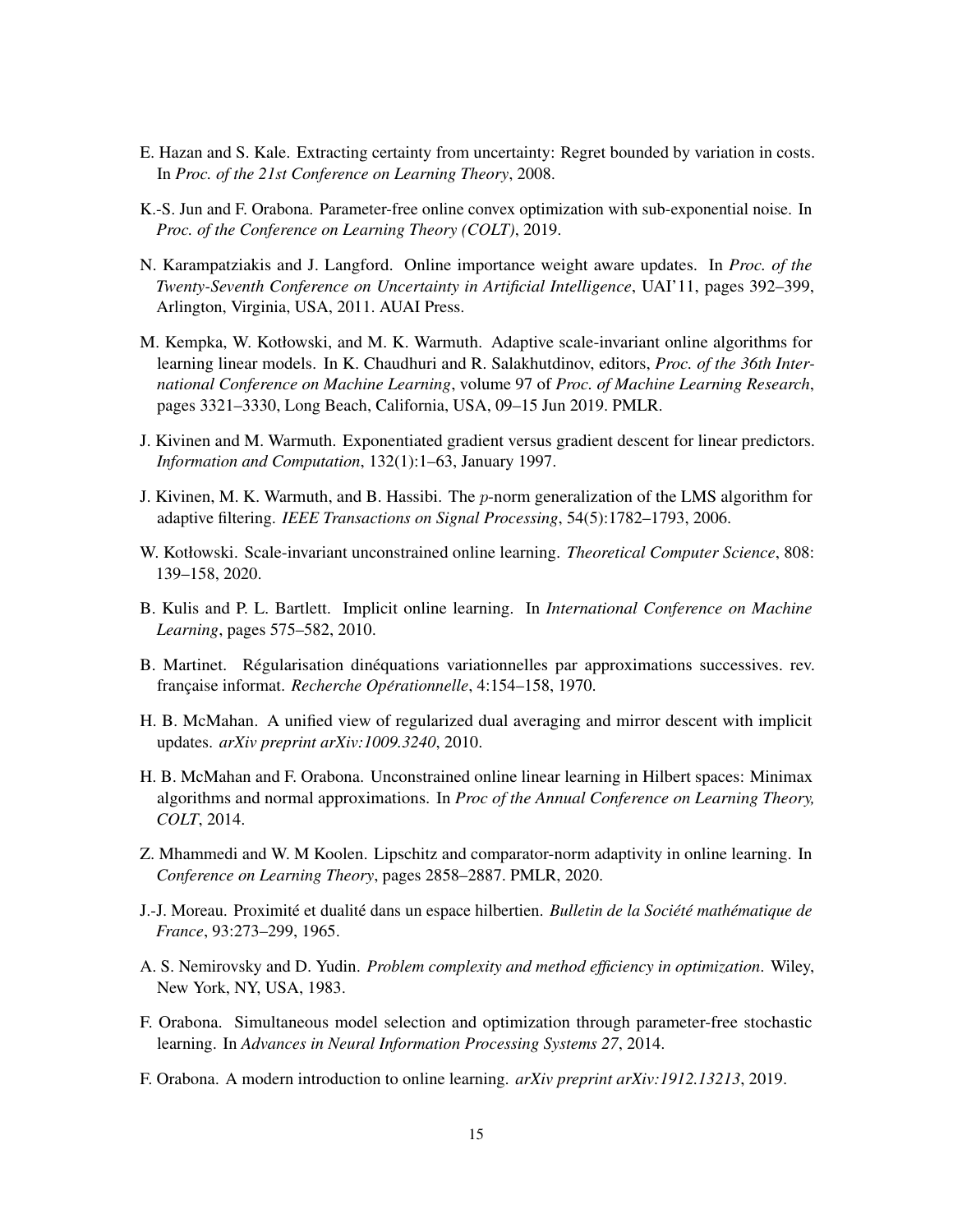- <span id="page-15-3"></span>F. Orabona and D. Pal. Coin betting and parameter-free online learning. In D. D. Lee, M. Sugiyama, ´ U. V. Luxburg, I. Guyon, and R. Garnett, editors, *Advances in Neural Information Processing Systems 29*, pages 577–585. Curran Associates, Inc., 2016.
- <span id="page-15-5"></span>F. Orabona and D. Pal. Parameter-free stochastic optimization of variationally coherent functions. ´ *arXiv preprint arXiv:2102.00236*, 2021.
- <span id="page-15-11"></span>F. Orabona and T. Tommasi. Training deep networks without learning rates through coin betting. In *Advances in Neural Information Processing Systems*, pages 2160–2170, 2017.
- <span id="page-15-7"></span>N. Parikh and S. Boyd. Proximal algorithms. *Foundations and Trends in optimization*, 1(3):127–239, 2014.
- <span id="page-15-6"></span>R. T. Rockafellar. Monotone operators and the proximal point algorithm. *SIAM journal on control and optimization*, 14(5):877–898, 1976.
- <span id="page-15-2"></span>S. Shalev-Shwartz. *Online Learning: Theory, Algorithms, and Applications*. PhD thesis, The Hebrew University, 2007.
- <span id="page-15-9"></span>S. Shalev-Shwartz. Online learning and online convex optimization. *Foundations and Trends in Machine Learning*, 4(2), 2012.
- <span id="page-15-8"></span>C. Song, J. Liu, H. Liu, Y. Jiang, and T. Zhang. Fully implicit online learning. *arXiv preprint arXiv:1809.09350*, 2018.
- <span id="page-15-10"></span>M. Streeter and B. McMahan. No-regret algorithms for unconstrained online convex optimization. In *Advances in Neural Information Processing Systems 25*, pages 2402–2410. Curran Associates, Inc., 2012.
- <span id="page-15-4"></span>D. van der Hoeven. User-specified local differential privacy in unconstrained adaptive online learning. In H. Wallach, H. Larochelle, A. Beygelzimer, F. d'Alche Buc, E. Fox, and R. Garnett, editors, ´ *Advances in Neural Information Processing Systems*, volume 32. Curran Associates, Inc., 2019.
- <span id="page-15-12"></span>J. Vanschoren, J. N. van Rijn, B. Bischl, and L. Torgo. OpenML: Networked science in machine learning. *SIGKDD Explorations*, 15(2):49–60, 2013.
- <span id="page-15-1"></span>M. K. Warmuth and A. K. Jagota. Continuous and discrete-time nonlinear gradient descent: Relative loss bounds and convergence. In *Electronic proceedings of the 5th International Symposium on Artificial Intelligence and Mathematics*, volume 326, 1997.
- <span id="page-15-0"></span>M. Zinkevich. Online convex programming and generalized infinitesimal gradient ascent. In *Proc. of the International Conference on Machine Learning*, pages 928–936, 2003.

## Appendix A. Proof of Theorem [1](#page-5-2)

<span id="page-15-13"></span>Before we prove Theorem [1,](#page-5-2) we first introduce some technical Lemmas that will be used in the proof.

**Lemma 6** *Under the assumptions of Theorem [1](#page-5-2) and the notation of Algorithm [1,](#page-5-0) we have*  $\|\beta_{t+1} - \beta_{t+1}\|$  $\left\Vert \beta_{t}\right\Vert \leq\frac{3\Vert\boldsymbol{g}_{t}^{+}\Vert}{1+2\sum^{t}||\boldsymbol{g}_{t}||}$  $\frac{\log_t \|f\|}{1+2\sum_{i=1}^t \|g_i\| \|g_i^+\|}$  for all  $t = 1, \ldots, T$ .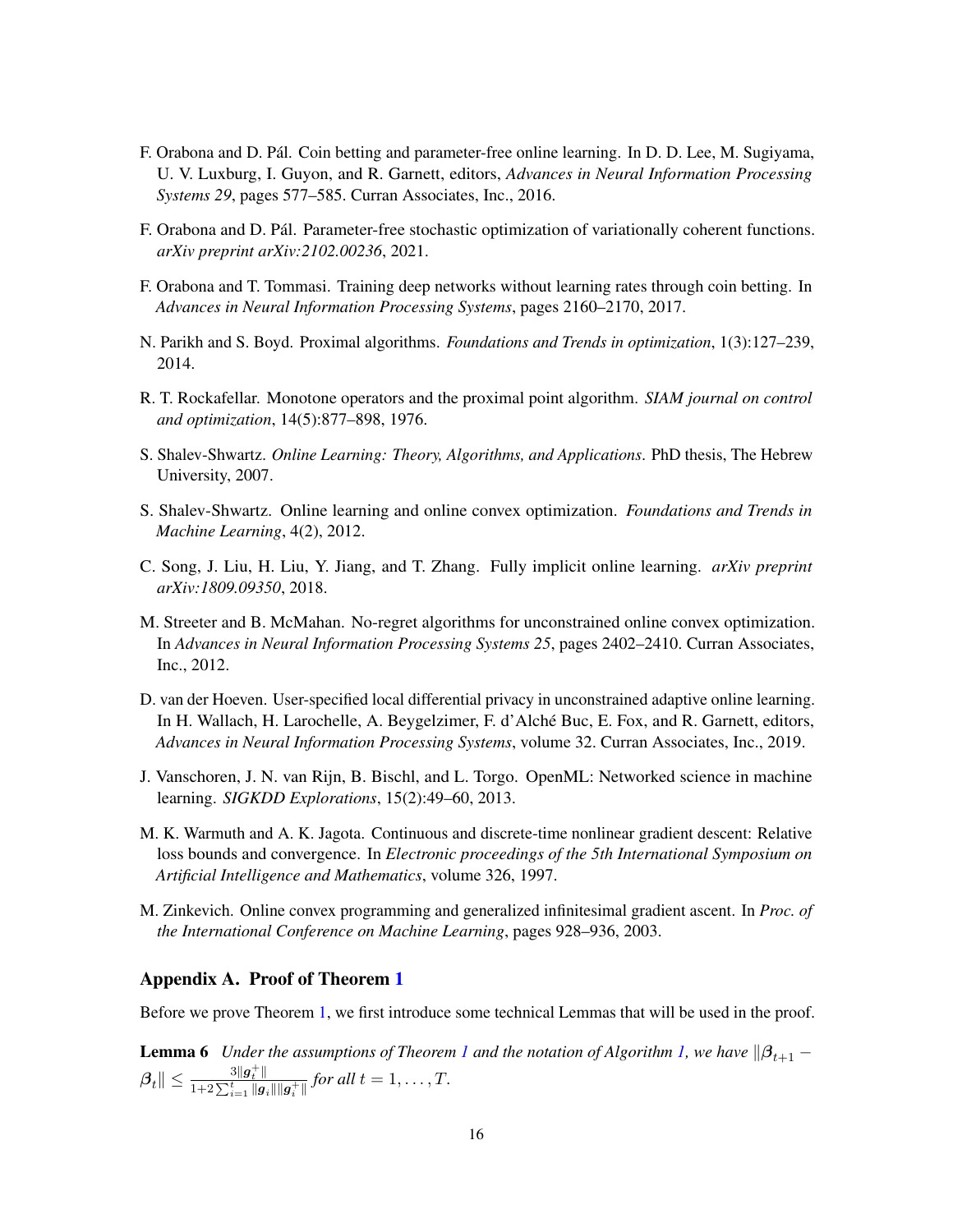**Proof** By the definition of  $\beta_{t+1}$ ,  $\hat{\beta}_{t+1}$ ,  $\beta_t$ , we have:

$$
\begin{aligned} \|\boldsymbol{\beta}_{t+1}-\boldsymbol{\beta}_{t}\| & \leq \|\hat{\boldsymbol{\beta}}_{t+1}-\boldsymbol{\beta}_{t}\| = \frac{\|\boldsymbol{g}_{t}^{+}+2\boldsymbol{\beta}_{t}(\|\boldsymbol{g}_{t}\|^{2}-\|\boldsymbol{g}_{t}^{+}-\boldsymbol{g}_{t}\|^{2})\|}{3+2\sum_{i=1}^{t-1}(\|\boldsymbol{g}_{i}\|^{2}-\|\boldsymbol{g}_{t}^{+}-\boldsymbol{g}_{i}\|^{2})} \\ & \leq \frac{\|\boldsymbol{g}_{t}^{+}\|+2\|\boldsymbol{\beta}_{t}\|(2\|\boldsymbol{g}_{t}\|\|\boldsymbol{g}_{t}^{+}\|-\|\boldsymbol{g}_{t}^{+}\|^{2})}{3+2\sum_{i=1}^{t-1}(2\|\boldsymbol{g}_{i}\|\|\boldsymbol{g}_{t}^{+}\|-\|\boldsymbol{g}_{t}^{+}\|^{2})} \leq \frac{\|\boldsymbol{g}_{t}^{+}\|+2\|\boldsymbol{\beta}_{t}\|(2\|\boldsymbol{g}_{t}\|\|\boldsymbol{g}_{t}^{+}\|-\|\boldsymbol{g}_{t}^{+}\|^{2})}{3+2\sum_{i=1}^{t-1}\|\boldsymbol{g}_{i}\|\|\boldsymbol{g}_{t}^{+}\|} \\ & \leq \frac{\|\boldsymbol{g}_{t}^{+}\|+2\|\boldsymbol{\beta}_{t}\|\|\boldsymbol{g}_{t}^{+}\|(2\|\boldsymbol{g}_{t}\|-\boldsymbol{h}_{t}\|\boldsymbol{g}_{t}\|)}{1+2\sum_{i=1}^{t}\|\boldsymbol{g}_{i}\|\|\boldsymbol{g}_{t}^{+}\|} \leq \frac{3\|\boldsymbol{g}_{t}^{+}\|}{1+2\sum_{i=1}^{t}\|\boldsymbol{g}_{i}\|\|\boldsymbol{g}_{t}^{+}\|} \ , \end{aligned}
$$

 $\blacksquare$ 

where we used the fact that  $||g_i|| ||g_i^+|| \le 1$  in second to last inequality.

**Lemma 7** *Let*  $a_0 \geq 0$  *and*  $f : [0, +\infty) \to [0, +\infty)$  *a nonincreasing function. Then,* 

$$
\sum_{t=1}^{T} a_t f\left(a_0 + \sum_{i=1}^{t} a_i\right) \le \int_{a_0}^{\sum_{t=0}^{T} a_t} f(x) dx.
$$

**Proof** Denote by  $s_t = a_0 + \sum_{i=1}^t a_i$ .

$$
a_t f\left(a_0 + \sum_{i=1}^t a_i\right) = a_t f(s_t) = \int_{s_{t-1}}^{s_t} f(s_t) dx \le \int_{s_{t-1}}^{s_t} f(x) dx.
$$

Summing over  $t = 1, \ldots, T$ , we have the stated bound.

<span id="page-16-0"></span>**Lemma 8** Let V a non-empty closed convex set in  $\mathbb{R}^d$ . Assume that the functions  $f_t : \mathbb{R} \to$  $(-\infty, \infty]$  *are*  $\mu_t$ -strongly convex w.r.t  $\|\cdot\|_2$  over  $V \subset \bigcap_{t=1}^T \text{int dom } f_t$ , where  $\mu_t > 0$ . Assume we receive subgradients  $v_t \in \partial f_t(\bm{w}_t)$  and set  $\bm{w}_t$  using Online Gradient Descent with stepsizes:  $\eta_t = \frac{1}{1/n_t + \sum_{i=1}^{n} n_i}$  $\frac{1}{1/\eta_1 + \sum_{i=1}^{t-1} \mu_i}$ . Then, for any  $u \in V$ , we have the following regret guarantee:

$$
\sum_{t=1}^T (f_t(\boldsymbol{w}_t) - f_t(\boldsymbol{u})) \leq \frac{\|\boldsymbol{w}_1 - \boldsymbol{u}\|^2}{2\eta_1} + \sum_{t=1}^T \frac{\eta_t \|\boldsymbol{v}_t\|^2}{2} + \sum_{t=1}^T \frac{\mu_t}{2} \|\boldsymbol{w}_{t+1} + \boldsymbol{w}_t - 2\boldsymbol{u}\| \|\boldsymbol{w}_{t+1} - \boldsymbol{w}_t\|.
$$

**Proof** From the strongly convexity of the function  $f_t$ , we have that

$$
f_t(\boldsymbol{w}_t) - f_t(\boldsymbol{u}) \leq \langle \boldsymbol{v}_t, \boldsymbol{w}_t - \boldsymbol{u} \rangle - \frac{\mu_t}{2} || \boldsymbol{w}_t - \boldsymbol{u} ||,
$$

where  $v_t \in \partial f_t(\boldsymbol{w}_t)$ . From the fact that  $\eta_t = \frac{1}{1/\gamma_t + \sum_{i=1}^{n} |\boldsymbol{w}_t|}$  $\frac{1}{1/\eta_1 + \sum_{i=1}^{t-1} \mu_i}$ , we have

$$
\frac{1}{2\eta_t} + \frac{\mu_t}{2} = \frac{1}{2\eta_{t+1}}, \qquad t = 1, \dots, T.
$$

Also, observe that

$$
\begin{aligned} \|{\boldsymbol w}_t - {\boldsymbol u}\|^2 &= \|{\boldsymbol w}_{t+1} - {\boldsymbol u} + {\boldsymbol w}_t - {\boldsymbol w}_{t+1}\|^2 \\ &= \|{\boldsymbol w}_{t+1} - {\boldsymbol u}\|^2 + 2\langle {\boldsymbol w}_{t+1} - {\boldsymbol u}, {\boldsymbol w}_t - {\boldsymbol w}_{t+1}\rangle + \|{\boldsymbol w}_t - {\boldsymbol w}_{t+1}\|^2 \\ &= \|{\boldsymbol w}_{t+1} - {\boldsymbol u}\|^2 + \langle 2{\boldsymbol w}_{t+1} - 2{\boldsymbol u} + {\boldsymbol w}_t - {\boldsymbol w}_{t+1}, {\boldsymbol w}_t - {\boldsymbol w}_{t+1}\rangle \\ &\geq \|{\boldsymbol w}_{t+1} - {\boldsymbol u}\|^2 - \|{\boldsymbol w}_{t+1} + {\boldsymbol w}_t - 2{\boldsymbol u}\| \|{\boldsymbol w}_t - {\boldsymbol w}_{t+1}\|\,. \end{aligned}
$$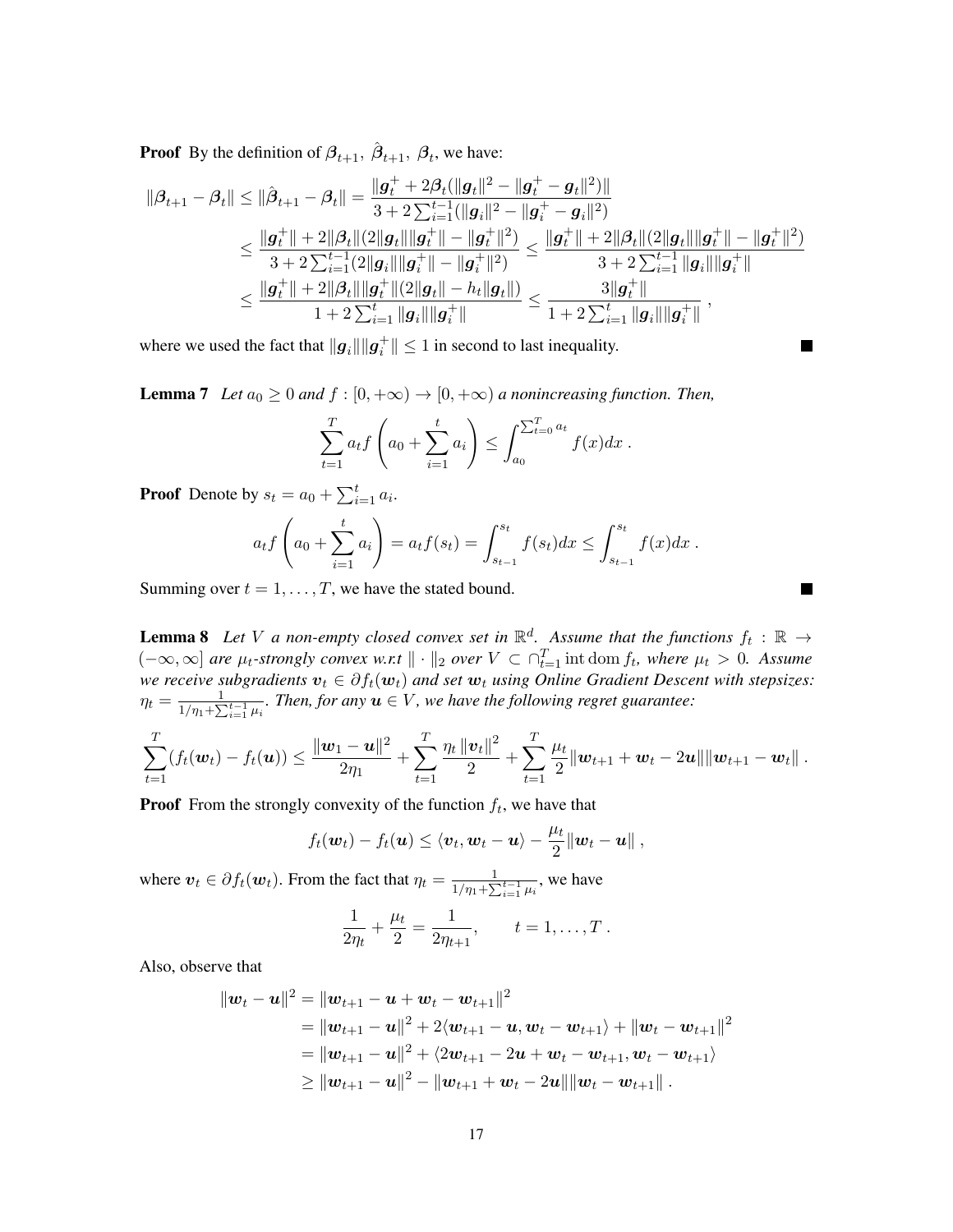Thus, we have

$$
\sum_{t=1}^{T} (f_t(\boldsymbol{w}_t) - f_t(\boldsymbol{u})) \leq \sum_{t=1}^{T} \left( \frac{1}{2\eta_t} ||\boldsymbol{w}_t - \boldsymbol{u}||^2 - \frac{1}{2\eta_t} ||\boldsymbol{w}_{t+1} - \boldsymbol{u}||^2 - \frac{\mu_t}{2} ||\boldsymbol{w}_t - \boldsymbol{u}||^2 + \frac{\eta_t}{2} ||\boldsymbol{v}_t||^2 \right)
$$
  

$$
\leq \sum_{t=1}^{T} \left( \frac{1}{2\eta_t} ||\boldsymbol{w}_t - \boldsymbol{u}||^2 - \frac{1}{2\eta_t} ||\boldsymbol{w}_{t+1} - \boldsymbol{u}||^2 - \frac{\mu_t}{2} ||\boldsymbol{w}_{t+1} - \boldsymbol{u}||^2
$$
  

$$
+ \frac{\mu_t}{2} ||\boldsymbol{w}_{t+1} - \boldsymbol{w}_t|| ||\boldsymbol{w}_{t+1} + \boldsymbol{w}_t - 2\boldsymbol{u}|| + \frac{\eta_t}{2} ||\boldsymbol{v}_t||^2 \right)
$$
  

$$
= \sum_{t=1}^{T} \left( \frac{1}{2\eta_t} ||\boldsymbol{w}_t - \boldsymbol{u}||^2 - \frac{1}{2\eta_{t+1}} ||\boldsymbol{w}_{t+1} - \boldsymbol{u}||^2 \right)
$$
  

$$
+ \sum_{t=1}^{T} \frac{\mu_t}{2} ||\boldsymbol{w}_{t+1} - \boldsymbol{w}_t|| ||\boldsymbol{w}_{t+1} + \boldsymbol{w}_t - 2\boldsymbol{u}|| + \sum_{t=1}^{T} \frac{\eta_t}{2} ||\boldsymbol{v}_t||^2.
$$

Summing and telescoping, we obtain

$$
\sum_{t=1}^T \left( f_t(\boldsymbol{w}_t) - f_t(\boldsymbol{u}) \right) \leq \frac{\|\boldsymbol{w}_1 - \boldsymbol{u}\|^2}{2\eta_1} + \sum_{t=1}^T \frac{\mu_t}{2} \|\boldsymbol{w}_{t+1} - \boldsymbol{w}_t\| \|\boldsymbol{w}_{t+1} + \boldsymbol{w}_t - 2\boldsymbol{u}\| + \sum_{t=1}^T \frac{\eta_t}{2} \|\boldsymbol{v}_t\|^2.
$$

<span id="page-17-0"></span>**Corollary 9** Consider an OCO problem with losses  $f_t(\beta) = \langle g_t^+, \beta \rangle + \left( \| g_t \|^2 - \| g_t - g_t^+ \|^2 \right) \| \beta \|^2,$ *with*  $\beta \in B$ ,  $B = \{x \mid ||x|| \leq 1/2\}$ . Then, from Lemma [8,](#page-16-0) we have

$$
\sum_{t=1}^T (f_t(\beta_t) - f_t(\beta^\star)) \leq 3/2 + 17/4 \sum_{t=1}^T \frac{2\|\boldsymbol{g}_t\| \|\boldsymbol{g}_t^+\|}{1 + 2 \sum_{i=1}^t \|\boldsymbol{g}_i\| \|\boldsymbol{g}_i^+\|}.
$$

Proof From Lemma [8,](#page-16-0)

$$
\sum_{t=1}^T (f_t(\beta_t) - f_t(\beta^\star)) \leq \frac{\|\beta_1 - \beta^\star\|^2}{2\eta_1} + \sum_{t=1}^T \frac{\mu_t}{2} \|\beta_{t+1} - \beta_t\| \|\beta_{t+1} + \beta_t - 2\beta^\star\| + \sum_{t=1}^T \frac{\eta_t}{2} \|v_t\|^2.
$$

Observe that  $\beta_t, \beta_{t+1}, \beta^* \in B$ , so  $\|\beta_{t+1} + \beta_t - 2\beta^*\| \le 2$ . Moreover, we have  $\mu_t \le 2\|\boldsymbol{g}_t\|$ . So, summing the second term and using Lemma  $6$ , we obtain

$$
\sum_{t=1}^T \frac{\mu_t}{2} \|\boldsymbol{\beta}_{t+1} - \boldsymbol{\beta}_t\| \|\boldsymbol{\beta}_{t+1} + \boldsymbol{\beta}_t - 2\boldsymbol{\beta}^\star\| \leq \sum_{t=1}^T \mu_t \|\boldsymbol{\beta}_{t+1} - \boldsymbol{\beta}_t\| \leq 3 \sum_{t=1}^T \frac{2\| \boldsymbol{g}_t\| \|\boldsymbol{g}_t^+\|}{1 + 2\sum_{i=1}^t \| \boldsymbol{g}_i\| \| \boldsymbol{g}_i^+\|}~.
$$

Noting that  $v_t \in \partial f_t(\beta_t) = \boldsymbol{g}_t^+ + 2\beta_t (\|\boldsymbol{g}_t\|^2 - \|\boldsymbol{g}_t^+ - \boldsymbol{g}_t\|^2)$ , we have

$$
\|\boldsymbol{v}_t\|^2 \leq \|\boldsymbol{g}_t^+\|^2 + 4\|\boldsymbol{\beta}_t\|\|\boldsymbol{g}_t^+\|\|\boldsymbol{g}_t\| + 4\|\boldsymbol{\beta}_t\|^2\|\boldsymbol{g}_t\|(2\|\boldsymbol{g}_t^+\|) \leq 5\|\boldsymbol{g}_t^+\|\|\boldsymbol{g}_t\|.
$$

Hence, summing the third term, we have

$$
\sum_{t=1}^T \frac{\eta_t}{2} ||\boldsymbol{v}_t||^2 \leq \frac{5}{4} \sum_{t=1}^T \frac{2 ||\boldsymbol{g}_t|| ||\boldsymbol{g}_t^+||}{1 + 2 \sum_{i=1}^t ||\boldsymbol{g}_i|| ||\boldsymbol{g}_i^+||}.
$$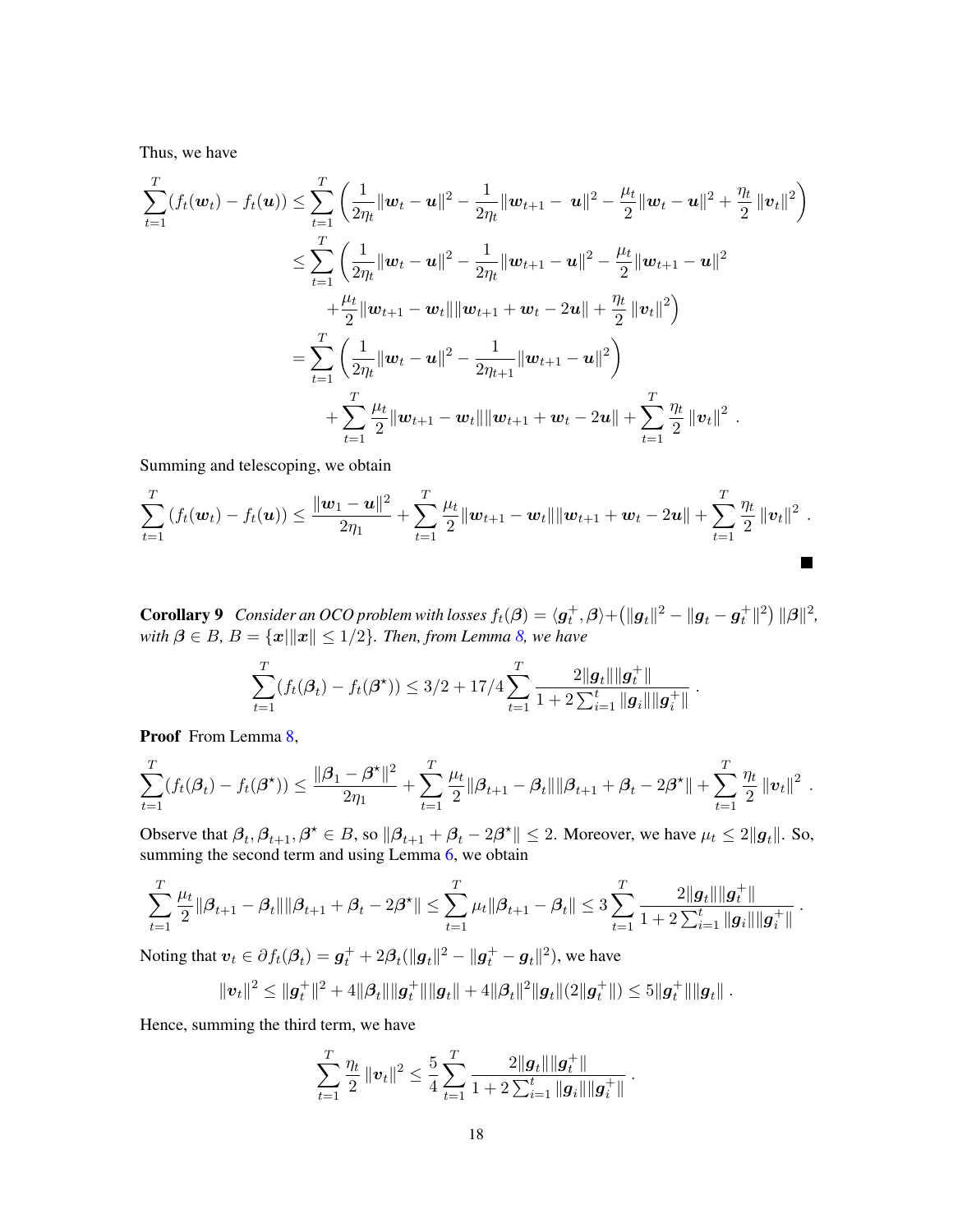Now using the fact that  $\frac{1}{\eta_1} = 3$ , we obtain

$$
\sum_{t=1}^T f_t(\beta_t) - f_t(\beta^*) \leq 3/2 + \frac{17}{4} \sum_{t=1}^T \frac{2\|g_t\| \|g_t^+\|}{1 + 2 \sum_{i=1}^t \|g_i\| \|g_i^+\|}.
$$

<span id="page-18-1"></span>**Lemma 10** *Consider an OCO problem with losses*  $f_t(\beta) = \langle g_t^+, \beta \rangle + \frac{\mu_t}{2}$  $\frac{u_t}{2} \|\boldsymbol{\beta}\|^2$  and  $\mu_t = 2\left(\|\bm{g}_t\|^2 - \|\bm{g}_t - \bm{g}_t^+\|^2\right)$ , with  $\bm{\beta} \in B = \{\bm{x}|\|\bm{x}\| \leq r\}$ . Define  $\bm{\beta}_T^* := \arg\min_{\bm{\beta} \in B} \sum_{t=1}^T f_t(\bm{\beta})$ . *Then we have*

$$
\sum_{t=1}^{T} f_{t}(\beta_{T}^{*}) \leq \max \left\{ \frac{-r \left\| \sum_{t=1}^{T} \boldsymbol{g}_{t}^{+} \right\|}{2}, \frac{-\left\| \sum_{t=1}^{T} \boldsymbol{g}_{t}^{+} \right\|^{2}}{2 \sum_{t=1}^{T} \mu_{t}} \right\}
$$

.

.

**Proof** We consider 2 cases: By definition  $\beta^* = \beta_{T+1} = \prod_B(\hat{\beta}_{T+1}), f_t$  is  $\mu_t$  strongly convex, where  $\mu_t = 2(||g_t||^2 - ||g_t^+ - g_t||^2)$ .

• If  $\hat{\beta}_{T+1} \in B$ , that is  $\beta_{T+1} = \hat{\beta}_{T+1} = \frac{-\sum_{t=1}^{T} g_t^+}{\sum_{t=1}^{T} \mu_t}$ . In this case,

$$
\sum_{t=1}^{T} f_t(\boldsymbol{\beta}^*) = \left(\sum_{t=1}^{T} \boldsymbol{g}_t^+\right) \frac{-\sum_{t=1}^{T} \boldsymbol{g}_t^+}{\sum_{t=1}^{T} \mu_t} + \frac{\left\|-\sum_{t=1}^{T} \boldsymbol{g}_t^+\right\|^2}{\left(\sum_{t=1}^{T} \mu_t\right)^2} \frac{\sum_{t=1}^{T} \mu_t}{2} = -\frac{1}{2} \frac{\left\|\sum_{t=1}^{T} \boldsymbol{g}_t^+\right\|^2}{\sum_{t=1}^{T} \mu_t}
$$

• If  $\hat{\beta}_{T+1} \notin B$ ,  $\beta_{T+1} = \prod_B (\hat{\beta}_{T+1}) = r \frac{-\sum_{t=1}^T g_t^+}{\left\| -\sum_{t=1}^T g_t^+ \right\|}$ . In this case,  $\|\hat{\boldsymbol{\beta}}_{T+1}\| =$   $-\sum_{t=1}^T \bm{g}_t^+$  $\sum$ t  $T_{t=1}$   $\mu_t$   $\geq r$ .

That is,

$$
\left\| \sum_{t=1}^T g_t^+ \right\| \geq r \sum_{t=1}^T \mu_t.
$$

Therefore, we have

$$
\sum_{t=1}^{T} f_t(\beta^*) = -r \left\| \sum_{t=1}^{T} g_t^+ \right\| + r^2 \sum_{t=1}^{T} \frac{\mu_t}{2} \left( \frac{\left\| \sum_{t=1}^{T} g_t^+ \right\|}{\left\| \sum_{t=1}^{T} g_t^+ \right\|} \right)^2 \leq -r \left\| \sum_{t=1}^{T} g_t^+ \right\| + \frac{r^2}{2} \frac{\left\| \sum_{t=1}^{T} g_t^+ \right\|}{r}
$$
\n
$$
= -\frac{r}{2} \left\| \sum_{t=1}^{T} g_t^+ \right\|.
$$

<span id="page-18-0"></span>In conclusion,

$$
\sum_{t=1}^{T} f_t(\beta^{\star}) \leq \max \left\{ \frac{-r \left\| \sum_{t=1}^{T} g_t^+ \right\|}{2}, \frac{-\left\| \sum_{t=1}^{T} g_t^+ \right\|^2}{2 \sum_{t=1}^{T} \mu_t} \right\}.
$$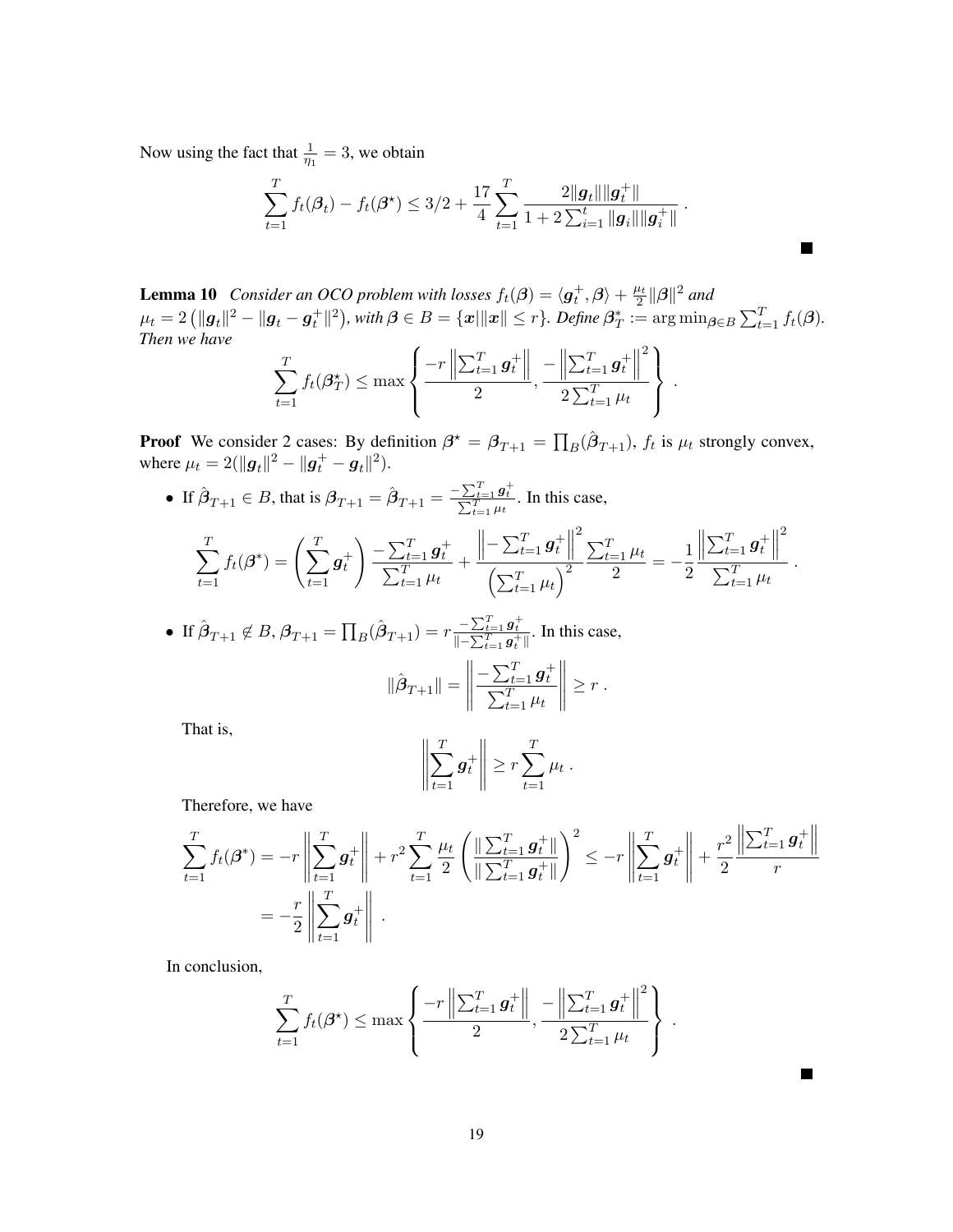**Lemma 11** Let  $||g_t|| \leq 1$ ,  $g_t^+ = h_t g_t$  where  $h_t \in [0, 1]$ , for  $t = 1, \ldots, T$ . Then, we have  $\ln(1-\langle\boldsymbol{g}_t,\boldsymbol{\beta}_t\rangle)-\ln(1+\langle\boldsymbol{g}_t^+-\boldsymbol{g}_t,\boldsymbol{\beta}_{t+1}\rangle)\geq -\langle\boldsymbol{g}_t^+,\boldsymbol{\beta}_t\rangle-(\|\boldsymbol{g}_t\|^2-\|\boldsymbol{g}_t^+-\boldsymbol{g}_t\|^2)\|\boldsymbol{\beta}_t\|^2$  $-2\|g_t\| \|\beta_{t+1} - \beta_t\|$ .

Proof

$$
\ln(1 - \langle \mathbf{g}_t, \boldsymbol{\beta}_t \rangle) - \ln(1 + \langle \mathbf{g}_t^+ - \mathbf{g}_t, \boldsymbol{\beta}_{t+1} \rangle)
$$
\n
$$
\geq \ln(1 - \langle \mathbf{g}_t, \boldsymbol{\beta}_t \rangle) - \ln(1 + \langle \mathbf{g}_t^+ - \mathbf{g}_t, \boldsymbol{\beta}_t \rangle + \|\mathbf{g}_t^+ - \mathbf{g}_t\| \|\boldsymbol{\beta}_{t+1} - \boldsymbol{\beta}_t \|)
$$
\n
$$
= \ln(1 - \langle \mathbf{g}_t, \boldsymbol{\beta}_t \rangle) - \ln(1 + \langle \mathbf{g}_t^+ - \mathbf{g}_t, \boldsymbol{\beta}_t \rangle) - \ln\left(1 + \frac{\|\mathbf{g}_t^+ - \mathbf{g}_t\| \|\boldsymbol{\beta}_{t+1} - \boldsymbol{\beta}_t \|}{1 + \langle \mathbf{g}_t^+ - \mathbf{g}_t, \boldsymbol{\beta}_t \rangle}\right)
$$
\n
$$
\geq \ln(1 - \langle \mathbf{g}_t, \boldsymbol{\beta}_t \rangle) - \ln(1 + \langle \mathbf{g}_t^+ - \mathbf{g}_t, \boldsymbol{\beta}_t \rangle) - \frac{\|\mathbf{g}_t^+ - \mathbf{g}_t\| \|\boldsymbol{\beta}_{t+1} - \boldsymbol{\beta}_t \|}{1 + \langle \mathbf{g}_t^+ - \mathbf{g}_t, \boldsymbol{\beta}_t \rangle}
$$
\n
$$
\geq \ln(1 - \langle \mathbf{g}_t, \boldsymbol{\beta}_t \rangle) - \ln(1 + \langle \mathbf{g}_t^+ - \mathbf{g}_t, \boldsymbol{\beta}_t \rangle) - \frac{\|\mathbf{g}_t^+ - \mathbf{g}_t\| \|\boldsymbol{\beta}_{t+1} - \boldsymbol{\beta}_t \|}{1 - 1/2}
$$
\n
$$
\geq \ln(1 - \langle \mathbf{g}_t, \boldsymbol{\beta}_t \rangle) - \ln(1 + \langle \mathbf{g}_t^+ - \mathbf{g}_t, \boldsymbol{\beta}_t \rangle) - 2\|\mathbf{g}_t\| \|\boldsymbol{\beta}_{t+1} - \boldsymbol{\beta}_t\|,
$$

where in the last inequality we used the fact that  $g_t^+ = h_t g_t$ ,  $0 \le h_t \le 1$ ,  $\|\beta_t\| \le 1/2$ . The sum of these last terms is upper bounded by a logarithmic term.

Now, considering the first two terms, we have

$$
\ln(1-\langle \pmb{g}_t, \pmb{\beta}_t \rangle) - \ln(1+\langle \pmb{g}^+_t-\pmb{g}_t, \pmb{\beta}_t \rangle) = f(\langle \pmb{g}_t, \pmb{\beta}_t \rangle),
$$

where  $f(x) = \ln(1-x) - \ln(1+(h_t-1)x)$  for  $|x| \leq 1/2$ .

To have the tightest inequality, we consider two cases separately.

**Case**  $0 \le x \le 1/2$ . We consider  $g(x) = f(x) - h_t x$ . We have that the first derivative of g is negative for  $0 \le x \le 1/2$ . Moreover, the function  $\phi(x) = x^2(2h_t - h_t^2)$  is increasing for  $0 \le x \le 1/2$ . Hence, for  $0 \le x \le 1/2$ , we have

$$
\frac{\ln(1-x) - \ln(1 + (h_t - 1)x) - h_t x}{x^2 (2h_t - h_t^2)} = \frac{g(x)}{\phi(x)} \ge \frac{g(1/2)}{\phi(1/2)} = \frac{-4\ln(1 + h_t) - 2h_t}{2h_t - h_t^2} \ge -1,
$$

where in the last inequality we used the fact that  $0 \leq h_t \leq 1$ .

Case  $-1/2 \le x < 0$ . Here, we lower bound f using a Taylor expansion:

$$
f(x) = f(0) + xf'(0) + \frac{x^2}{2}f''(y),
$$

where y is between 0 and x. Denoting  $a = h_t - 1$ , we have

$$
f(x) = -xh_t - \frac{x^2}{2} \frac{(a+1)(2ay - a + 1)}{(y-1)^2 (ay+1)^2}.
$$

Now, consider the quadratic term in the above expression. Dividing and multiplying by  $1 - a \geq 0$ , we have  $2\sqrt{2}$ 

$$
\frac{(1-a^2)(2ay-a+1)}{(1-a)(y-1)^2(ay+1)^2}.
$$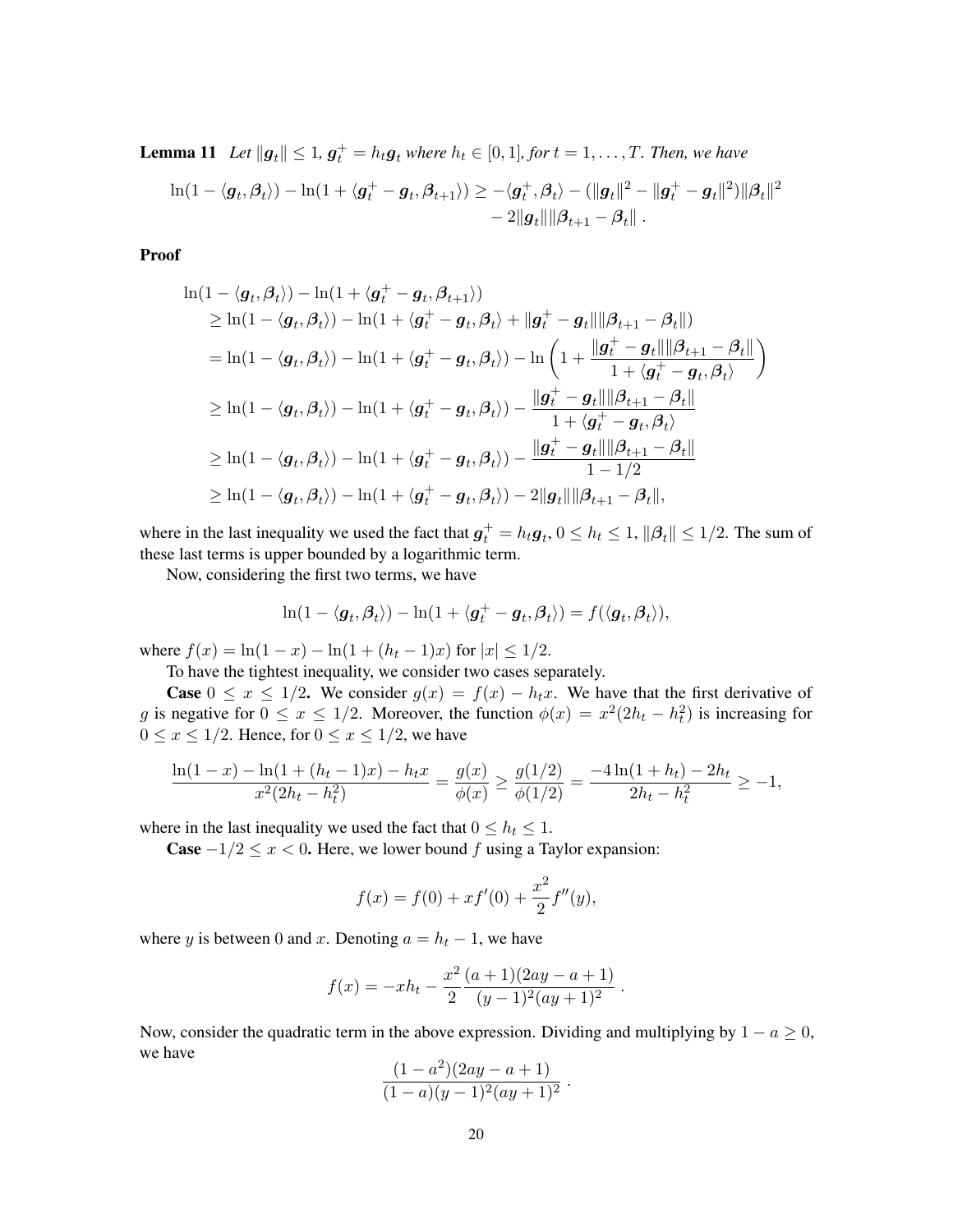We are interested in keeping the term  $1 - a^2$  and upper bounding the rest. Given that we are considering the case  $-1/2 \le x < 0$ , we have  $-1/2 \le y < 0$ . So, we have

$$
2ay - a + 1 \le 1 - a - y + ay = (1 - a)(1 - y).
$$

and

$$
\frac{2ay-a+1}{(1-a)(y-1)^2(ay+1)^2} \le \frac{(1-a)(1-y)}{(1-a)(y-1)^2(ay+1)^2} = \frac{1}{(1-y)(ay+1)^2} \le 1.
$$

Hence, putting all together, we have

$$
\ln(1 - \langle \mathbf{g}_t, \boldsymbol{\beta}_t \rangle) - \ln(1 + \langle \mathbf{g}_t^+ - \mathbf{g}_t, \boldsymbol{\beta}_t \rangle) \ge -h_t \langle \mathbf{g}_t, \boldsymbol{\beta}_t \rangle - (1 - a^2)(\langle \mathbf{g}_t, \boldsymbol{\beta}_t \rangle)^2
$$
  
\n
$$
\ge -h_t \langle \mathbf{g}_t, \boldsymbol{\beta}_t \rangle - (1 - a^2) ||\mathbf{g}_t||^2 ||\boldsymbol{\beta}_t||^2
$$
  
\n
$$
= -\langle \mathbf{g}_t^+, \boldsymbol{\beta}_t \rangle - (||\mathbf{g}_t||^2 - ||\mathbf{g}_t||^2 (h_t - 1)^2) ||\boldsymbol{\beta}_t||^2
$$
  
\n
$$
= -\langle \mathbf{g}_t^+, \boldsymbol{\beta}_t \rangle - (||\mathbf{g}_t||^2 - ||\mathbf{g}_t^+ - \mathbf{g}_t||^2) ||\boldsymbol{\beta}_t||^2.
$$

Now, we present the full proof of Theorem [1.](#page-5-2) Note that a part of the proof of Theorem [3](#page-8-2) is similar to the proof of Theorem [1.](#page-5-2)

Proof [Proof of Theorem [1\]](#page-5-2) From the  $(2)$ , we get

$$
\text{Weak}_t = \text{Weakh}_{t-1} - \langle \boldsymbol{g}_t, \boldsymbol{w}_t - \boldsymbol{w}_{t+1} \rangle - \langle \boldsymbol{g}_t^+, \boldsymbol{w}_{t+1} \rangle.
$$

Using the fact that the algorithm predicts with  $w_t = \beta_t$  Wealth $_{t-1}$ , we obtain

$$
\text{Weakh}_t = \text{Weakh}_{t-1} \, \frac{1 - \langle \boldsymbol{g}_t, \boldsymbol{\beta}_t \rangle}{1 + \langle \boldsymbol{g}_t^+ - \boldsymbol{g}_t, \boldsymbol{\beta}_{t+1} \rangle}
$$

.

**Tale** 

This implies that  $\ln\text{Weak}_T = \ln \epsilon + \sum_{t=1}^T \ln(1 - \langle \boldsymbol{g}_t, \boldsymbol{\beta}_t \rangle) - \ln(1 + \langle \boldsymbol{g}_t^+ - \boldsymbol{g}_t, \boldsymbol{\beta}_{t+1} \rangle).$ Using Lemma [11](#page-18-0) and Lemma [6,](#page-15-13) we have

$$
\sum_{t=1}^{T} (\ln(1 - \langle \mathbf{g}_t, \beta_t \rangle) - \ln(1 + \langle \mathbf{g}_t^+ - \mathbf{g}_t, \beta_{t+1} \rangle))
$$
\n
$$
\geq \sum_{t=1}^{T} \left[ -\langle \mathbf{g}_t^+, \beta_t \rangle - (\|\mathbf{g}_t\|^2 - \|\mathbf{g}_t^+ - \mathbf{g}_t\|^2) \|\beta_t\|^2 - 2\|\mathbf{g}_t\| \|\beta_{t+1} - \beta_t\| \right]
$$
\n
$$
\geq \sum_{t=1}^{T} \left[ -\langle \mathbf{g}_t^+, \beta_t \rangle - (\|\mathbf{g}_t\|^2 - \|\mathbf{g}_t^+ - \mathbf{g}_t\|^2) \|\beta_t\|^2 - \frac{6\|\mathbf{g}_t\| \|\mathbf{g}_t^+\|}{1 + 2\sum_{i=1}^{t} \|\mathbf{g}_i\| \|\mathbf{g}_t^+\|} \right]
$$
\n
$$
\geq -3\ln\left(1 + 2\sum_{t=1}^{T} \|\mathbf{g}_t\| \|\mathbf{g}_t^+\| \right) - \sum_{t=1}^{T} f_t(\beta_t).
$$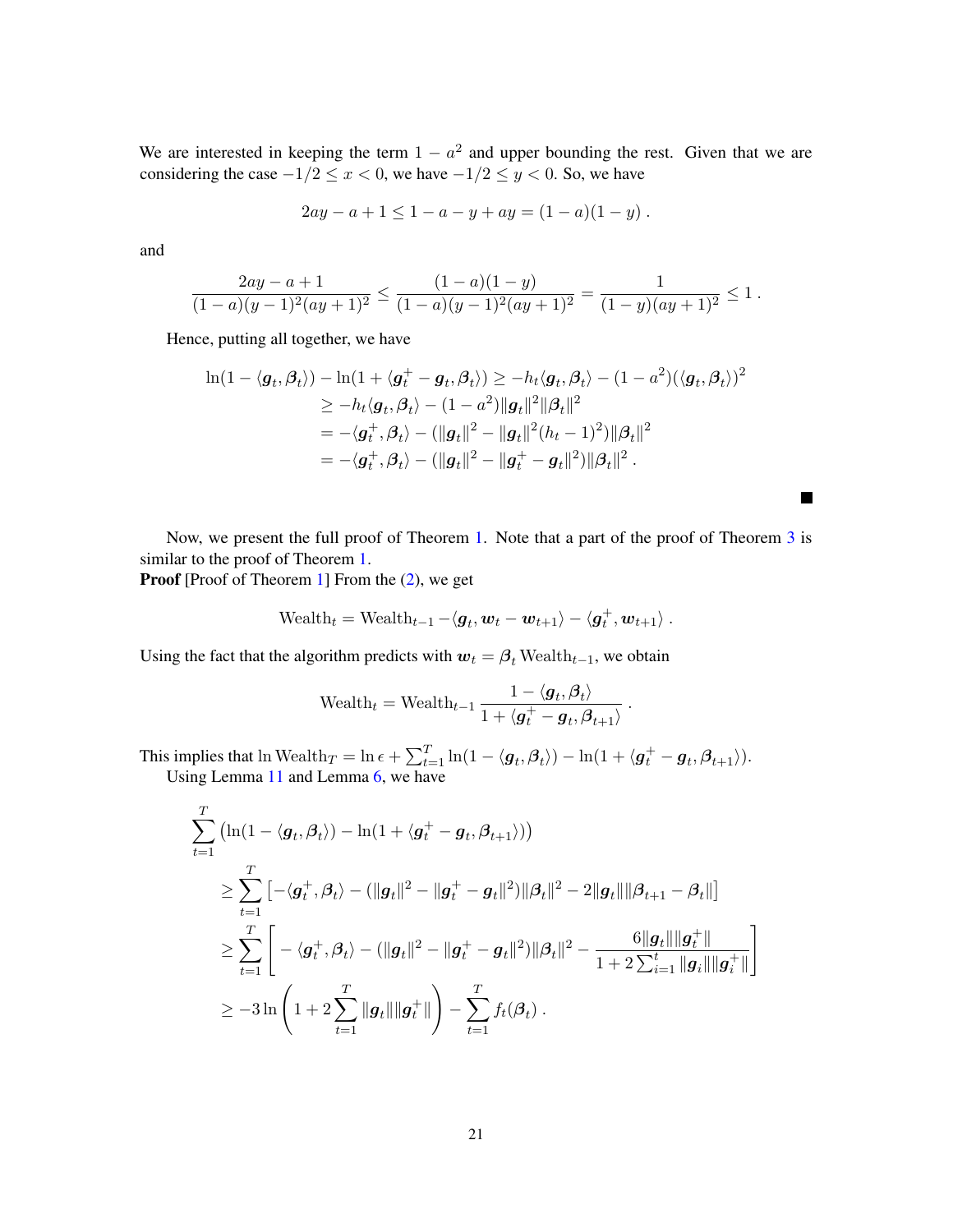Where  $f_t$  is as defined in Corollary [9.](#page-17-0) Applying Corollary, and defining  $\mu_t$  as in Lemma [10,](#page-18-1) we have

$$
\geq -3/2 - 7.25 \ln \left( 1 + 2 \sum_{t=1}^{T} ||g_t|| ||g_t^+|| \right) - \sum_{t=1}^{T} f_t(\beta^*)
$$
  
\n
$$
\geq -3/2 - 7.25 \ln \left( 1 + 2 \sum_{t=1}^{T} ||g_t|| ||g_t^+|| \right) - \max \left\{ \frac{-\left\| \sum_{t=1}^{T} g_t^+ \right\|}{4}, \frac{-\left\| \sum_{t=1}^{T} g_t^+ \right\|^2}{2 \sum_{t=1}^{T} \mu_t} \right\}
$$
  
\n
$$
= -3/2 - 7.25 \ln \left( 1 + 2 \sum_{t=1}^{T} ||g_t|| ||g_t^+|| \right) + \min \left\{ \frac{\left\| \sum_{t=1}^{T} g_t^+ \right\|}{4}, \frac{\left\| \sum_{t=1}^{T} g_t^+ \right\|^2}{2 \sum_{t=1}^{T} \mu_t} \right\}.
$$

The last inequality is from Lemma [10.](#page-18-1) Next, we perform a case analysis to derive the upper bound for  $\text{Regret}_T$ .

$$
\mathbf{If} \min \left\{ \frac{\|\sum_{t=1}^T g_t^+\|}{4}, \frac{\|\sum_{t=1}^T g_t^+\|^2}{2\sum_{t=1}^T \mu_t} \right\} = \frac{\|\sum_{t=1}^T g_t^+\|}{4}, \text{ then}
$$
\n
$$
\text{Weakh}_T \ge \frac{e^{-3/2}}{\left(1 + 2\sum_{t=1}^T \|g_t\| \|g_t^+\| \right)^{7.25}} \exp \frac{\left\|\sum_{t=1}^T g_t^+\right\|}{4}.
$$

By [Cutkosky and Orabona](#page-13-2) [\(2018,](#page-13-2) Lemma 18), we have

$$
\begin{aligned}\n\text{Regret}_{T}(\boldsymbol{u}) &\leq 4\|\boldsymbol{u}\| \left( \ln \frac{4\|\boldsymbol{u}\| \left( 1 + 2\sum_{t=1}^{T} \|\boldsymbol{g}_{t}\| \|\boldsymbol{g}_{t}^{+}\| \right)^{7.25}}{e^{-3/2}} - 1 \right) \\
\text{If } \min \left\{ \frac{\|\sum_{t=1}^{T} \boldsymbol{g}_{t}^{+}\|}{4}, \frac{\|\sum_{t=1}^{T} \boldsymbol{g}_{t}^{+}\|^{2}}{2\sum_{t=1}^{T} \mu_{t}} \right\} = \frac{\|\sum_{t=1}^{T} \boldsymbol{g}_{t}^{+}\|^{2}}{2\sum_{t=1}^{T} \mu_{t}}, \text{ then} \\
\text{Wealth}_{T} &\geq \frac{e^{-3/2}}{\left( 1 + 2\sum_{t=1}^{T} \|\boldsymbol{g}_{t}\| \|\boldsymbol{g}_{t}^{+}\| \right)^{7.25}} \exp \frac{\left\| \sum_{t=1}^{T} \boldsymbol{g}_{t}^{+} \right\|^{2}}{2\sum_{t=1}^{T} \mu_{t}} \,.\n\end{aligned}
$$

By [Orabona and Tommasi](#page-15-11) [\(2017,](#page-15-11) Lemma 1), we have

$$
\begin{aligned} &\operatorname{Regret}_{T}(\boldsymbol{u}) \leq -\frac{e^{-3/2}}{\left(1+2\sum_{t=1}^{T}\|\boldsymbol{g}_{t}\|\|\boldsymbol{g}_{t}^{+}\|\right)^{7.25}} \\&+ \|\boldsymbol{u}\|\sqrt{2\sum_{t=1}^{T}(2\|\boldsymbol{g}_{t}\|\|\boldsymbol{g}_{t}^{+}\| - \|\boldsymbol{g}_{t}^{+}\|^{2})\ln\left(1+\frac{\left(\sum_{t=1}^{T}\mu_{t}\right)\|\boldsymbol{u}\|^{2}\left(1+2\sum_{t=1}^{T}\|\boldsymbol{g}_{t}\|\|\boldsymbol{g}_{t}^{+}\|\right)^{14.5}}{e^{-3}}\right)}\,. \end{aligned}
$$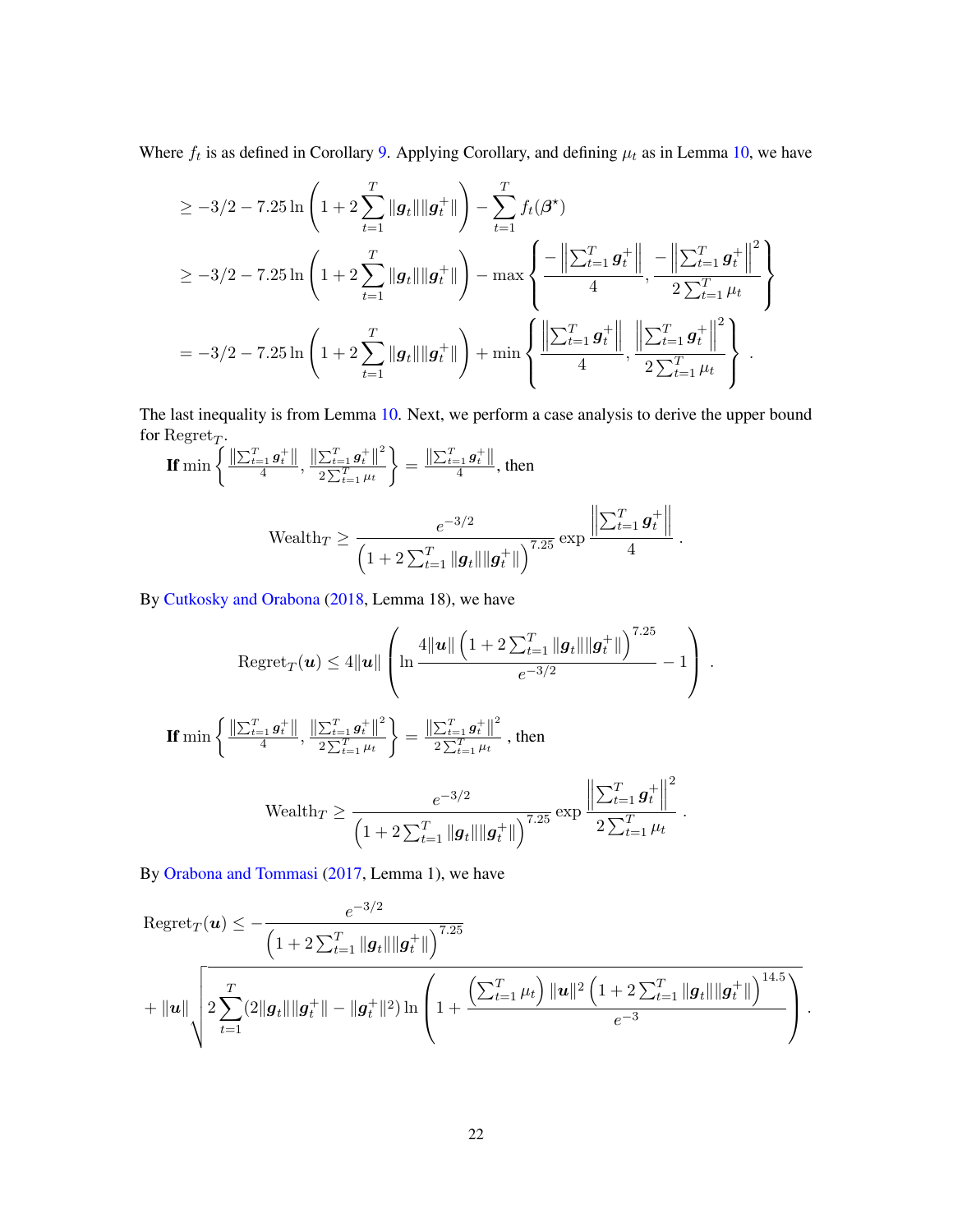Finally, combining the two cases result gives the regret bound

$$
\text{Regret}_{T}(\boldsymbol{u}) = \mathcal{O}\left(\max\left\{\|\boldsymbol{u}\| \ln \left(\|\boldsymbol{u}\| \left(1 + \sum_{t=1}^{T} \|\boldsymbol{g}_{t}\| \|\boldsymbol{g}_{t}^{+}\|\right)\right)\right),\right.\right.
$$

$$
\|\boldsymbol{u}\|\sqrt{\sum_{t=1}^{T} (2\|\boldsymbol{g}_{t}\| \|\boldsymbol{g}_{t}^{+}\| - \|\boldsymbol{g}_{t}^{+}\|^{2}) \cdot \ln\left(1 + \|\boldsymbol{u}\| \sum_{t=1}^{T} (2\|\boldsymbol{g}_{t}\| \|\boldsymbol{g}_{t}^{+}\| - \|\boldsymbol{g}_{t}^{+}\|^{2})\right)}\right\}\right).
$$

<span id="page-22-0"></span>

# Appendix B. Proof of Theorem [3](#page-8-2)

In this section, we present the proofs of Theorem [3](#page-8-2) and the Lemmas required for its proof.

Lemma [13](#page-23-0) shows that the regret of  $\phi_t(\mathcal{B}_t)$  upper bounds the regret of  $f_t(\mathcal{B}_t)$ , and Lemma [12](#page-22-0) gives the upper bound of the regret of running  $\phi_t(\beta_t)$ . Thus we are able to obtain similar results as in Corollary [9.](#page-17-0) Lemma [14](#page-23-1) proves that Algorithm [2](#page-8-1) guarantees  $\|\beta_t\| \leq 1/2$  which removes the projection step, and leads to the closed form updates.

**Lemma 12** *For*  $t = 1, \ldots, T$ ,  $\beta_t$  *are outputs of running OGD with stepsizes:*  $\eta_t = \frac{1}{1/n_1 + \sum_{i=1}^{T} n_i}$  $\frac{1}{\eta_1 + \sum_{i=1}^{t-1} \mu_i}$ *on the strongly convex losses*  $\phi_t(\beta)$  *defined as following:* 

- $\bullet$  *If*  $\|\boldsymbol{\beta}_t\| < \frac{3}{8}$  $\frac{3}{8}$ ,  $\phi_t(\boldsymbol{\beta}) = f_t(\boldsymbol{\beta}),$
- If  $\frac{3}{8} \leq ||\beta_t|| \leq \frac{1}{2}$ ,  $\phi_t(\beta) = C ||g_t^+|| ||\beta||^2$ ,

 $where \ \beta_t \in B \ and \ B = \{\bm{x}: \|\bm{x}\| \leq \frac{1}{2}\}$ .  $\phi_t(\bm{\beta})$  is  $\mu_t$  strongly convex.  $\bm{\beta}_1^\star \triangleq \arg\min_{\bm{\beta} \in B_1} \sum_{t=1}^T f_t(\bm{\beta})$ , where  $B_1 = \{ \boldsymbol{x} : ||\boldsymbol{x}|| \leq \frac{1}{4} \}$ . Then, for  $C \geq 3$  we have

$$
\sum_{t=1}^T (\phi_t(\beta_t) - \phi_t(\beta_1^{\star})) \leq -\frac{5C^2}{4}\ln(1/\eta_1 - 2) + \frac{1}{2\eta_1} + \frac{5C^2}{4}\ln\left(1/\eta_1 - 2 + 2\sum_{t=1}^T \|\mathbf{g}_t\| \|\mathbf{g}_t^+\| \right).
$$

Proof Applying Lemma [8,](#page-16-0) we have

$$
\sum_{t=1}^T (\phi_t(\beta_t) - \phi_t(\beta_1^*)) \le \frac{\|\beta_1 - \beta_1^*\|^2}{2\eta_1} + \sum_{t=1}^T \left( \mu_t \|\beta_{t+1} - \beta_t\| + \frac{\eta_t \|\nabla \phi_t(\beta_t)\|^2}{2} \right).
$$

We now consider the two possible cases for  $h_t$ . If  $\phi_t(\beta) = f_t(\beta)$ , then

$$
\|\nabla \phi_t(\beta_t)\| = \|g_t^+ + 2\beta_t(\|g_t\|^2 - \|g_t^+ - g_t\|^2)\| \le 3\|g_t^+\|.
$$

Hence,  $\|\nabla\phi_{t}(\bm{\beta}_{t})\|^{2} \ \leq \ 9\|\bm{g}^+_t\|^{2} \ \leq \ 9\|\bm{g}_t\|\|\bm{g}^+_t\|.$  Moreover,  $\mu_t \ = \ 2(\|\bm{g}_t\|^{2} - \|\bm{g}^+_t - \bm{g}_t\|^{2}) \ \geq$  $2\|\boldsymbol{g}_t\|\|\hat{\boldsymbol{g}_t^+}\|.$ 

If  $\phi_t(\beta) = C ||g_t^+|| ||\beta_t||^2$ , then

$$
\|\nabla \phi_t(\boldsymbol{\beta}_t)\| = \|2C\boldsymbol{\beta}_t\| \boldsymbol{g}_t^+\| \|\leq C\|\boldsymbol{g}_t^+\|.
$$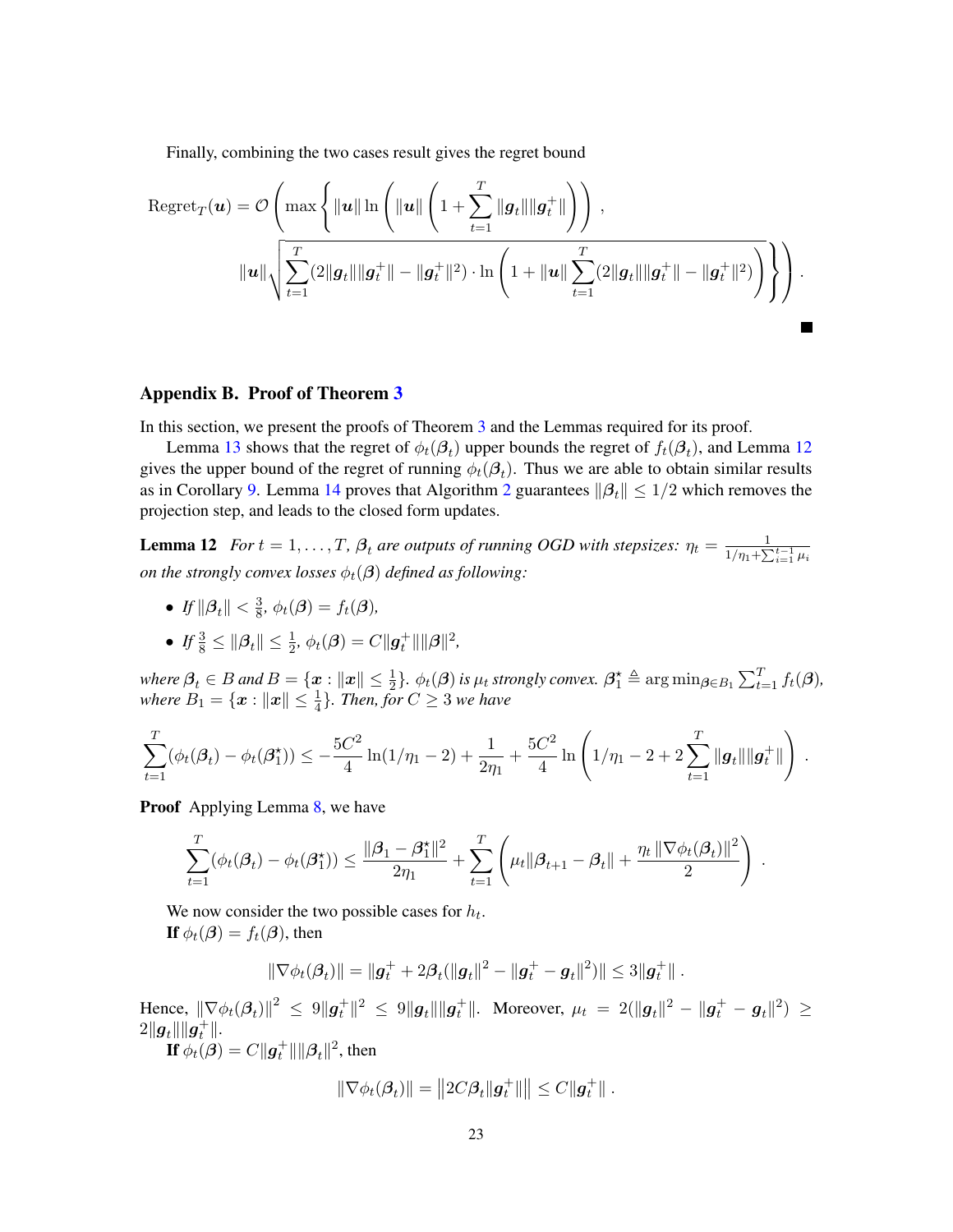Hence,  $\|\nabla\phi_t(\beta_t)\|^2 = C^2\|\mathbf{g}_t^+\|^2 \leq C^2\|\mathbf{g}_t\|\|\mathbf{g}_t^+\|$ . Moreover, assuming  $C \geq 1$ , we have  $\mu_t =$  $2C\|\bm{g}_t^+\| \geq 2\|\bm{g}_t\|\|\bm{g}_t^+\|.$ 

Consequently, with  $C \geq 3$ , we have

$$
\sum_{t=1}^T \frac{\eta_t \left\| \nabla \phi_t(\beta_t) \right\|^2}{2} \leq \frac{1}{2} \sum_{t=1}^T \frac{C^2 \|g_t\| \|g_t^+\|}{1/\eta_1 + \sum_{i=1}^{t-1} \mu_i} \leq \frac{C^2}{4} \sum_{t=1}^T \frac{2\|g_t\| \|g_t^+\|}{1/\eta_1 + 2\sum_{i=1}^{t-1} \|g_i\| \|g_i^+\|}.
$$

Applying Lemma [15](#page-24-0) and  $C \geq 3$ , we thus obtain

$$
\sum_{t=1}^{T} \phi_t(\beta_t) - \phi_t(\beta_1^*) \leq \frac{1}{2\eta_1} + \left( \max\left(C^2, 3\right) + \frac{C^2}{4} \right) \sum_{t=1}^{T} \frac{2\|g_t\| \|g_t^+\|}{1/\eta_1 + 2\sum_{i=1}^{t-1} \|g_i\| \|g_t^+\|} \n\leq \frac{1}{2\eta_1} + \left( \max\left(C^2, 3\right) + \frac{C^2}{4} \right) \sum_{t=1}^{T} \frac{2\|g_t\| \|g_t^+\|}{1/\eta_1 - 2 + 2\sum_{i=1}^{t} \|g_i\| \|g_t^+\|} \n\leq \frac{1}{2\eta_1} + \left( \max\left(C^2, 3\right) + \frac{C^2}{4} \right) \left( \ln\left(1/\eta_1 - 2 + 2\sum_{t=1}^{T} \|g_t\| \|g_t^+\| \right) - \ln(1/\eta_1 - 2) \right) \n= \frac{5C^2}{4} \ln\left(1/\eta_1 - 2 + 2\sum_{t=1}^{T} \|g_t\| \|g_t^+\| \right) + \frac{1}{2\eta_1} - \frac{5C^2}{4} \ln(1/\eta_1 - 2).
$$

<span id="page-23-0"></span>**Lemma 13** *Under conditions and notations of Lemma [12](#page-22-0) and for any*  $C \geq 9$ *, we have* 

$$
f_t(\mathcal{B}_t) - f_t(\mathcal{B}_1^{\star}) \leq \phi_t(\mathcal{B}_t) - \phi_t(\mathcal{B}_1^{\star}).
$$

**Proof** We consider the two cases for the losses  $h_t$ .

When  $\frac{3}{8} \leq ||\beta_t|| \leq \frac{1}{2}$ , we have  $\phi_t(\beta_t) = C ||g_t^+|| ||\beta_t||^2$ . Hence, we have

$$
\phi_t(\boldsymbol{\beta}_t) - \phi_t(\boldsymbol{\beta}_1^{\star}) = C \|\boldsymbol{g}_t^+\| \left( \|\boldsymbol{\beta}_t\|^2 - \|\boldsymbol{\beta}_1^{\star}\|^2 \right) .
$$

Moreover,

$$
f_t(\beta_t) - f_t(\beta_1^*) = \langle \mathbf{g}_t^+, \beta_t - \beta_1^* \rangle + (2\|\mathbf{g}_t\| \|\mathbf{g}_t^+\| - \|\mathbf{g}_t^+\|^2) \|\beta_t\|^2 - (2\|\mathbf{g}_t\| \|\mathbf{g}_t^+\| - \|\mathbf{g}_t^+\|^2) \|\beta_1^*\|^2
$$
  
\n
$$
\leq \|\mathbf{g}_t^+\| (\|\beta_t\| + \|\beta_1^*\|) + \|\mathbf{g}_t^+\| \|\mathbf{g}_t\|(2 - h_t)(\|\beta_t\|^2 - \|\beta_1^*\|^2)
$$
  
\n
$$
\leq \|\mathbf{g}_t^+\| (\|\beta_t\| + \|\beta_1^*\|) + \|\mathbf{g}_t^+\| (\|\beta_t\|^2 - \|\beta_1^*\|^2).
$$

Hence, we have  $f_t(\beta_t) - f_t(\beta_1^*) \leq \phi_t(\beta_t) - \phi_t(\beta_1^*)$  iff

$$
\|\beta_t\| + \|\beta_1^{\star}\| + \|\beta_t\|^2 - \|\beta_1^{\star}\|^2 \leq C \left( \|\beta_t\|^2 - \|\beta_1^{\star}\|^2 \right),
$$

that is

$$
C \geq \frac{\|\boldsymbol{\beta}_t\|+\|\boldsymbol{\beta}_1^\star\|+\|\boldsymbol{\beta}_t\|^2-\|\boldsymbol{\beta}_1^\star\|^2}{\|\boldsymbol{\beta}_t\|^2-\|\boldsymbol{\beta}_1^\star\|^2} = \frac{1}{\|\boldsymbol{\beta}_t\|-\|\boldsymbol{\beta}_1^\star\|}+1\;.
$$

<span id="page-23-1"></span>Using the fact that  $\frac{1}{\|\beta_t\| - \|\beta_1^*\|} + 1 \le 9$ , gives the stated value for C. When  $\|\beta_t\| \le \frac{3}{8}$ , we have  $\phi_t(\boldsymbol{\beta}) = f_t(\boldsymbol{\beta})$  and  $f_t(\boldsymbol{\beta}_t)^{-1} f_t(\boldsymbol{\beta}_1^*) \leq \phi_t(\boldsymbol{\beta}_t) - \phi_t(\boldsymbol{\beta}_1^*)$  is trivially true.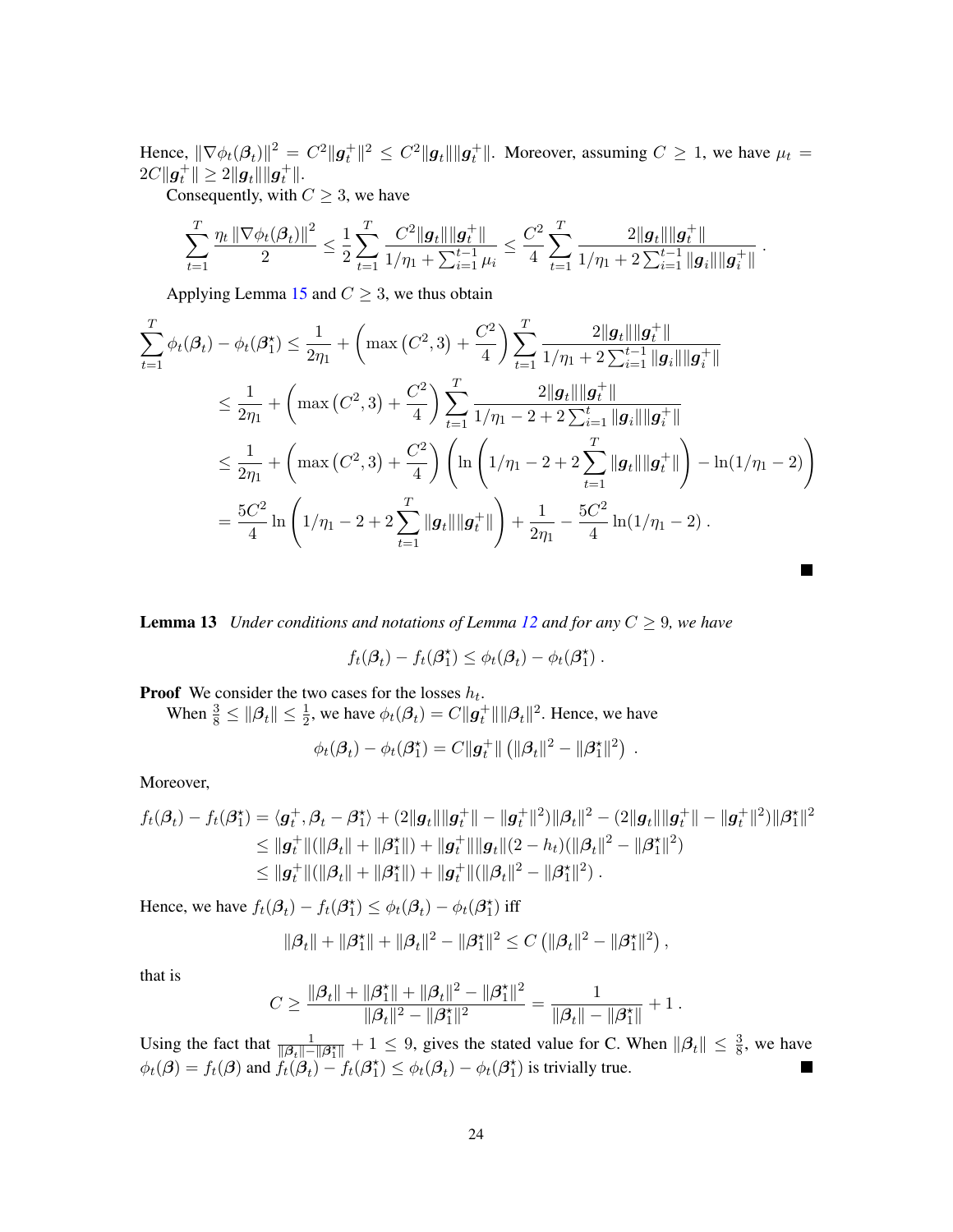**Lemma 14** *Under the assumptions of Theorem [3](#page-8-2) and the notation of Algorithm [2,](#page-8-1) let*  $1/\eta_1 \geq$  $\max(2C, 16)$ *. Then,*  $\|\boldsymbol{\beta}_t\| \leq \frac{1}{2}$  for all  $t = 1, ..., T$ *.* 

**Proof** We prove this by induction: **Base case**:  $\beta_0 = 0$ ,  $\|\beta_0\| \le \frac{1}{2}$  is trivially true.

**Induction step**: Suppose  $\|\beta_t\| \leq \frac{1}{2}$ , we prove  $\|\beta_{t+1}\| \leq \frac{1}{2}$ . We perform the following case analysis: If  $\frac{3}{8} \leq \|\boldsymbol{\beta}_t\| \leq \frac{1}{2}$ ,

$$
\|\boldsymbol{\beta}_{t+1}\| = \left\|\boldsymbol{\beta}_{t} - \frac{2C\beta_{t} \|\boldsymbol{g}_{t}^{+}\|}{1/\eta_{1} + \sum_{i=1}^{t-1} \mu_{i}}\right\| \leq \|\boldsymbol{\beta}_{t}\| \left(1 - \frac{2C\|\boldsymbol{g}_{t}^{+}\|}{1/\eta_{1} + \sum_{i=1}^{t-1} \mu_{i}}\right) \leq \|\boldsymbol{\beta}_{t}\| \leq \frac{1}{2}
$$

.

**In the Second** 

.

.

.

If  $\|\boldsymbol{\beta}_t\| < \frac{3}{8}$ 8

$$
\|\beta_{t+1}\| = \left\|\beta_t - \frac{g_t^+ + 2\beta_t(2\|g_t\|\|g_t^+\| - \|g_t^+\|^2)}{1/\eta_1 + \sum_{i=1}^{t-1} \mu_i} \right\| \le \|\beta_t\| + \left\|\frac{g_t^+ + 2\beta_t(2\|g_t\|\|g_t^+\| - \|g_t^+\|^2)}{1/\eta_1 + \sum_{i=1}^{t-1} \mu_i} \right\|
$$
  

$$
\le \frac{3}{8} + 2\eta_1 \le \frac{1}{2}.
$$

<span id="page-24-0"></span>Lemma 15 *Under the assumptions of Theorem [3](#page-8-2) and the notation of Algorithm [2,](#page-8-1) we have, for any*  $C \geq 1$ *, we have* 

$$
\|{\boldsymbol{\beta}}_{t+1} - {\boldsymbol{\beta}}_t\| \leq \max\left(C,3\right) \frac{\|{\boldsymbol{g}}_t^+\|}{1/\eta_1 + 2\sum_{i=1}^{t-1}\|{\boldsymbol{g}}_i\|\|{\boldsymbol{g}}_i^+\|}
$$

*and*

$$
\mu_t ||\boldsymbol{\beta}_{t+1} - \boldsymbol{\beta}_t|| \leq \max\left(C^2, 3\right) \frac{2\|\boldsymbol{g}_t\| \|\boldsymbol{g}_t^+\|}{1/\eta_1 + 2\sum_{i=1}^{t-1} \|\boldsymbol{g}_i\| \|\boldsymbol{g}_i^+\|}
$$

**Proof** We consider the two cases for  $h_t$ .

• If  $\phi_t(\beta) = C ||g_t^+|| ||\beta||^2$ , we have  $\mu_t = 2C ||g_t^+||$ . Assuming  $C \ge 1$  we have  $2C ||g_t^+|| \ge$  $2\|\bm{g}_t\|\|\bm{g}_t^+\|$ . Moreover,  $\|\nabla\phi_t(\bm{\beta}_t)\| = 2C\|\bm{g}_t^+\|\|\bm{\beta}_t\| \leq C\|\bm{g}_t^+\|$ . So, we have

$$
\mu_t \|\boldsymbol{\beta}_{t+1} - \boldsymbol{\beta}_t\| \leq 2C \|\boldsymbol{g}_t^+\| \frac{C \|\boldsymbol{g}_t^+\|}{1/\eta_1 + \sum_{i=1}^{t-1} \mu_i} \leq C^2 \frac{2 \|\boldsymbol{g}_t^+\| \|\boldsymbol{g}_t\|}{1/\eta_1 + 2\sum_{i=1}^{t-1} \|\boldsymbol{g}_i\| \|\boldsymbol{g}_i^+\|}.
$$

• If  $\phi_t(\mathcal{B}) = f_t(\mathcal{B})$ , we have

$$
2\|\bm{g}_t\| \geq 2\|\bm{g}_t\|^2 \geq \mu_t = 2(\|\bm{g}_t\|^2 - \|\bm{g}_t^+ - \bm{g}_t\|^2) = 2\|\bm{g}_t\|\|\bm{g}_t^+\|(2-h_t) \geq 2\|\bm{g}_t\|\|\bm{g}_t^+\|.
$$

Moreover,  $\|\nabla \phi_t(\beta_t)\| \le 3\|g_t^+\|$ . So, we obtain  $\mu_t \|\beta_{t+1} - \beta_t\| \le 3 \frac{2\|g_t^+\| \|g_t\|}{1/n + 2\sum_{t=1}^{t-1} \|g_t\|}$  $\frac{1}{\eta_1+2\sum_{i=1}^{t-1}\|{\boldsymbol g}_i\|\|{\boldsymbol g}_i^+\|}$ 

Taking the maximum of the two cases, we obtain the stated upper bounds.

We can now present the proof of Theorem [3.](#page-8-2)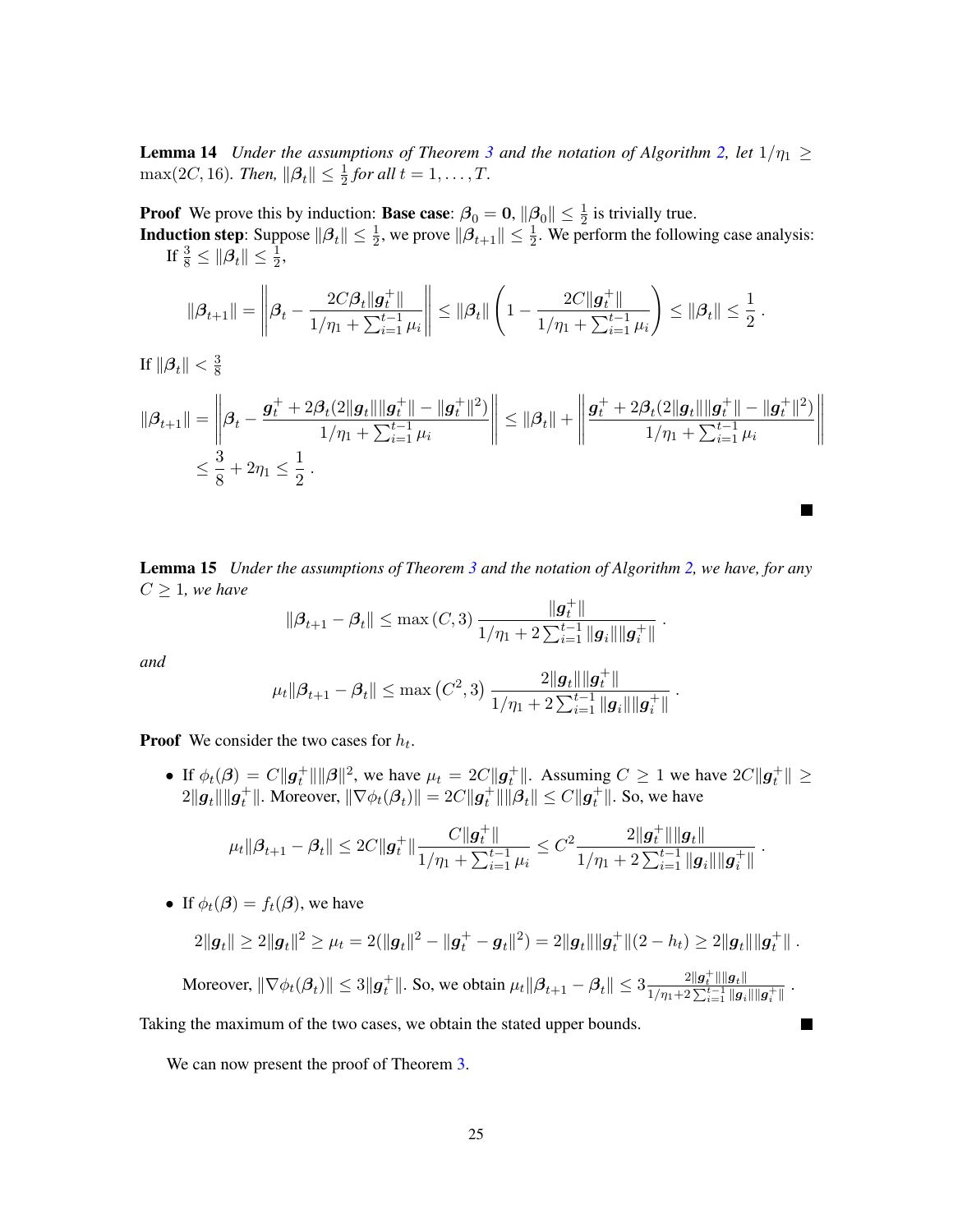Proof [Proof of Theorem [3\]](#page-8-2) Using Lemma [11](#page-18-0) in the first inequality, and Lemma [15](#page-24-0) in the second inequality, we have

$$
\sum_{t=1}^{T} (\ln(1 - \langle g_t, \beta_t \rangle) - \ln(1 + \langle g_t^+ - g_t, \beta_{t+1} \rangle))
$$
\n
$$
\geq \sum_{t=1}^{T} (-\langle g_t^+, \beta_t \rangle - (\|g_t\|^2 - \|g_t^+ - g_t\|^2) \|\beta_t\|^2 - 2\|g_t\| \|\beta_{t+1} - \beta_t\|)
$$
\n
$$
\geq \sum_{t=1}^{T} \left( -\langle g_t^+, \beta_t \rangle - (\|g_t\|^2 - \|g_t^+ - g_t\|^2) \|\beta_t\|^2 - C \frac{2\|g_t\| \|g_t^+\|}{1/\eta_1 - 2 + 2 \sum_{t=1}^{t} \|g_t\| \|g_t^+\|} \right)
$$
\n
$$
\geq -C \ln \left( 1/\eta_1 - 2 + 2 \sum_{t=1}^{T} \|g_t\| \|g_t^+\| \right) - \sum_{t=1}^{T} f_t(\beta_t)
$$
\n
$$
\geq -\frac{1}{2\eta_1} + \frac{5C^2}{4} \ln(1/\eta_1 - 2) - \left( \frac{5C^2}{4} + C \right) \ln \left( 1/\eta_1 - 2 + 2 \sum_{t=1}^{T} \|g_t\| \|g_t^+\| \right) - \sum_{t=1}^{T} f_t(\beta_1^*)
$$
\n
$$
\geq -\left( \frac{5C^2}{4} + C \right) \ln \left( 1/\eta_1 - 2 + 2 \sum_{t=1}^{T} \|g_t\| \|g_t^+\| \right) - \sum_{t=1}^{T} f_t(\beta_1^*)
$$
\n
$$
= -110.25 \ln \left( 16 + 2 \sum_{t=1}^{T} \|g_t\| \|g_t^+\| \right) - \sum_{t=1}^{T} f_t(\beta_1^*),
$$

The second to the last inequality is from Lemma [13](#page-23-0) and Lemma [12.](#page-22-0)  $C = 9$  gives rise to the last inequality and the last equation. We now use Lemma [10](#page-18-1) to obtain

$$
-\sum_{t=1}^{T} f_t(\beta_1^{\star}) \ge -\max\left\{\frac{-\left\|\sum_{t=1}^{T} g_t^+\right\|}{8}, \frac{-\left\|\sum_{t=1}^{T} g_t^+\right\|^2}{2\sum_{t=1}^{T} \mu_t}\right\} = \min\left\{\frac{\left\|\sum_{t=1}^{T} g_t^+\right\|}{8}, \frac{\left\|\sum_{t=1}^{T} g_t^+\right\|^2}{2\sum_{t=1}^{T} \mu_t}\right\}.
$$

The rest proof is similar to the proof of Theorem [1.](#page-5-2) Finally, we obtain the same bound as in Theorem [1,](#page-5-2) up to constants hidden in big O notation.

 $\blacksquare$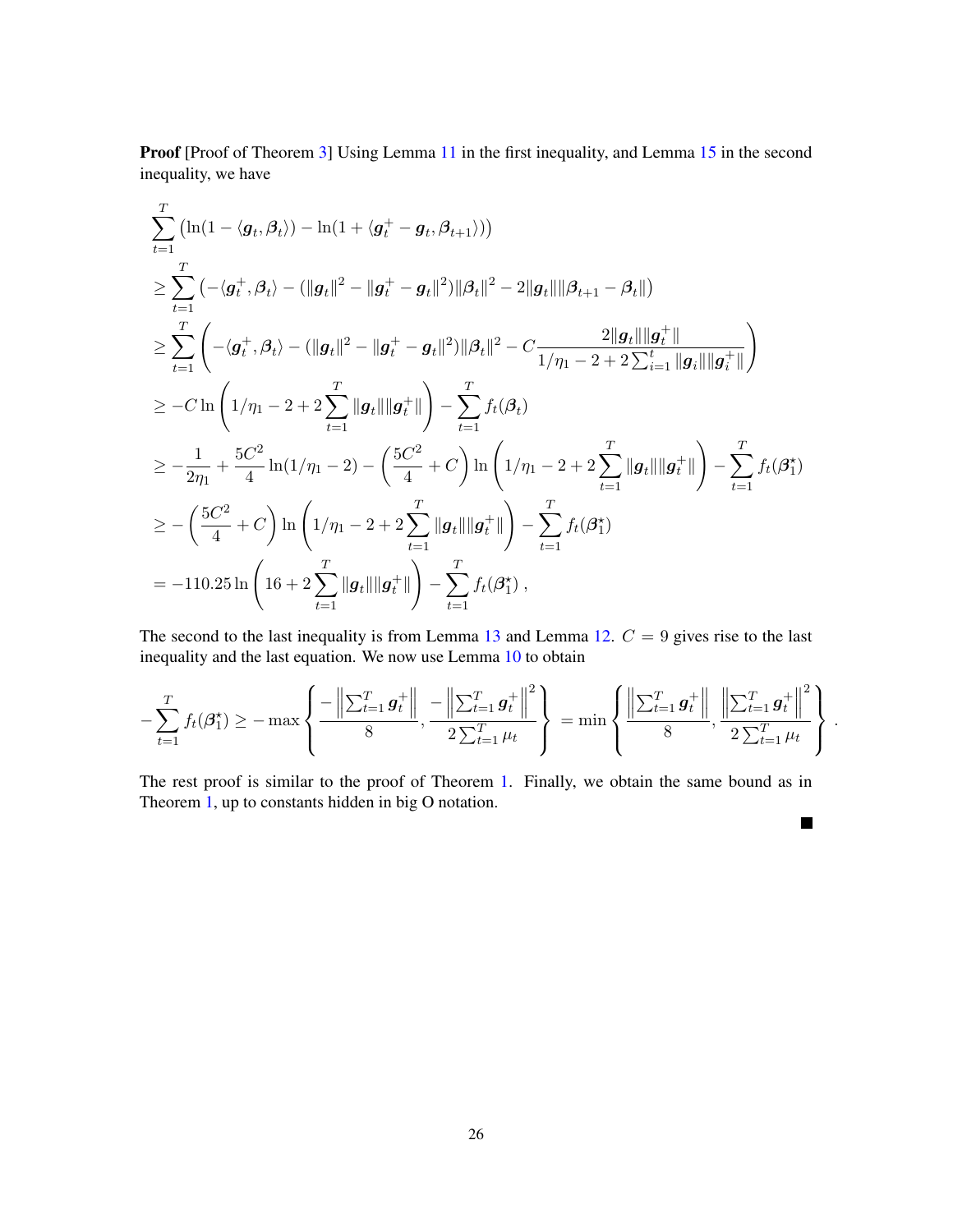# Appendix C. Proof of Theorem [5](#page-10-1)

**Proof** In each coordinate, we perform the regret decomposition as following:

$$
\begin{split} \text{Regret}_{T}(\boldsymbol{u}) &= \sum_{t=1}^{T} \ell_{t}(\boldsymbol{w}_{t}) - \ell_{t}(\boldsymbol{u}) = \sum_{t=1}^{T} \hat{\ell}_{t}(\boldsymbol{w}_{t}) - \hat{\ell}_{t}(\boldsymbol{w}_{t+1}) + \hat{\ell}_{t}(\boldsymbol{w}_{t+1}) - \hat{\ell}_{t}(\boldsymbol{u}) \\ &\leq \sum_{t=1}^{T} \langle \boldsymbol{g}_{t}, \boldsymbol{w}_{t} - \boldsymbol{w}_{t+1} \rangle + \langle \boldsymbol{g}_{t}^{+}, \boldsymbol{w}_{t+1} - \boldsymbol{u} \rangle = \sum_{t=1}^{T} \sum_{i=1}^{d} g_{t,i}(w_{t,i} - w_{t+1,i}) + g_{t,i}^{+}(w_{t+1,i} - u_{i}) \\ &= \sum_{i=1}^{d} \sum_{t=1}^{T} g_{t,i}(w_{t,i} - w_{t+1,i}) + g_{t,i}^{+}(w_{t+1,i} - u_{i}) \\ &= \sum_{i=1}^{d} u_{i} \left( - \sum_{t=1}^{T} g_{t,i}^{+} \right) - \left( - \sum_{t=1}^{T} (g_{t,i}(w_{t,i} - w_{t+1,i}) + g_{t,i}^{+} w_{t+1,i}) \right), \end{split}
$$

where  $\boldsymbol{g}_t \in \partial \ell_t(\boldsymbol{w}_t), \boldsymbol{g}_t \in \partial \hat{\ell}_t(\boldsymbol{w}_t), \boldsymbol{g}_t^+ \in \partial \hat{\ell}_t(\boldsymbol{w}_{t+1}).$ 

Define Wealth $T_{i,j} = \epsilon - \sum_{t=1}^{T} (g_{t,i}(w_{t,i} - w_{t+1,i}) + g_{t,i}^+ w_{t+1,i})$ . Suppose we obtain a bound Wealth $T_{i} \ge \psi_T \left( \sum_{i=1}^T g^+_{t,i} \right)$  for some  $\psi_T$ . Using the definition of Fenchel conjugate, and the lower bound on the wealth in each coordinate, we have

$$
\begin{aligned} \operatorname{Regret}_{T}(\boldsymbol{u}) &\leq \sum_{i=1}^{d} u_{i} \left( -\sum_{t=1}^{T} g_{t,i}^{+} \right) - (\text{Weakh}_{T,i} - \epsilon) \leq \sum_{i=1}^{d} \epsilon + u_{i} \left( -\sum_{t=1}^{T} g_{t,i}^{+} \right) - \psi_{T} \left( \sum_{i=1}^{T} g_{t,i}^{+} \right) \\ &\leq \sum_{i=1}^{d} \epsilon + \sup_{y} y \cdot u_{i} - \psi_{T}(y) = \sum_{i=1}^{d} \epsilon + \psi_{T}^{*}(u_{i}) \,. \end{aligned}
$$

In each coordinate, Algorithm [3](#page-10-2) is a specific case of running Algorithm [2](#page-8-1) with  $d = 1$ . Applying the result in Theorem [3,](#page-8-2) we obtain the final bound.

### Appendix D. List of Datasets

<span id="page-26-0"></span>In our empirical evaluation, we used 3 regression datasets and 3 classification datasets from the LIBSVM website [\(Chang and Lin,](#page-13-12) [2001\)](#page-13-12) and OpenML [\(Vanschoren et al.,](#page-15-12) [2013\)](#page-15-12), randomly selected among the ones with a large number of samples. For the OpenML datasets, categorical features are one-hot-encoded. A short summary of the datasets is in Table [1.](#page-27-0)